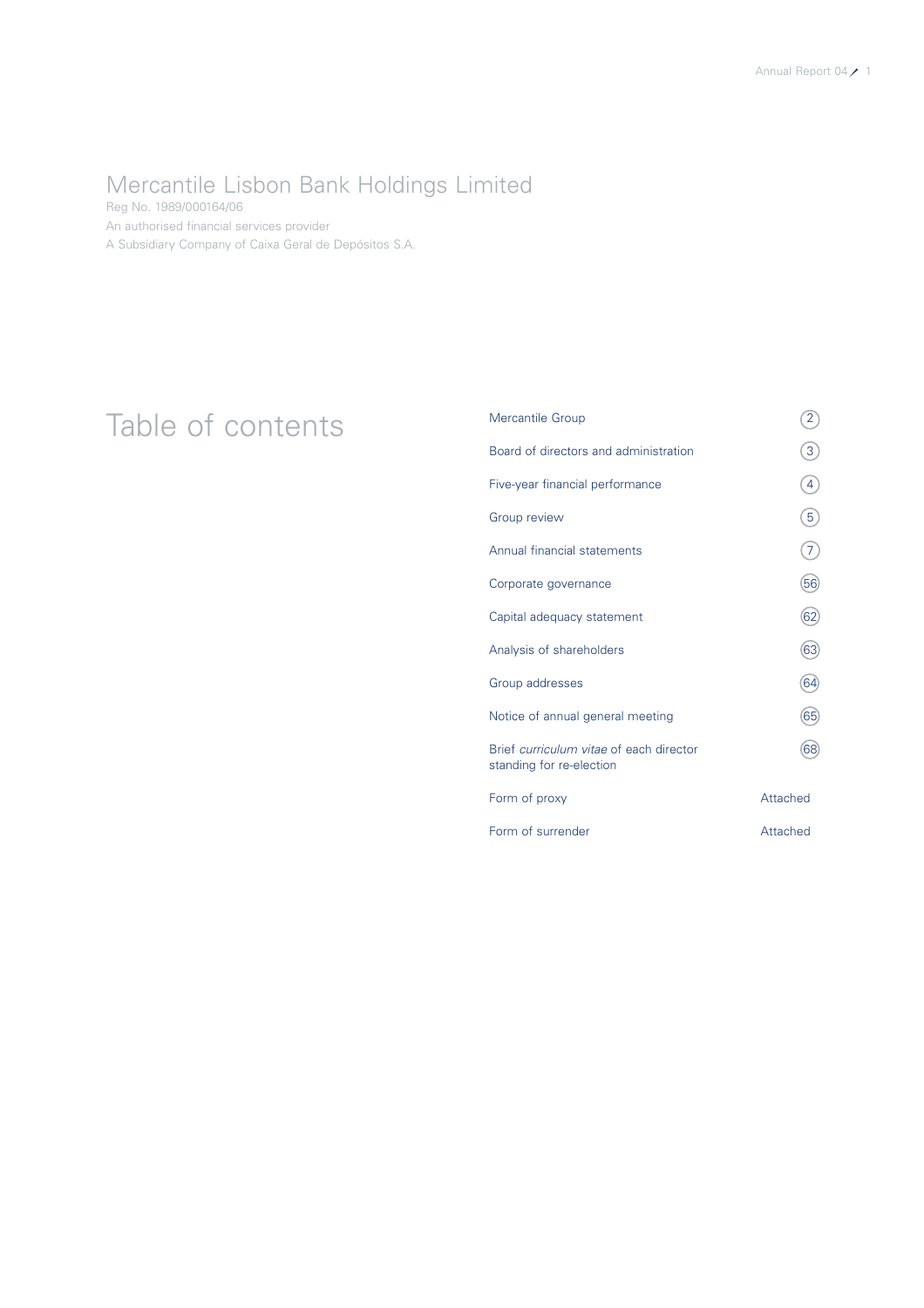# Mercantile Group (the "Group")

The Group consists of Mercantile Lisbon Bank Holdings Limited and its Subsidiaries.

Mercantile Lisbon Bank Holdings Limited (the "Company") is a registered bank controlling company and an investment holding company. Its holding company is Caixa Geral de Depósitos S.A. ["CGD"], a company registered in Portugal. Its two principal operating subsidiaries comprise:

Mercantile Bank Limited (the "Bank") provides a full range of international and domestic banking services. It operates in selected retail, commercial, corporate and alliance banking niches to which it offers banking, financial and investment services. It is a wholly-owned subsidiary of Mercantile Lisbon Bank Holdings Limited.

Mercantile Insurance Brokers (Proprietary) Limited offers life assurance and short-term broking services to the Group and external parties through third party agreements. Its products encompass the full range available in the market including short-term insurance, pension, health benefits and life assurance. It is a wholly-owned subsidiary of Mercantile Lisbon Bank Holdings Limited.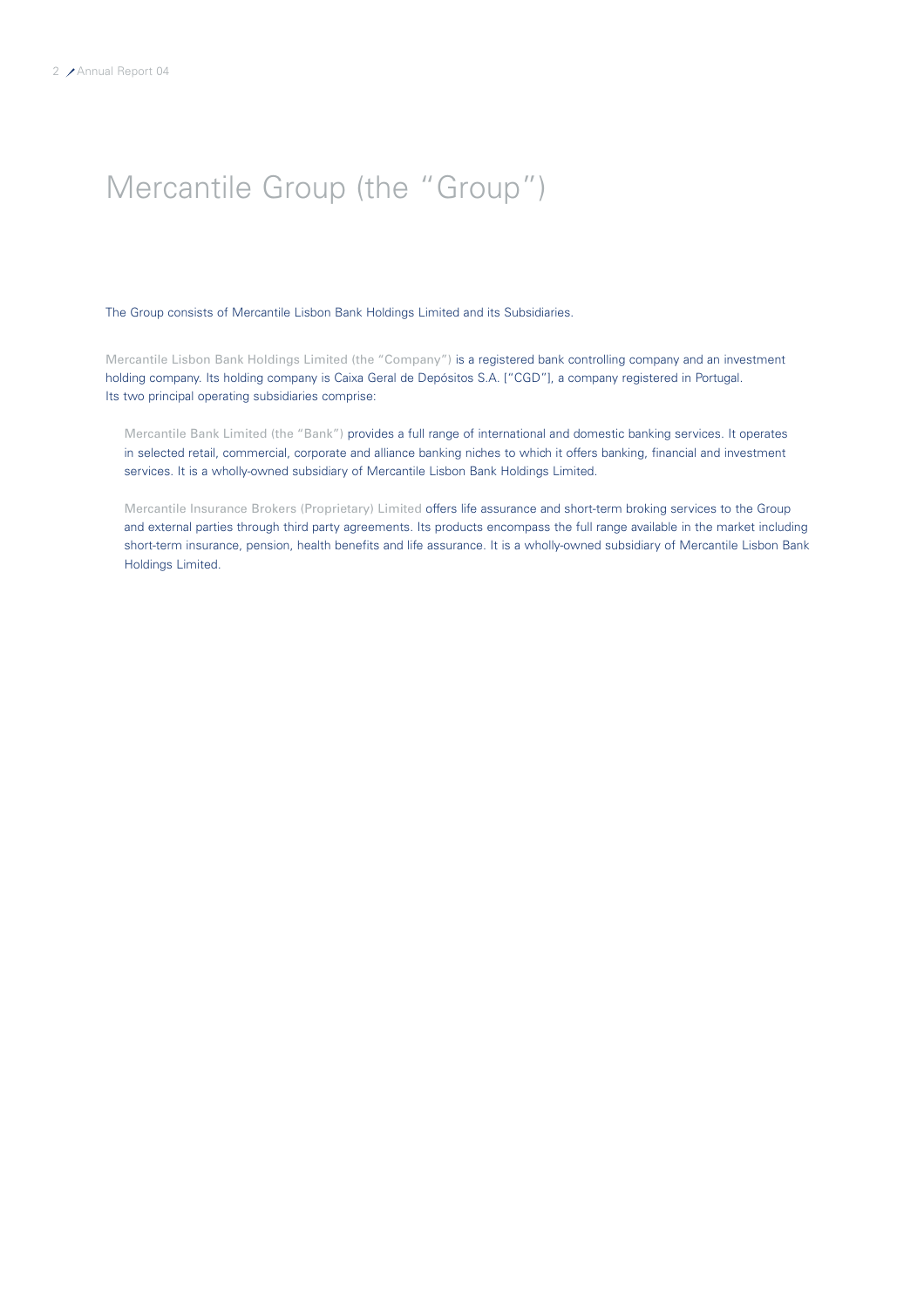# Board of directors and administration

### Board of directors at 18 February 2005

### Mercantile Lisbon Bank Holdings Limited

#### Messrs

J A S de Andrade Campos\*† *(Chairman)* D J Brown# *(Chief Executive Officer)* G P de Kock‡ M J M Figueira\*# L Hyne‡ A T Ikalafeng‡ K B Motshabi‡ A M Osman^†

### Administration

#### Group Secretary **Transfer Secretaries**

F Vicente Coelho \* Computershare Investor Services 2004 (Proprietary) Limited 70 Marshall Street Johannesburg 2001 South Africa

#### Postal Address

PO Box 61051 Marshalltown 2107 South Africa

### Registered Office **Postal Address**

1st Floor PO Box 782699 Mercantile Lisbon House Sandton 142 West Street 2146 Sandown 2196

\* Portuguese

- ^ Mozambican
- # Executive
- † Non-Executive
- ‡ Independent Non-Executive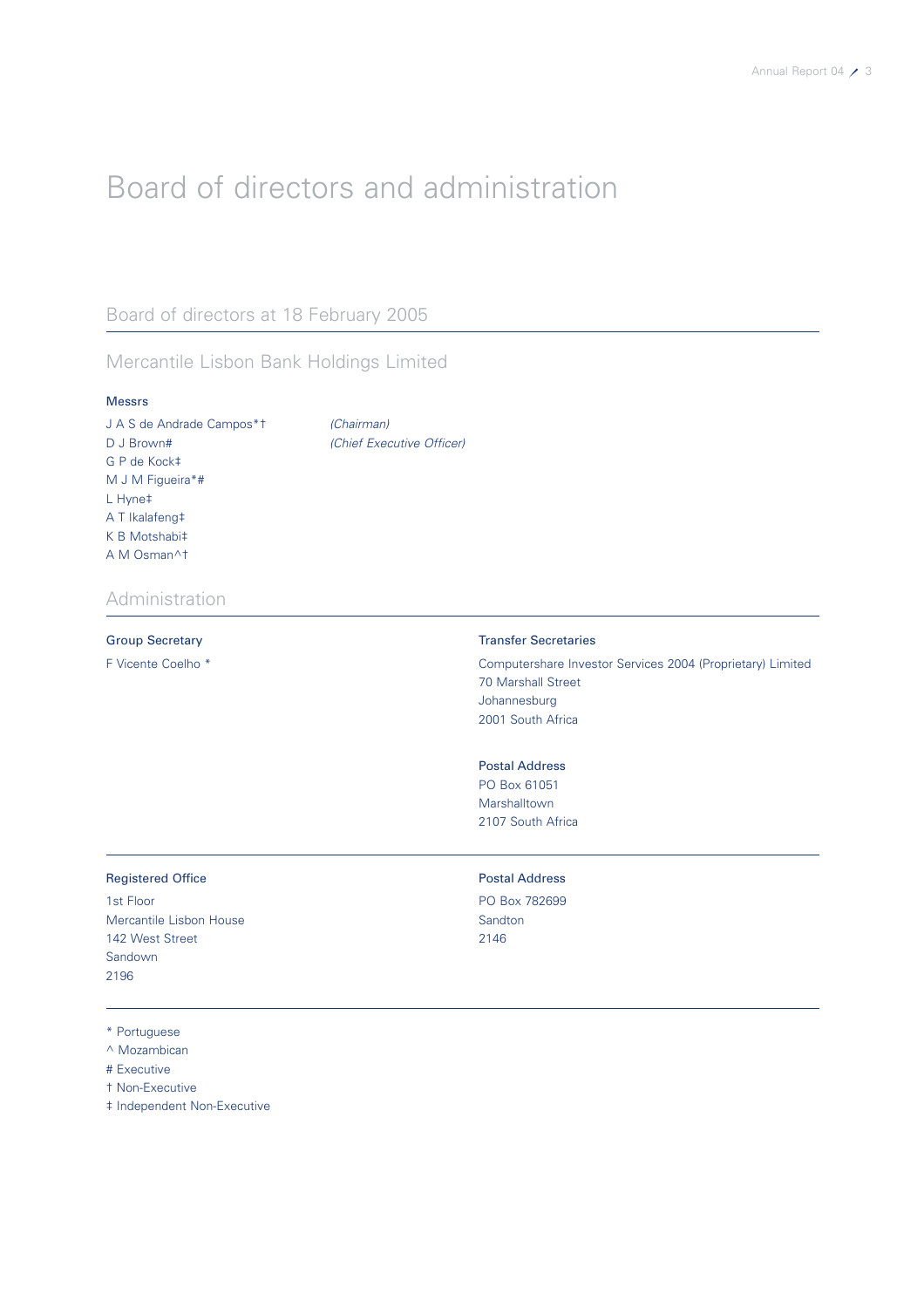# Five-year financial performance

### Mercantile Lisbon Bank Holdings Limited and its Subsidiaries

|                                                | March      | March      | December   | December   | December   |
|------------------------------------------------|------------|------------|------------|------------|------------|
|                                                | 2001       | 2002       | 2002*      | 2003       | 2004       |
|                                                | R'000      | R'000      | R'000      | R'000      | R'000      |
| <b>ASSETS</b>                                  |            |            |            |            |            |
| Intangible assets                              | 56,289     | 22,284     | 14,696     | 12,711     | 6,801      |
| Property and equipment                         | 128,470    | 99,548     | 88,723     | 84,651     | 85,028     |
| Investment properties                          |            |            | 800        | 800        | 770        |
| <b>Taxation</b>                                | 2,090      |            | 3,396      | 3,567      | 3,616      |
| Other accounts receivable                      | 121,762    | 233,531    | 127,534    | 82,430     | 33,148     |
| Interest in associated companies               | 19,678     | 3,246      | 1,879      | 2,951      | 3,236      |
| Other investments                              | 45,126     | 19,560     | 7,302      | 3,965      | 3,556      |
| Loans and advances                             | 2,792,954  | 1,475,609  | 1,313,292  | 1,178,788  | 975,611    |
| Derivative financial instruments               |            |            | 8,124      | 7,610      | 90,162     |
| Negotiable securities                          | 345,060    | 242,997    | 155,588    | 273,090    | 370,279    |
| Cash and cash equivalents                      | 198,022    | 212,047    | 454,778    | 574,930    | 1,148,861  |
| <b>Total assets</b>                            | 3,709,451  | 2,308,822  | 2,176,112  | 2,225,493  | 2,721,068  |
| <b>EQUITY AND LIABILITIES</b>                  |            |            |            |            |            |
| Share capital and share premium                | 747,786    | 866,865    | 866,865    | 866,865    | 1,208,642  |
| Capital redemption reserve fund                | 3,788      | 3,788      | 3,788      | 3,788      | 3,788      |
| General reserve                                | 7,478      | 7,478      | 7,478      | 7,478      | 7,478      |
| Property revaluation reserve                   | 14,237     | 21,182     | 20,997     | 28,376     | 31,461     |
| Available-for-sale reserve                     |            |            |            | (742)      | (955)      |
| General risk reserve                           |            |            |            | 31,212     | 31,668     |
| <b>Accumulated loss</b>                        | (236, 633) | (883, 396) | (715, 628) | (773, 078) | (781, 143) |
| Shareholders' equity                           | 536,656    | 15,917     | 183,500    | 163,899    | 500,939    |
| Deferred taxation                              | 2,886      |            |            |            |            |
| Long-term liabilities                          | 10,517     |            | 8,335      | 5,287      |            |
| <b>Deposits</b>                                | 3,094,538  | 2,085,712  | 1,912,979  | 1,946,752  | 2,112,569  |
| Derivative financial instruments               |            |            | 4,001      | 32,115     | 35,210     |
| Provisions                                     | 3,556      | 29,399     | 27,404     | 36,066     | 32,768     |
| Other accounts payable                         | 61,298     | 174,042    | 38,387     | 40,437     | 39,538     |
| <b>Taxation</b>                                |            | 3,752      | 1,506      | 937        | 44         |
| Total equity and liabilities                   | 3,709,451  | 2,308,822  | 2,176,112  | 2,225,493  | 2,721,068  |
| <b>Contingent liabilities</b>                  | 203,459    | 1,056,020  | 483,649    | 334,437    | 371,067    |
| Attributable (loss)/profit after taxation      | (84, 159)  | (646, 763) | 167,768    | (58, 888)  | (213,081)  |
| Headline (loss)/earnings                       | (49, 877)  | (681, 758) | 184,350    | (56, 471)  | (213, 821) |
| Distribution to permanent capital holders      |            |            |            |            |            |
| - interest                                     | 1,098      |            |            |            |            |
| Attributable (loss)/earnings per share (cents) | (19.0)     | (151.5)    | 19.6       | (6.9)      | (11.6)     |
| Headline (loss)/earnings per share (cents)     | (11.3)     | (159.7)    | 21.6       | (6.6)      | (11.7)     |

\*For a nine-month period.

Note: The principal accounting policies adopted in the preparation of the consolidated financial statements are consistent, in all material respects with those applied in the previous periods, except for the adoption of AC 133 (Financial Instruments: Recognition and Measurement), which is a prospective accounting statement, with effect from 1 January 2003. Accordingly, comparatives have not been restated.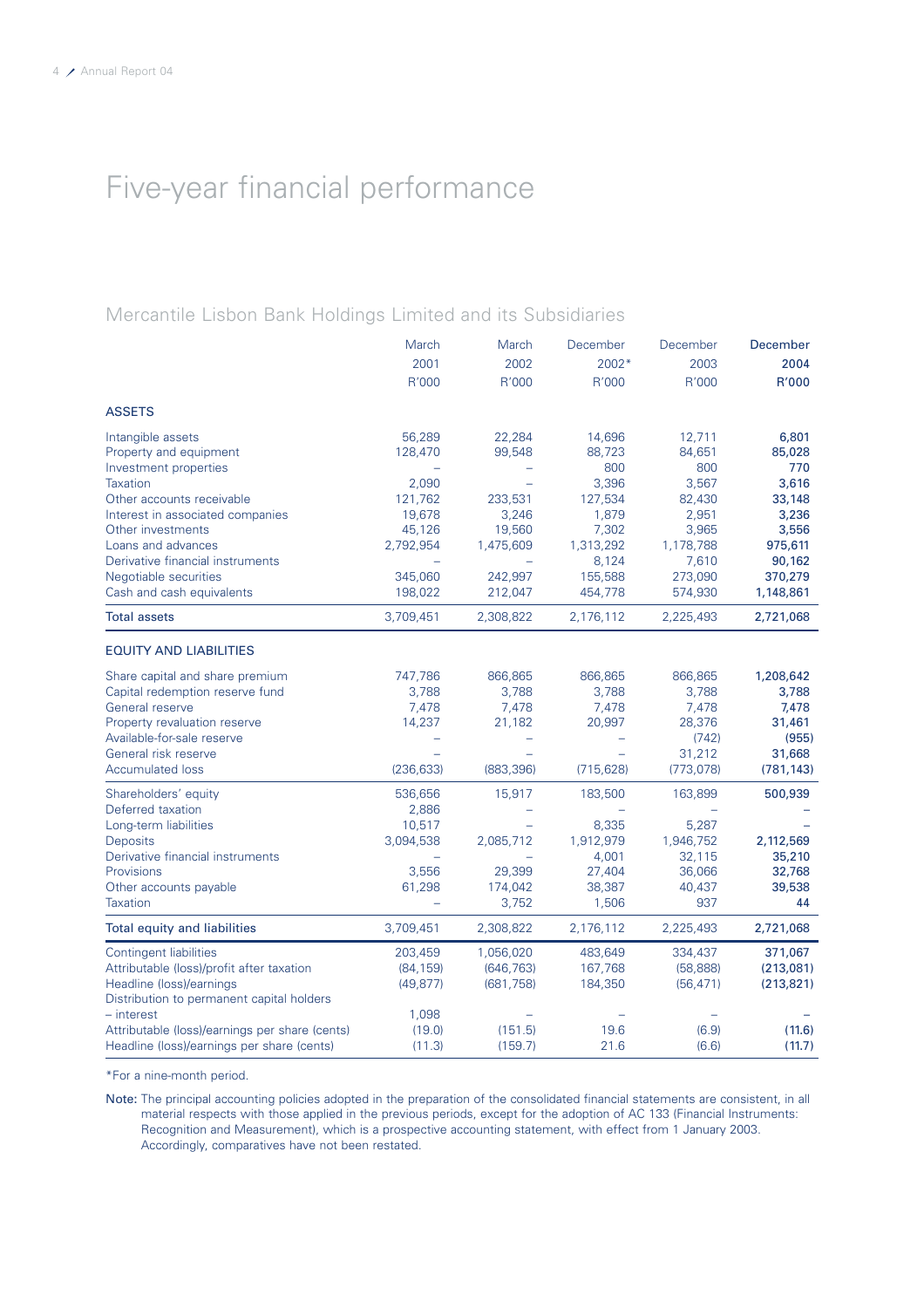### Group review

### Recapitalisation

We are pleased to report that the recapitalisation of the Group was successfully completed in September 2004, by way of an injection of primary capital in an amount of R555 million through a rights offer priced at 18 cents per share and fully underwritten by Caixa Geral de Depósitos. This resulted in CGD's holding in the Company increasing from 64.8% to 91.75%.

CGD is wholly-owned by the Portuguese state and was classified as the 103rd largest banking institution worldwide by assets in 2003, as published in the July 2004 issue of "The Banker". CGD's short- and long-term financial liability ratings were confirmed by the three leading international rating agencies – Fitch Ratings, Moody's, and Standard & Poor's, as follows:

|                                 | Short<br>term    | Long<br>term | Date                              |
|---------------------------------|------------------|--------------|-----------------------------------|
| <b>Fitch Ratings</b><br>Moody's | $F1+$<br>Prime-1 | $AA-$<br>Aa3 | December 2004<br><b>July 2004</b> |
| Standard &                      |                  |              |                                   |
| Poor's                          | $A-1$            | A+           | February 2004                     |

### Business focus

The Group's focus over the past two and a half years on rehabilitating the business, with a specific emphasis on cost control, collection of non-performing loans, enhanced risk management and information technology systems and the employment of a new senior management team, coupled with the abovementioned recapitalisation of the Group, has now created conditions to develop the

Bank in its chosen markets. The Bank's strategy remains unchanged, namely:

- to grow our enterprise banking business by offering products and services to small and mid-sized businesses across the spectrum whilst retaining a key focus on Portuguese customers; and
- to grow existing, and seek out new joint ventures in the alliance banking arena of card and payment products.

### Rating

Based on the progress made as outlined above, the Group has received an upgrade in credit ratings by CA Ratings, as follows:

|                   | Short<br>term | Long<br>term | Date          |
|-------------------|---------------|--------------|---------------|
| <b>CA Ratings</b> | zaA1          | zaA          | December 2004 |

### Financial review

As reported in our rights offer circular dated 16 August 2004 and our interim results announcement dated 6 September 2004 (covering the six months ended 30 June 2004), the recapitalisation of the Group through the rights offer of R555 million underwritten by CGD was conditional upon the release of the CGD guarantees totalling R332 million. The release of these guarantees resulted in the impairment of loans and write-offs totalling R172.7 million and a simultaneous increase in the general risk reserve of R27.4 million.

The table below provides a summary of the comparative consolidated headline loss, after applying the impact of the release of the CGD guarantees.

|                                                        | 2004<br>R'000                     | 2003<br>R'000 |
|--------------------------------------------------------|-----------------------------------|---------------|
| Headline loss<br>Less: Impact of release of quarantees | $(213,821)$ $(56,471)$<br>172,729 |               |
| Adjusted headline loss                                 | $(41.092)$ $(56.471)$             |               |

On a directly comparable basis, by excluding the impairments raised and write-off realised through the release of the CGD guarantees, the Group's performance reveals a solid improvement in the specific areas of:

- a reduction in the cost base; and
- funds benefit derived through the recapitalisation and improved employment of assets.

The benefits achieved in these areas have been partially offset by a reduced level of bad debt recoveries on legacy debt net of impairments raised – whilst cash recovered on non-performing loans increased, a more conservative approach was applied to AC 133 impairment estimates on fully provisioned legacy debt.

### **Directorate**

Khanya Motshabi and Thebe Ikalafeng were appointed as independent non-executive directors in November 2004 to improve the composition of the Board in terms of diversity and skills. Background information on these directors is provided in the brief *curriculum vitae* of each director standing for re-election.

We thank the board for their contribution and support over the past year and welcome the new directors to the board.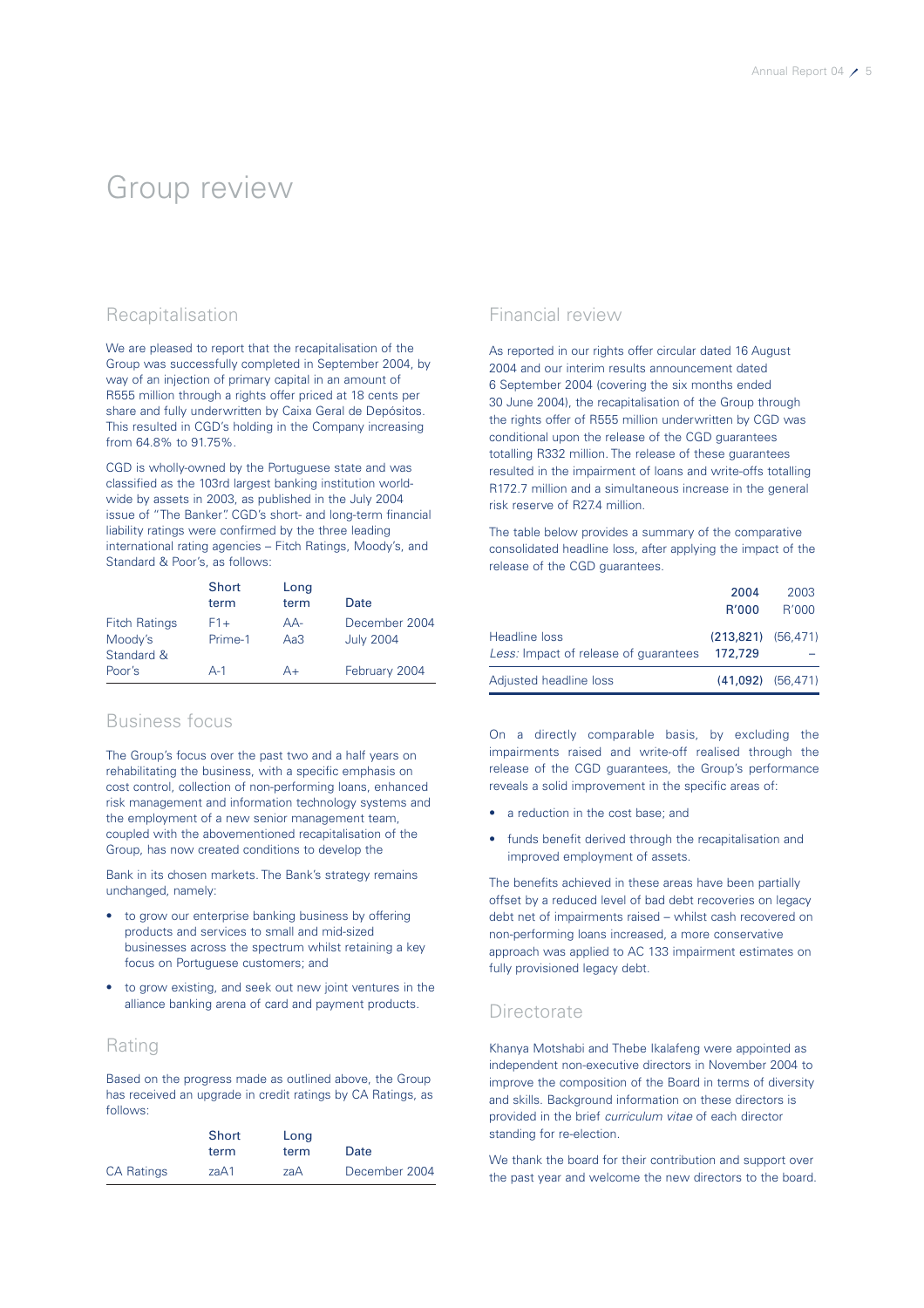### Group review (continued)

### Financial Sector Charter

The Group remains fully committed to achieving the targets set out in the charter scorecard (as are applicable) and plans are in place to deliver on these targets.

### Brand

To align the market positioning of the business going forward with the bank's chosen strategy, vision and customer value proposition, a revitalisation of the brand is underway. More details on this initiative are contained in the cover section of this report.

### Outlook

The positive outlook for the domestic economy is expected to provide good opportunities to develop business. With the progress made to date by the Bank and the positive developments that started to emerge on the business front during the latter part of 2004, we expect to return to profitability during 2005.

We would like to thank all our staff for their commitment and dedication over the past year and to our clients and shareholders, we would like to convey our appreciation for your trust and support.

Husulu

J A S de Andrade Campos D J Brown *Chairman Chief Executive Officer*

Sandton 18 February 2005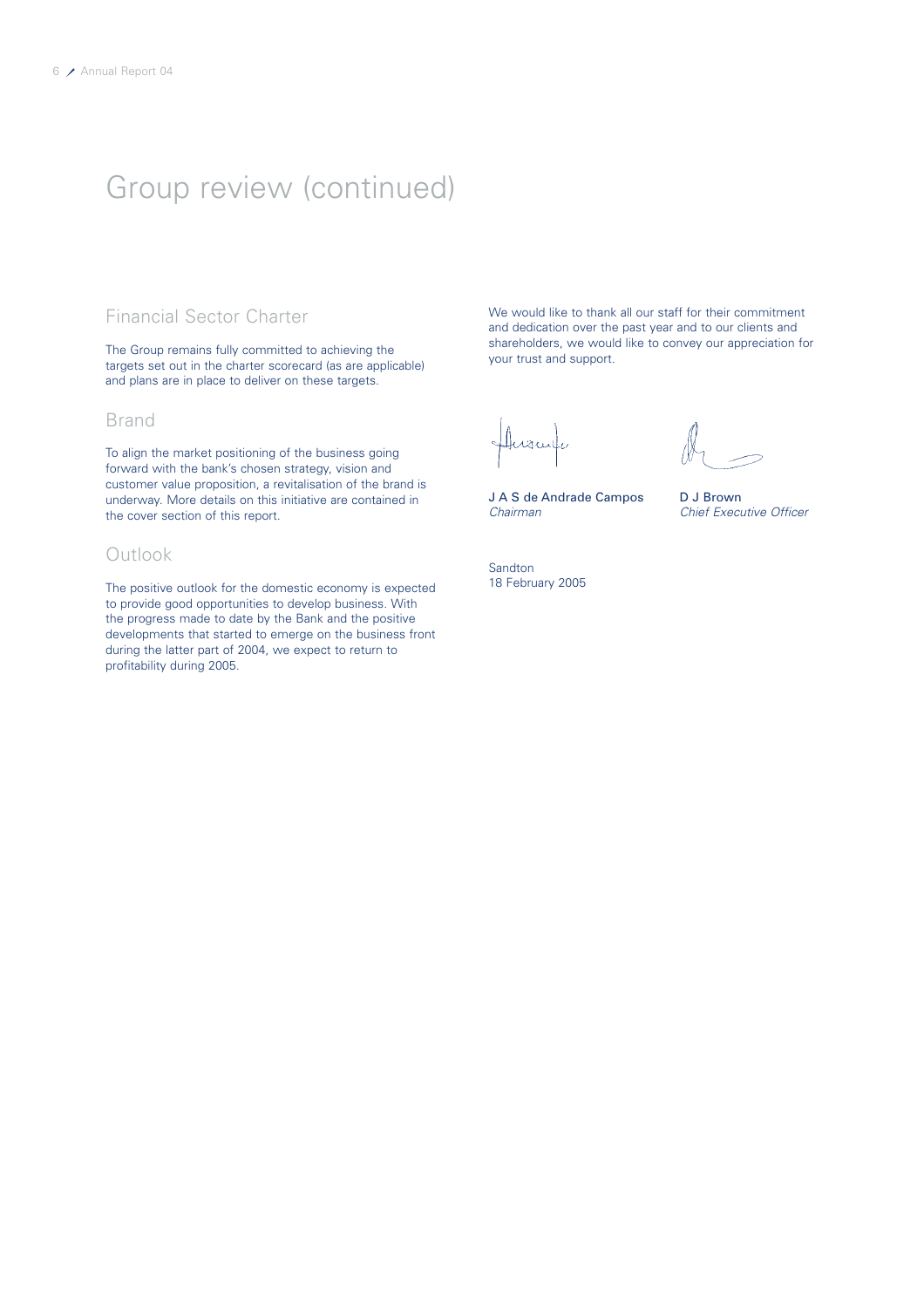# Annual financial statements

# Contents

| Directors' responsibility              | 8               |
|----------------------------------------|-----------------|
| Certificate from the company secretary | 8               |
| Report of the independent auditors     | 9               |
| Directors' report                      | 10)             |
| <b>Accounting policies</b>             | (14)            |
| <b>Balance sheets</b>                  | 20              |
| Income statements                      | 21              |
| Cash flow statements                   | $\overline{22}$ |
| Statements of changes in equity        | 23)             |
| Notes to the financial statements      | 25              |
| Risk management and control            | 53              |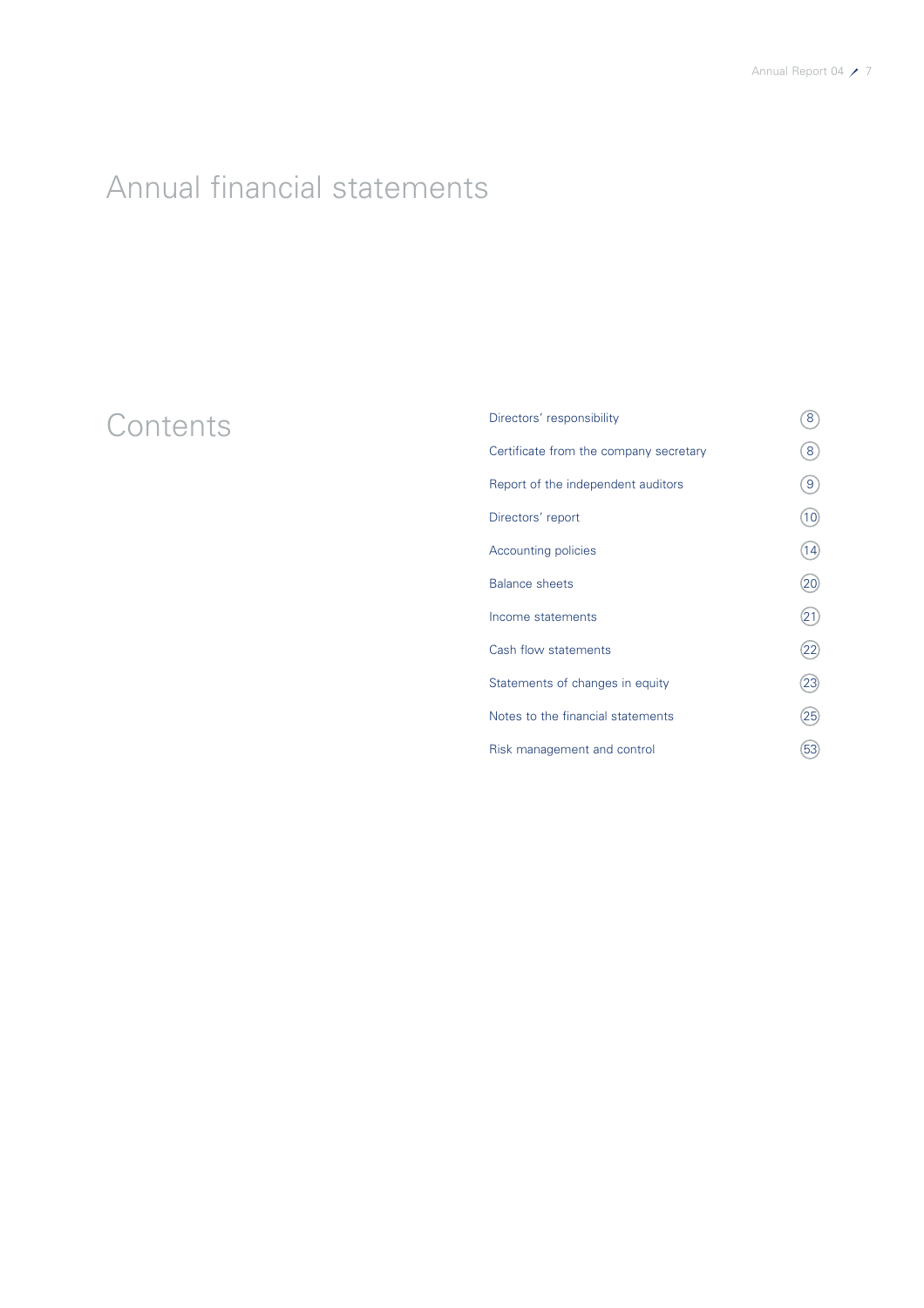### Directors' responsibility

In terms of the Companies Act, 1973, as amended, the directors are required to maintain adequate accounting records, and to prepare financial statements that fairly present the financial position at year-end and the results and cash flows for the year of the Company and the Group.

To enable the board to discharge its responsibilities, management has developed and continues to maintain a system of internal financial controls. The board has ultimate responsibility for this system of internal financial controls and reviews the effectiveness of its operations, primarily through the Group Audit Committee and other risk monitoring committees and functions.

The internal financial controls include risk-based systems of accounting and administrative controls designed to provide reasonable, but not absolute, assurance that assets are safeguarded and that transactions are executed and recorded in accordance with sound business practices and the Group's written policies and procedures. These controls are implemented by trained and skilled staff, with clearly defined lines of accountability and appropriate segregation of duties. The controls are monitored by management and include a budgeting and reporting system operating within strict deadlines and an appropriate control framework. As part of the system of internal financial controls the Group's internal audit function conducts inspections, financial and specific audits and co-ordinates audit coverage with the external auditors.

The external auditors are responsible for reporting on the financial statements.

The financial statements are prepared in accordance with South African statements of Generally Accepted Accounting Practice and incorporate responsible disclosures in line with the accounting policies of the Group. The financial statements are based on appropriate accounting policies consistently applied and supported by reasonable and prudent judgements and estimates. The directors believe that the Group will be a going concern in the year ahead. For this reason they continue to adopt the going concern basis in preparing the annual financial statements.

These financial statements, set out on pages 10 to 55, have been approved by the board of Mercantile Lisbon Bank Holdings Limited and are signed on their behalf by:

J A S de Andrade Campos D J Brown *Chairman Chief Executive Officer*

Sandton 18 February 2005

### Certificate from the Company Secretary

In terms of section 268G(d) of the Companies Act, 1973, as amended, I certify that, to the best of my knowledge and belief, the Company has lodged with the Registrar of Companies for the financial year ended 31 December 2004 all such returns as are required of a public company in terms of the Companies Act, 1973, as amended, and that all such returns are true, correct and up to date.

F VICENTE COELHO *Company Secretary*

**Sandton** 18 February 2005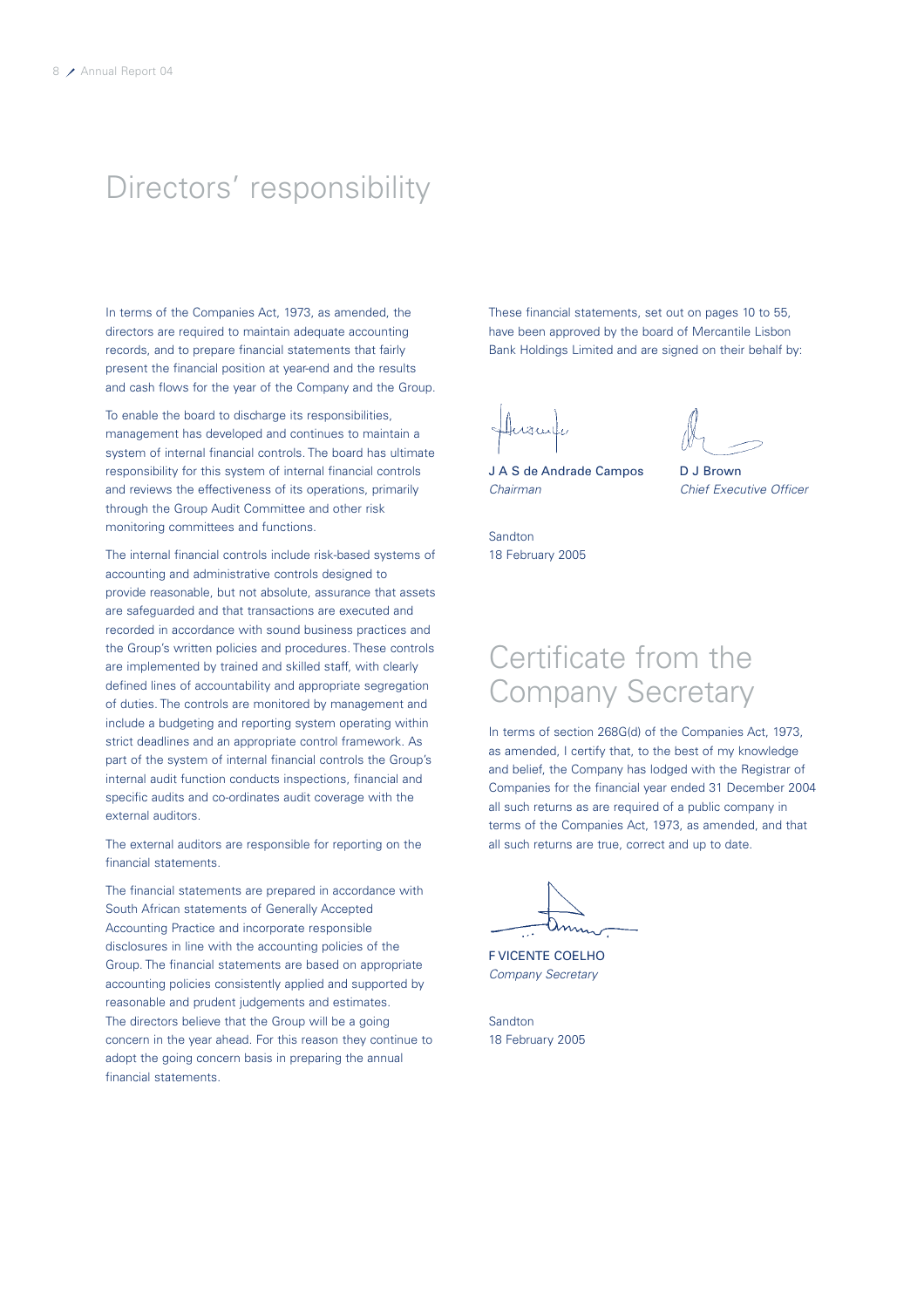### Report of the independent auditors

To the members of Mercantile Lisbon Bank Holdings Limited

We have audited the annual financial statements and Group annual financial statements, set out on pages 10 to 55, for the year ended 31 December 2004. These financial statements are the responsibility of the Company's directors. Our responsibility is to express an opinion on these financial statements based on our audit.

### Scope

We conducted our audit in accordance with statements of South African Auditing Standards. Those standards require that we plan and perform the audit to obtain reasonable assurance that the financial statements are free of material misstatement.

An audit includes:

- examining, on a test basis, evidence supporting the amounts and disclosures in the financial statements;
- assessing the accounting principles used and significant estimates made by management; and
- evaluating the overall financial statement presentation.

We believe that our audit provides a reasonable basis for our opinion.

### Audit opinion

In our opinion the financial statements fairly present, in all material respects, the financial position of the Company and the Group at 31 December 2004 and the results of their operations and cash flows for the year then ended in accordance with South African statements of Generally Accepted Accounting Practice and in the manner required by the Companies Act, 1973, in South Africa.

DELOTTE & TOUCHE

Deloitte & Touche *Chartered Accountants (SA) Registered Accountants and Auditors*

Sandton 18 February 2005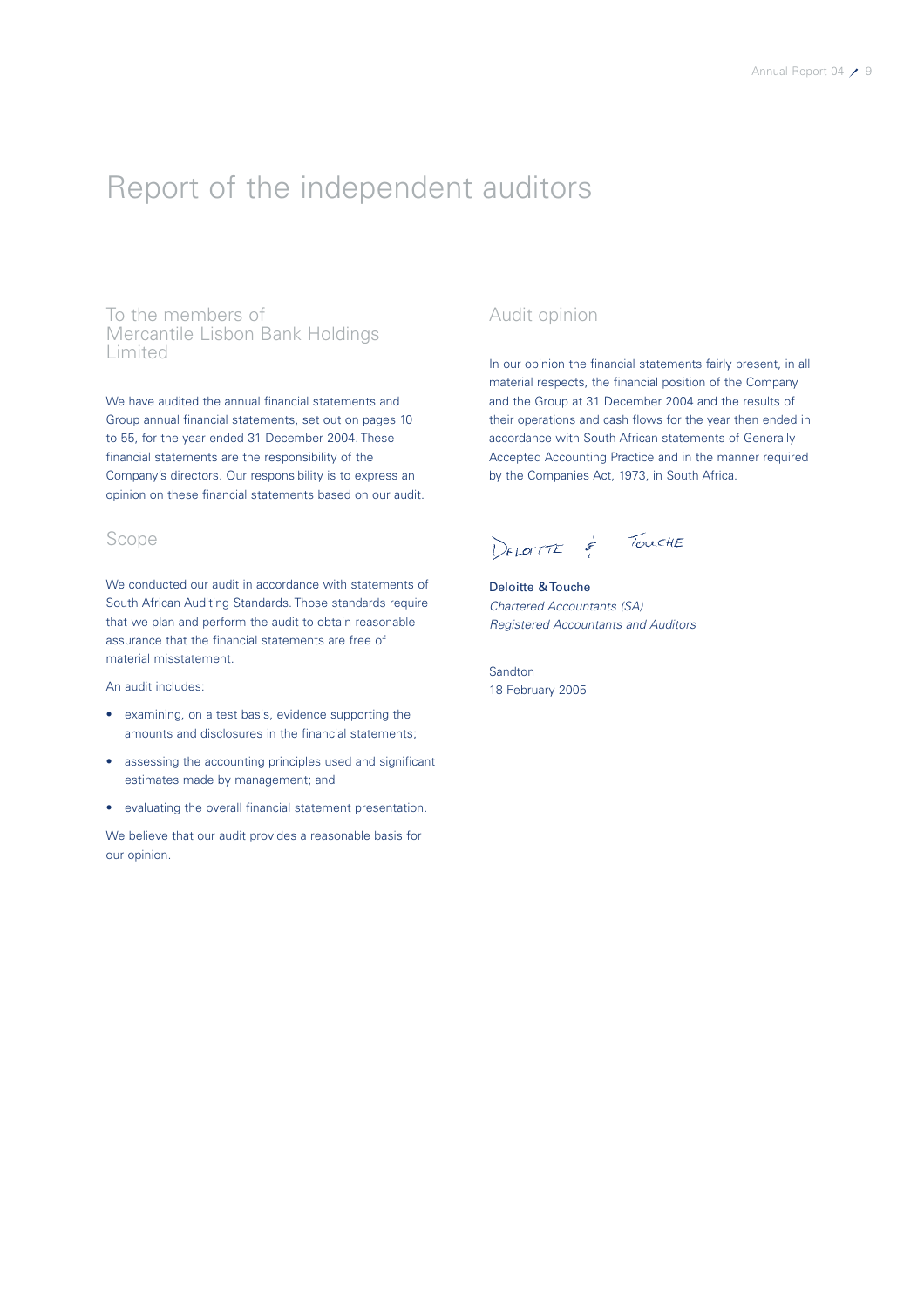## Directors' report for the year ended 31 December 2004

The directors have pleasure in presenting their report, which forms part of the audited financial statements of the Company and of the Group for the year ended 31 December 2004.

#### 1. Nature of business

The Company is a registered bank controlling company and an investment holding company incorporated in the Republic of South Africa. Through various subsidiaries, the Company is involved in the full spectrum of domestic and international banking and financial services to the retail, commercial, corporate and alliance banking niche markets.

#### 2. Holding company

The majority shareholder of the Company (91,75%) is Caixa Geral de Depósitos S.A. ("CGD"), a company registered in Portugal.

#### 3. Financial results

An overview of the financial results is set out in the Group Review commencing on page 5 of the Annual Report. Details of the financial results are set out on pages 14 to 55 and in the opinion of the directors require no further comment.

#### 4. Share capital

During the 2004 financial year, the authorised share capital of 1,000,000,000 shares of 25 cents each was sub-divided into 4,465,955,440 shares of 1 cent each, in terms of a scheme of arrangement approved by the High Court of South Africa (Witwatersrand Local Division) on 13 July 2004.

As a result of the scheme of arrangement the par value of the issued share capital reduced from 25 cents each to 1 cent each and the issued share capital reduced by R205.3 million. This reduction in issued share capital was transferred to distributable reserves in terms of the approved scheme of arrangement.

In terms of the rights offer, concluded on 6 September 2004, 3,083,333,334 rights shares of 1 cent each were issued for a total consideration of R555 million at 18 cents each. At 31 December 2004 3,938,918,524 shares were in issue amounting to share capital of R39.4 million and share premium of R1,170.7 million, net of rights offer expenses of R6.4 million.

The authorised and issued share capital of the Company is detailed in note 13 to the financial statements.

### 5. Directors, Company Secretary and registered addresses

The directors of the Company at 31 December 2004 were as follows:

J A S de Andrade Campos\*† *(Chairman)* D J Brown# *(Chief Executive Officer)* G P de Kock‡ M J M Figueira \*# L Hyne‡ A T Ikalafeng‡ K B Motshabi‡ A M Osman^†

#### Appointments during the period under review

| M J M Figueira*# | 26 May 2004      |
|------------------|------------------|
| A T Ikalafeng‡   | 16 November 2004 |
| K B Motshabi‡    | 16 November 2004 |

#### Resignation during the period under review

R M L de F N Ribas\*t 7 September 2004

D J Brown was appointed as Chief Executive Officer and R Ribas ceased his function as Acting Chief Executive Officer with effect from 31 March 2004.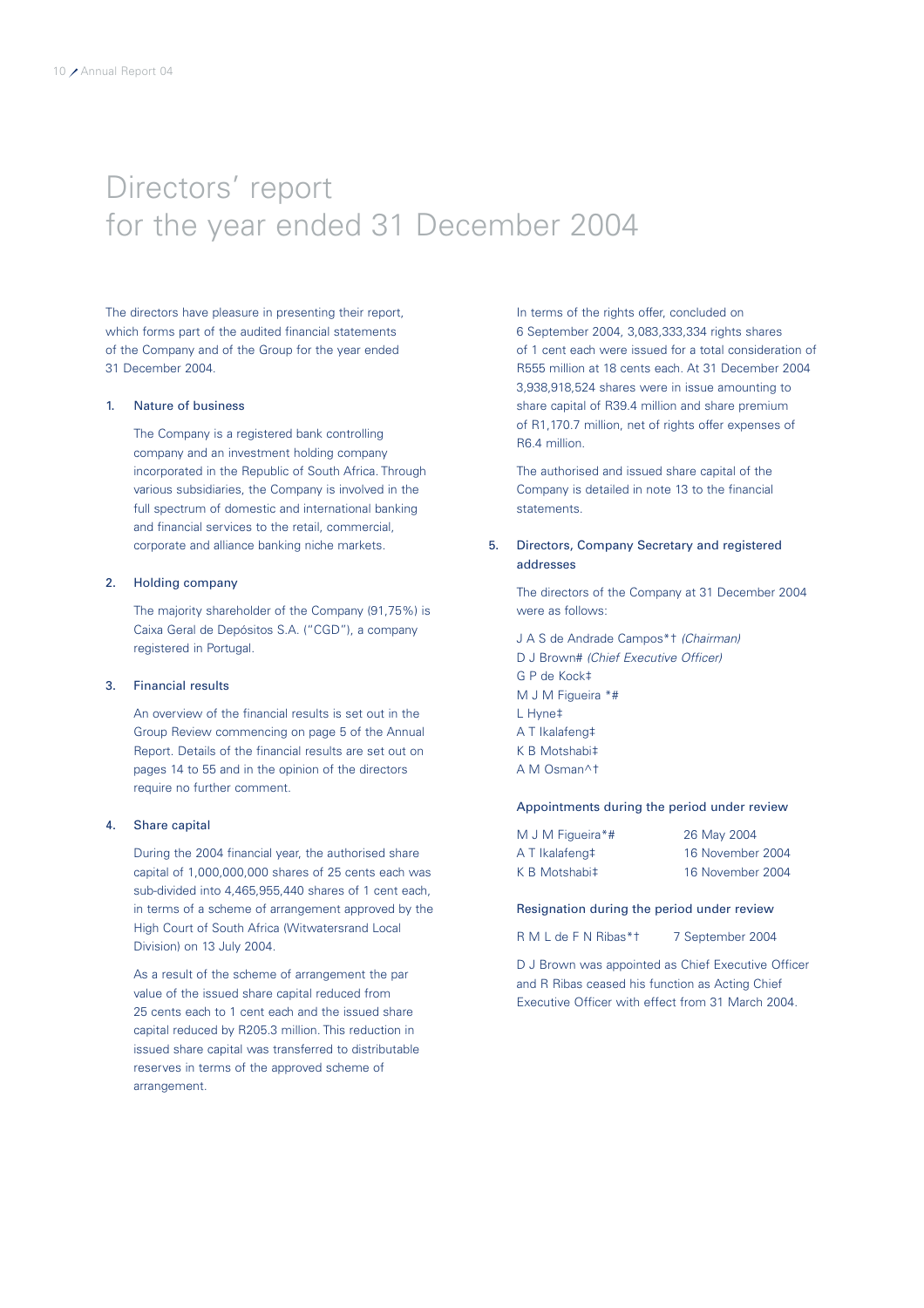# Directors' report for the year ended 31 December 2004 (continued)

#### 5. Directors, Company Secretary and registered addresses (continued)

The company secretary is F Vicente Coelho\* and his postal and business addresses are:

Postal: Business: PO Box 782699 1st Floor

Sandton Mercantile Lisbon House 2146 142 West Street Sandown 2196

\* Portuguese, ^ Mozambican, # Executive † Non-Executive, ‡ Independent Non-Executive

#### 6. Dividends

No dividend was declared during the year under review (December 2003: nil).

#### 7. Recapitalisation

After assuming control of the Company in March 2002, through the injection of R120 million of new capital by way of a specific issue of shares for cash, CGD gave an undertaking to the South African Reserve Bank and the directors of the Company that they would safeguard the financial soundness and the stability of the Company, including the maintenance of the capital adequacy ratio of the Bank at the statutory level prescribed by the Registrar of Banks.

In the performance of that undertaking, CGD issued the following guarantees in favour of the Bank:

- a guarantee of R265 million in July 2002 to cover the repayment of certain non-performing loans, which allowed the Bank to release provisions for credit losses of the same amount;
- a guarantee of R45 million in April 2003, to cover potential losses on certain accounts, for the financial period ended 31 December 2002; and
- two guarantees totalling a face value of R22 million in May 2003, in respect of certain single name promissory notes.

A condition of the recapitalisation of the Group was the release of the guarantees. This release resulted in an increase in impairments and write-offs amounting to R172.7 million

CGD also agreed to provide a subordinated loan facility of R60 million to the Company, primarily to extend, on the same terms and conditions, a subordinated loan facility to the Bank. This facility was implemented in June 2004 after the approval of the Registrar of Banks was obtained, and was repaid, including interest, after concluding the rights offer.

#### 8. Litigation

Three previous employees of the Bank have lodged a claim against the Bank in an amount of approximately R26 million. The directors are of the opinion, based on advice of legal counsel, that this claim is unlikely to succeed.

#### 9. Subsidiary companies

All subsidiary companies are incorporated in South Africa. A register containing details of all non-trading companies is available for inspection at the registered office of the Company.

Aggregate income after taxation earned by subsidiaries amounted to R4.3 million (2003: R0.2 million) and aggregate losses amounted to R210.2 million (2003: R61.4 million).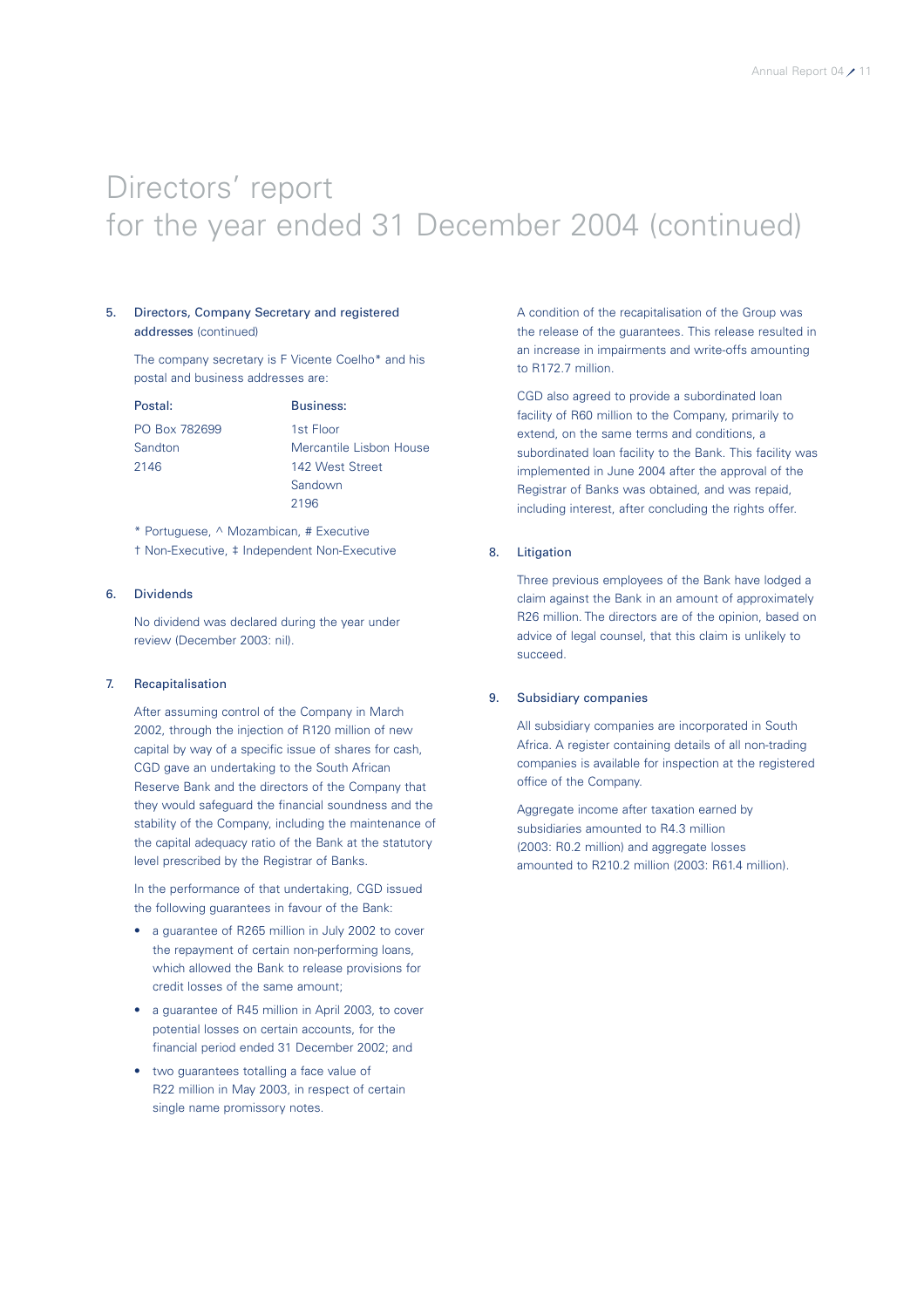# Directors' report for the year ended 31 December 2004 (continued)

#### 9. Subsidiary companies (continued)

### 9.1 Consolidated subsidiary companies

The principal consolidated subsidiary companies are as follows:

|                                    | <b>Issued</b> |           |                |           |                 |           | Owing (to)/by       |
|------------------------------------|---------------|-----------|----------------|-----------|-----------------|-----------|---------------------|
|                                    | share         | Effective | Nature of      |           | Shares, at cost |           | <b>Subsidiaries</b> |
| Company name                       | capital       | holding   | business*      | 2004      | 2003            | 2004      | 2003                |
|                                    | R'000         | %         |                | R'000     | R'000           | R'000     | R'000               |
| Lisabank Corporate Finance         |               |           |                |           |                 |           |                     |
| Limited                            | 15            | 100       | 1              | 15        | 15              |           |                     |
| <b>LSM (Troyeville) Properties</b> |               |           |                |           |                 |           |                     |
| (Proprietary) Limited              |               | 100       | 1              | 140       | 140             |           |                     |
| <b>Mercantile Bank Limited</b>     | 124,969       | 100       | 2              | 1,485,448 | 930,448         | (14, 524) | (8, 248)            |
| Mercantile Finance Limited         |               | 100       | 3              |           |                 | (57)      | 40                  |
| Mercantile Insurance Brokers       |               |           |                |           |                 |           |                     |
| (Proprietary) Limited              | 250           | 100       | $\overline{4}$ | 294       | 294             |           |                     |
| Mercantile Nominees                |               |           |                |           |                 |           |                     |
| (Proprietary) Limited              |               | 100       | 5              |           |                 |           |                     |
| Portion 2 of Lot 8 Sandown         |               |           |                |           |                 |           |                     |
| (Proprietary) Limited              |               | 100       | 1              | 8,832     | 8,832           |           |                     |
| Weskor Beleggings                  |               |           |                |           |                 |           |                     |
| (Proprietary) Limited              |               | 100       | 1              |           |                 |           |                     |
| Loans from non-trading             |               |           |                |           |                 |           |                     |
| subsidiaries                       |               |           |                |           |                 | (16)      | (16)                |
|                                    |               |           |                |           |                 | (14, 597) | (8, 224)            |

\* Nature of business: 3. Investment holding

1. Property holding and the state of the 4. Insurance brokers

2. Banking **5. Nominee company** 

9.2 Subsidiary companies not consolidated

|                          | <b>Mercantile</b><br>E-Bureau (Pty) Ltd |       |       | <b>Mercantile Matrix</b><br>Finance (Pty) Ltd |       | <b>Boston Western</b><br>Cape (Pty) Ltd |  |
|--------------------------|-----------------------------------------|-------|-------|-----------------------------------------------|-------|-----------------------------------------|--|
|                          | 2004                                    | 2003  | 2004  | 2003                                          | 2004  | 2003                                    |  |
|                          | R'000                                   | R'000 | R'000 | R'000                                         | R'000 | R'000                                   |  |
| <b>Equity investment</b> |                                         |       |       |                                               |       |                                         |  |
| at cost                  | -                                       |       |       |                                               | 901   | 901                                     |  |
| Impairment loss          | -                                       | -     |       |                                               | (901) | (901)                                   |  |
|                          |                                         |       |       |                                               |       |                                         |  |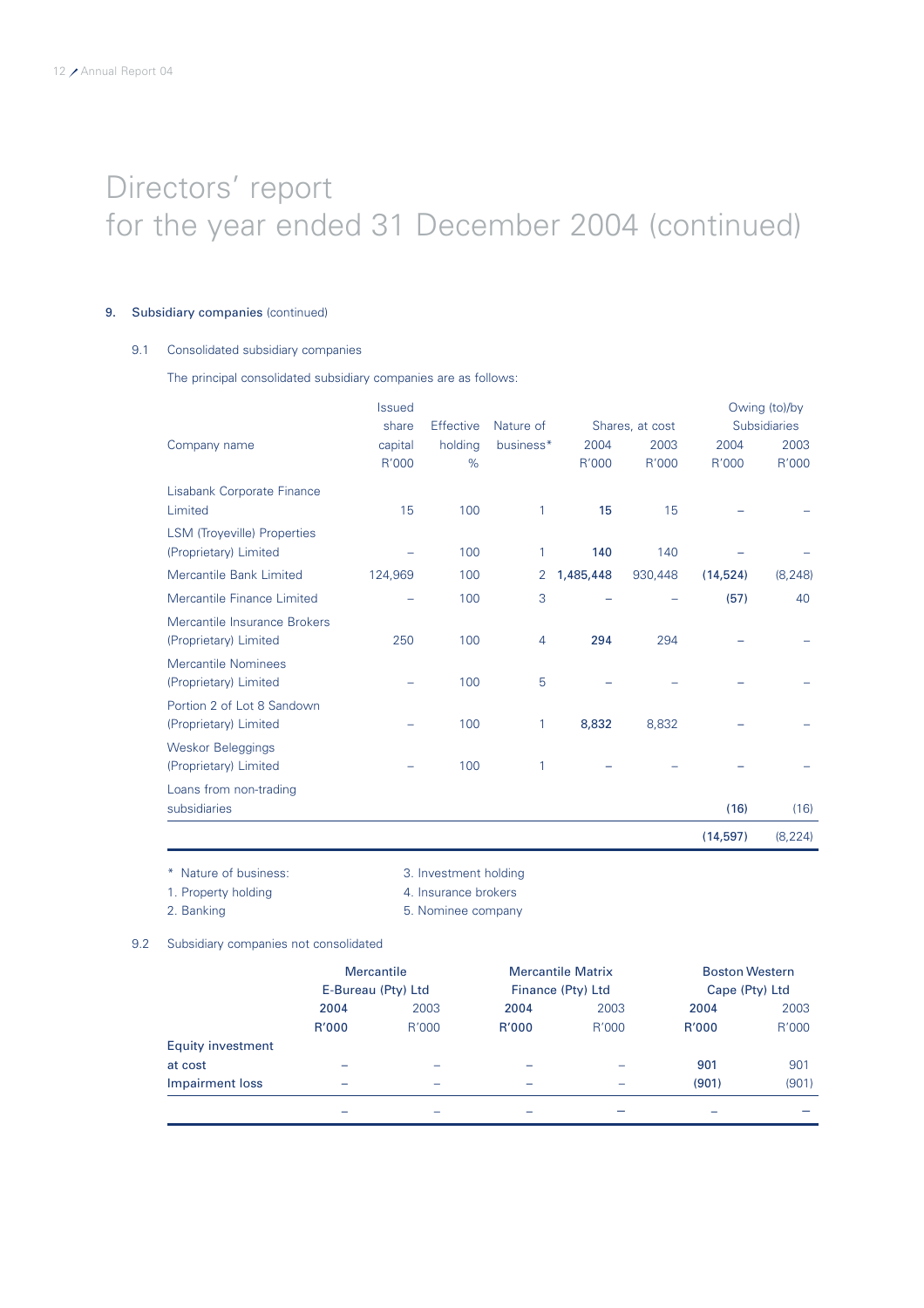# Directors' report for the year ended 31 December 2004 (continued)

#### 9. Subsidiary companies (continued)

#### 9.2 Subsidiary companies not consolidated (continued)

The financial statements of Mercantile E-Bureau (Pty) Ltd, Boston Western Cape (Pty) Ltd and Mercantile Matrix Finance (Pty) Ltd are not consolidated in the Group financial statements as the directors considered that the Group was unlikely to recover any of its investment and/or their consolidation would be of little benefit to shareholders. The auditors concur with the reasons for not consolidating these subsidiaries.

#### 10. Going concern

The financial statements have been prepared on the going concern basis.

#### 11. Special resolutions

On 15 July 2004 a special resolution relating to the sub-division of the authorised but unissued share capital of the Company into 3,610,370,250 ordinary shares of one cent each, was registered.

On 18 October 2004 a special resolution relating to the alteration to Memorandum and Articles of Association by the deletion of Article 23.1.6 thereof, was registered. As a result of the deletion of the article, the Company is not permitted to reduce its share capital by way of a special resolution, consistent with the amendments to the Companies Act, 1973, as amended.

#### 12. Post balance sheet events

No material events have occurred subsequent to 31 December 2004.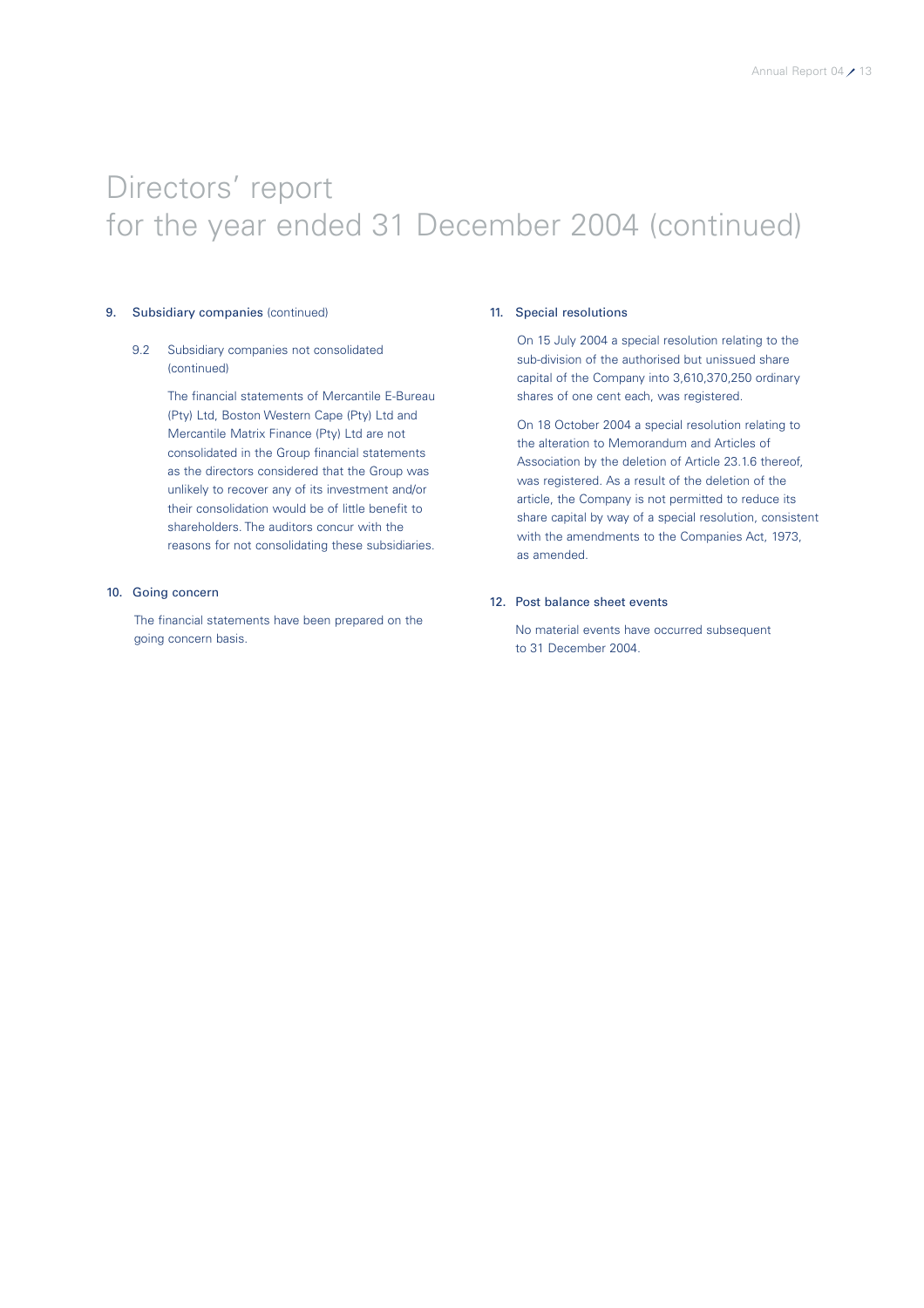### Accounting policies for the year ended 31 December 2004

The principal accounting policies adopted in the preparation of these consolidated financial statements are set out below:

#### 1. Basis of presentation

The Group and Company financial statements are prepared in accordance with South African statements of Generally Accepted Accounting Practice. The Group and Company financial statements are prepared under the historical cost convention as modified by the revaluation of certain financial assets, liabilities and property. The principal accounting policies adopted in the preparation of these Group and Company financial statements are consistent, in all material respects, with those applied in the previous year.

#### 2. Group accounts

Subsidiary companies are companies in which the Group, directly or indirectly, has an interest of more than one-half of the voting rights or the power to exercise control over the operations. Subsidiaries are consolidated from the date on which effective control is transferred to the Group and are no longer consolidated from the effective date of disposal. All inter-company transactions, balances and unrealised surpluses and deficits on transactions between Group companies have been eliminated. Where necessary, accounting policies for subsidiaries have been changed to ensure consistency with the policies adopted by the Group. Separate disclosure is made of minority interests. A listing of the Group's principal subsidiaries is set out in paragraph 9.1 of the Directors' report.

#### 3. Recognition of assets and liabilities

#### 3.1 Assets

The Group recognises assets when it obtains control of a resource as a result of past events and from which future economic benefits are expected to flow to the Group.

#### 3.2 Liabilities

The Group recognises liabilities when it has a present obligation as a result of past events and it is probable that an outflow of resources embodying economic benefits will be required to settle the obligation.

#### 3.3 Contingent liabilities

The Group discloses a contingent liability where it has a possible obligation as a result of past events, the existence of which will be confirmed only by the occurrence or non-occurrence of one or more uncertain future events not wholly within the control of the Group, or it is not probable that an outflow of resources will be required to settle the obligation, or the amount of the obligation cannot be measured with sufficient reliability.

### 4. Financial instruments

Financial assets and financial liabilities are recognised on the Group's balance sheet when the Group has become a party to the contractual provisions of that instrument. Regular way purchases or sales of financial assets are recognised using settlement date accounting. Initial recognition is at cost, including transaction costs.

#### 4.1 Derivative financial instruments

Derivative financial assets and derivative financial liabilities are deemed to be held for trading.

The Group uses the following derivative financial instruments to reduce its underlying financial risks:

- forward exchange contracts:
- forward currency swaps; and
- interest rate swaps.

Derivative financial instruments are not entered into for trading or speculative purposes. All derivatives are recognised on the balance sheet. Derivative financial instruments are initially recorded at cost and are remeasured to fair value at each subsequent reporting date. Changes in the fair value of derivatives are recognised in the income statement within noninterest income.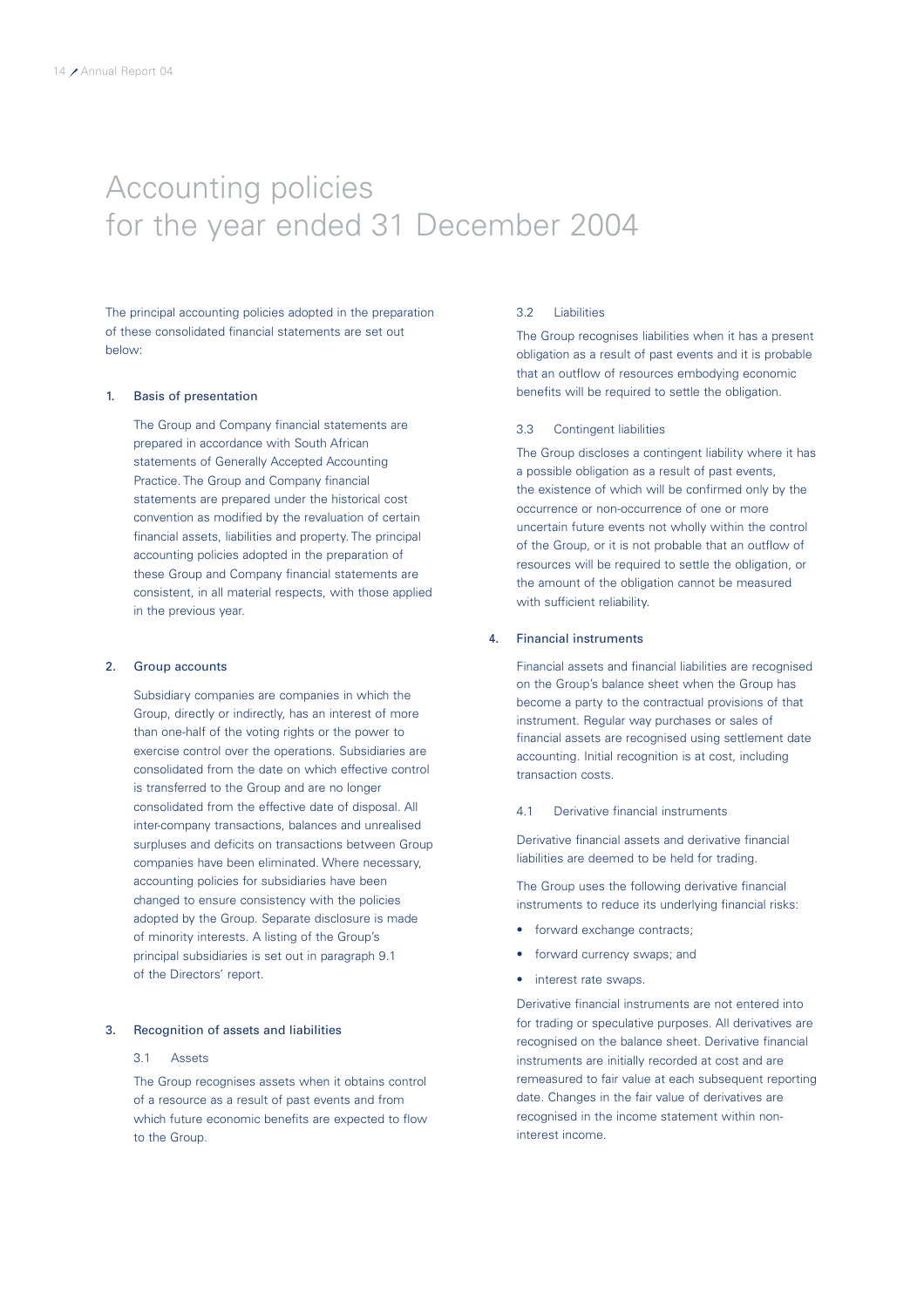#### 4. Financial instruments (continued)

Embedded derivatives are separated from the host contract and accounted for as a separate derivative when:

- the embedded derivative's economic characteristics and risks are not closely related to those of the host contract;
- a separate instrument with the same terms as the embedded derivative would meet the definition of a derivative; and
- the combined instrument is not measured at fair value with changes in fair value reported in the income statement.

A derivative's notional principal reflects the volume of the Group's investment in derivative financial instruments and represents the amount to which a rate or price is applied to calculate the exchange of cash flows.

#### 4.2 Financial assets

The Group's principal financial assets are cash and cash equivalents, negotiable securities, loans and advances, investments, and trade and other receivables.

#### *Cash and cash equivalents*

Cash and cash equivalents comprise cash on hand, deposits held by the Group with the South African Reserve Bank, domestic banks and foreign banks as well as resale agreements. These financial assets have been designated as originated loans and are measured at amortised cost.

#### *Investments*

Investments comprise negotiable securities and other investments. Negotiable securities consist of government stock, treasury bills and debentures while other investments consist of listed and unlisted equity investments.

Investments with a fixed maturity, where management has both the intent and ability to hold to maturity, are designated as held-to-maturity. Held-tomaturity investments are carried at amortised cost, less any adjustment necessary for impairment.

Investments created by the Group by providing money, goods, or services to a debtor have been designated as loans and receivables originated by the Group. Loans and receivables originated by the Group are measured at amortised cost.

Investments that were acquired for the purpose of generating a profit from short-term fluctuations in price have been designated as held-for-trading. These instruments are measured at fair value, and the resultant gains and losses are included in income.

Investments that are acquired with the intention to be held for an indefinite period of time, but which may be sold in response to needs for liquidity or changes in interest rates, have been designated as available-forsale. These assets are measured at fair value at each reporting date with the resultant gains or losses being recognised in equity until the financial asset is sold, or otherwise disposed of, or found to be impaired. At that time the cumulative gains or losses previously recognised in equity are included in income.

In addition to these categories of financial assets, certain financial instruments have been designated as held at fair value. The resultant gains and losses have been included in income.

#### *Loans and advances*

Loans and advances principally comprise amounts advanced to third parties in terms of certain products. Fixed rate loans and advances have been designated as held-for-trading and are measured at fair value with resultant gains and losses being included in income. Variable rate loans and advances have been designated as originated loans and receivables and are measured at amortised cost.

Both specific and portfolio impairments raised during the year, less recoveries of advances previously written-off, are charged to the income statement.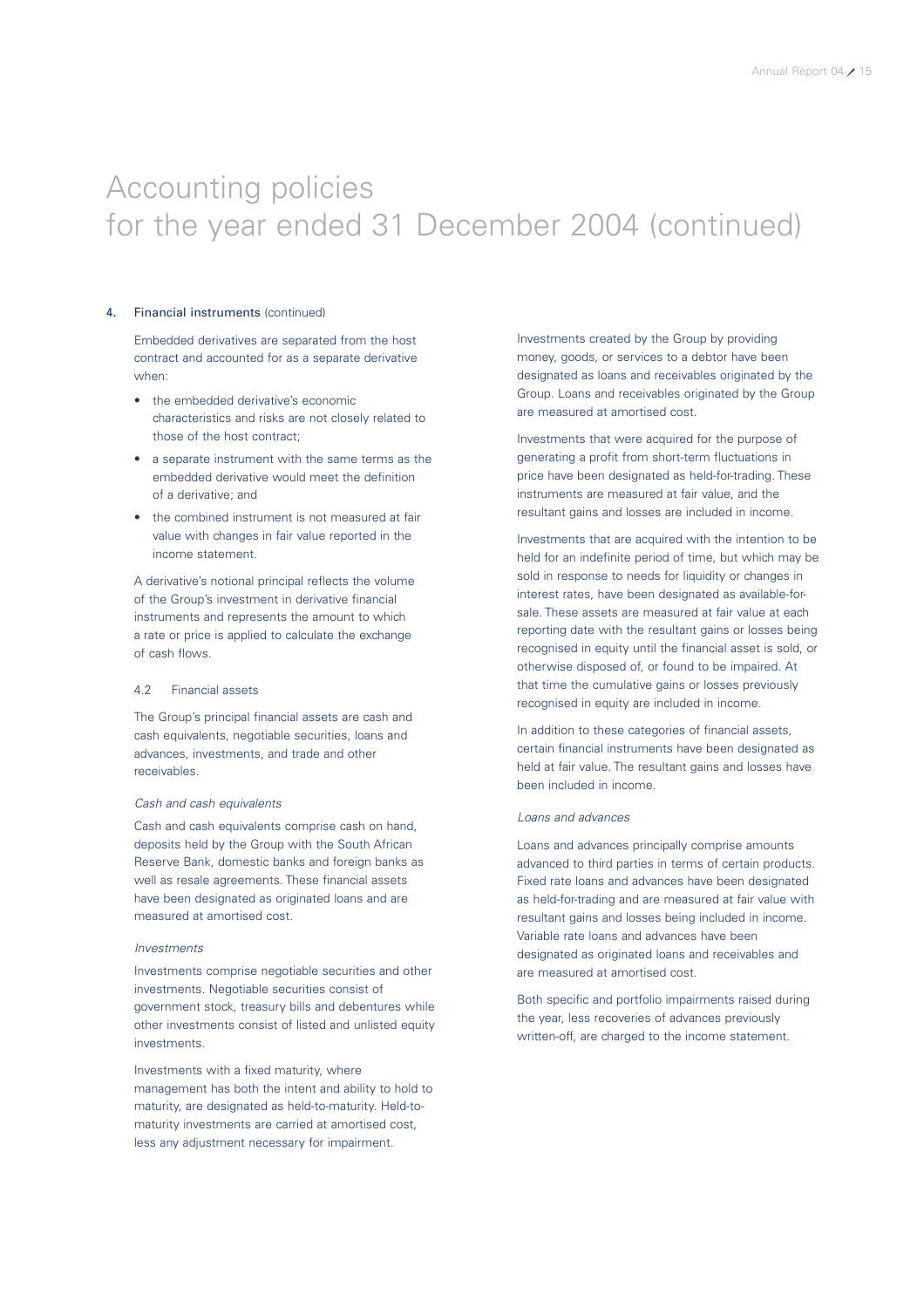#### 4. Financial instruments (continued)

#### 4.2 Financial assets (continued)

#### *Other accounts receivable*

Other accounts receivable comprise items in transit, pre-payments and deposits, properties in possession and sundry debtors. These assets have been designated as originated loans and receivables and are measured at amortised cost.

#### 4.3 Financial liabilities

The Group's financial liabilities include long-term liabilities, deposits and trade and other payables consisting of accruals, product-related credits and sundry creditors. All financial liabilities, other than liabilities held-for-trading purposes and derivative instruments, are measured at amortised cost. Financial liabilities held-for-trading purposes and derivative instruments are measured at fair value and the resultant gains and losses are included in income.

#### 4.4 Fair value estimation

The fair value of publicly traded derivatives, securities and investments is based on quoted market values at the balance sheet date. In the case of an asset held or liability issued by the Group, the current bid price is used as a measure of fair value. In the case of an asset acquired or liability held, the current offer or asking price is used as a measure of fair value. Mid-market prices are used as a measure of fair value where there are matching asset and liability positions.

In assessing the fair value of non-traded derivatives and other financial instruments, the Group uses a variety of methods and assumptions that are based on market conditions and risks existing at each balance sheet date. Quoted market prices or dealer quotes for the same or similar instruments are used for the majority of securities, long-term investments and long-term debt. Other techniques, such as option pricing models, estimated discounted value of future cash flows, replacement cost and termination cost, are used to determine fair value for all remaining financial instruments.

#### 4.5 Amortised cost

Amortised cost is determined using the effective interest rate method. The effective interest rate method is a way of calculating amortisation using the effective interest rate of a financial asset or financial liability. It is the rate that discounts the expected stream of future cash flows through maturity or the next market-based revaluation date to the current net carrying amount of the financial asset or financial liability.

#### 5. Foreign currency transactions

Transactions in foreign currencies are converted to South African Rand at the spot rate on the transaction date. Monetary assets, liabilities and commitments in foreign currencies are translated to South African Rand using the rates of exchange ruling at the financial year-end. Realised profits and losses on foreign exchange are included in income.

#### 6. Subsidiaries

Investments in subsidiaries, in the Company financial statements, are recognised at fair value. All gains and losses on the sale of subsidiaries are recognised in the income statement.

#### 7. Associated companies

Associated companies are those companies in which the Group or the Company holds a long-term interest, exercises significant influence over their financial and operating policies and holds not less than a 20% interest therein.

The carrying values of investments in associated companies represent the aggregate of the cost of the investments plus post-acquisition equity accounted income and reserves. These investments are accounted for using the equity method in the Group financial statements. This method is applied from the effective date on which the enterprise became an associated company, up to the date on which it ceases to be an associated company.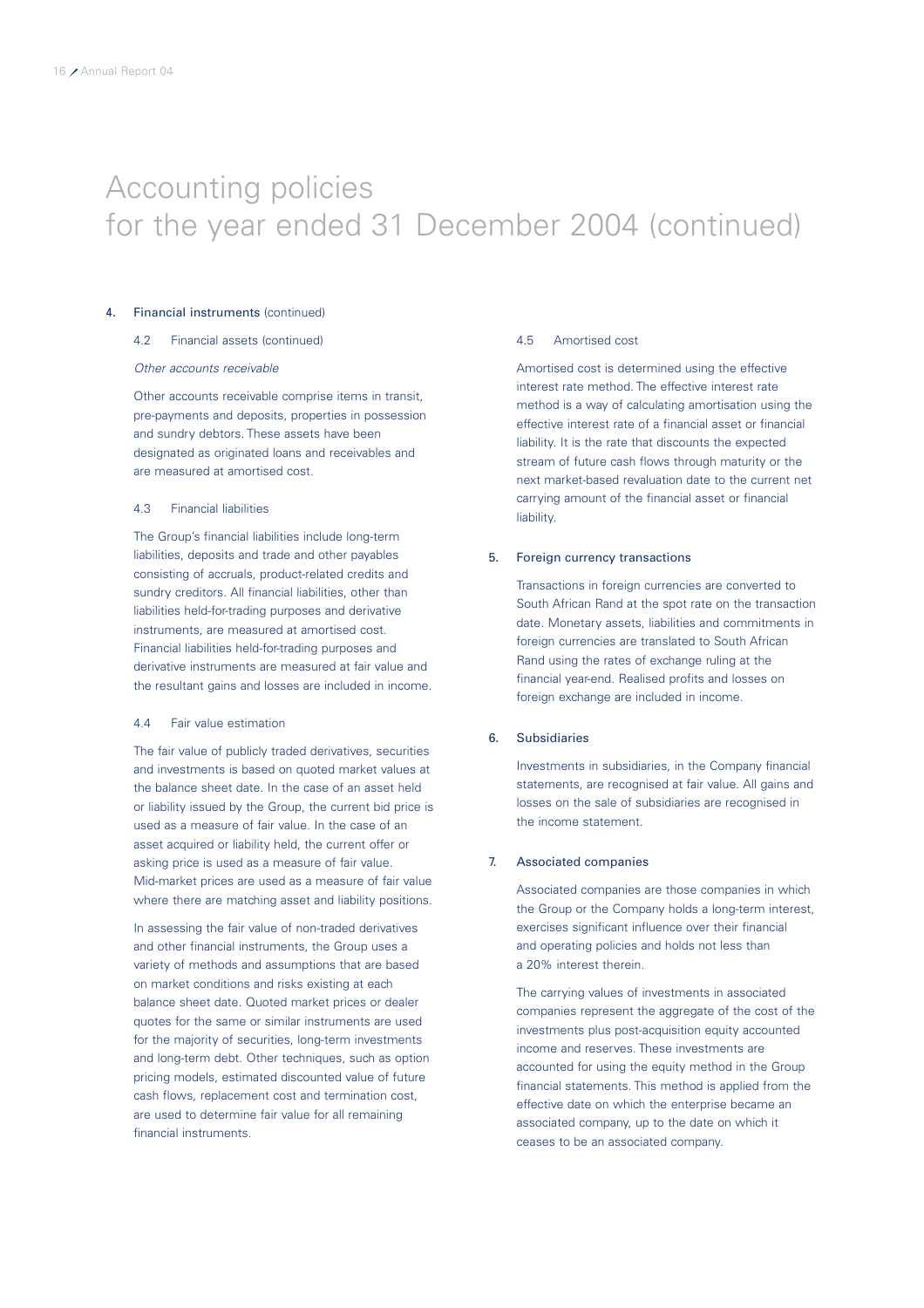#### 8. Joint ventures

The Group's interest in a jointly controlled entity is accounted for by the equity method of accounting.

Equity accounting involves recognising in income, the Group's share of the joint venture's profit or loss for the period. The Group's interest in the joint venture is carried in the balance sheet at an amount that reflects its share of the net assets of the joint venture.

#### 9. Investment properties

Investment properties are held to earn rentals and/or for capital appreciation. The Group carries investment properties in the balance sheet at open-market fair value based on regular valuations by independent registered professional valuators. The open-market fair value is based on the open market net rentals for each property.

Fair value movements are included in income in the year in which they arise.

#### 10. Property and equipment

#### 10.1 Owner-occupied properties

Owner-occupied properties are held for use in the supply of services or for administrative purposes and are stated in the balance sheet at open-market fair value on the basis of their existing use at the date of revaluation, less any subsequent accumulated depreciation. The open-market fair value is based on the open market net rentals for each property. Revaluations are performed annually by independent registered professional valuators. Any revaluation increase, arising on the revaluation of owner-occupied properties, is credited to the non-distributable reserve, except to the extent that it reverses a revaluation decrease for the same asset previously recognised as an expense. The increase is credited to income to the extent that an expense was previously charged to income. A decrease in carrying amount arising on the revaluation of owner-occupied properties is charged as an expense to the extent that it exceeds the balance, if any, held in the non-distributable reserve relating to a previous revaluation of that asset. On the subsequent sale or retirement of a revalued property. the revaluation surplus, relating to that property, in the non-distributable reserve is transferred to distributable reserves.

#### 10.2 Equipment

All equipment is stated at historical cost less accumulated depreciation. Where the carrying amount of an asset is greater than its estimated recoverable amount, it is written-down immediately to its estimated recoverable amount. Depreciation is calculated on the straight-line method to write-down the cost of equipment to their residual value over their estimated useful lives. Leasehold improvements are written-off on a straight-line basis over the period of the lease.

The estimated useful lives are as follows:

| Leasehold improvements    | $5 - 10$ years |
|---------------------------|----------------|
| Computer equipment        | $3 - 5$ years  |
| Furniture and fittings    | 10 years       |
| Office equipment          | 10 years       |
| Motor vehicles            | 5 years        |
| Owner-occupied properties | 50 years       |

Gains and losses on disposal of property and equipment are determined by reference to their carrying amount and are taken to income.

#### 11. Intangible assets

Expenditure on acquired software and computer system development costs is capitalised and amortised once the system is in use. Amortisation is charged on a straight-line basis over the expected useful life of the system, which is usually between three and five years. Intangible assets are not revalued. The carrying amount of each intangible asset is reviewed annually and adjusted for impairment where considered necessary.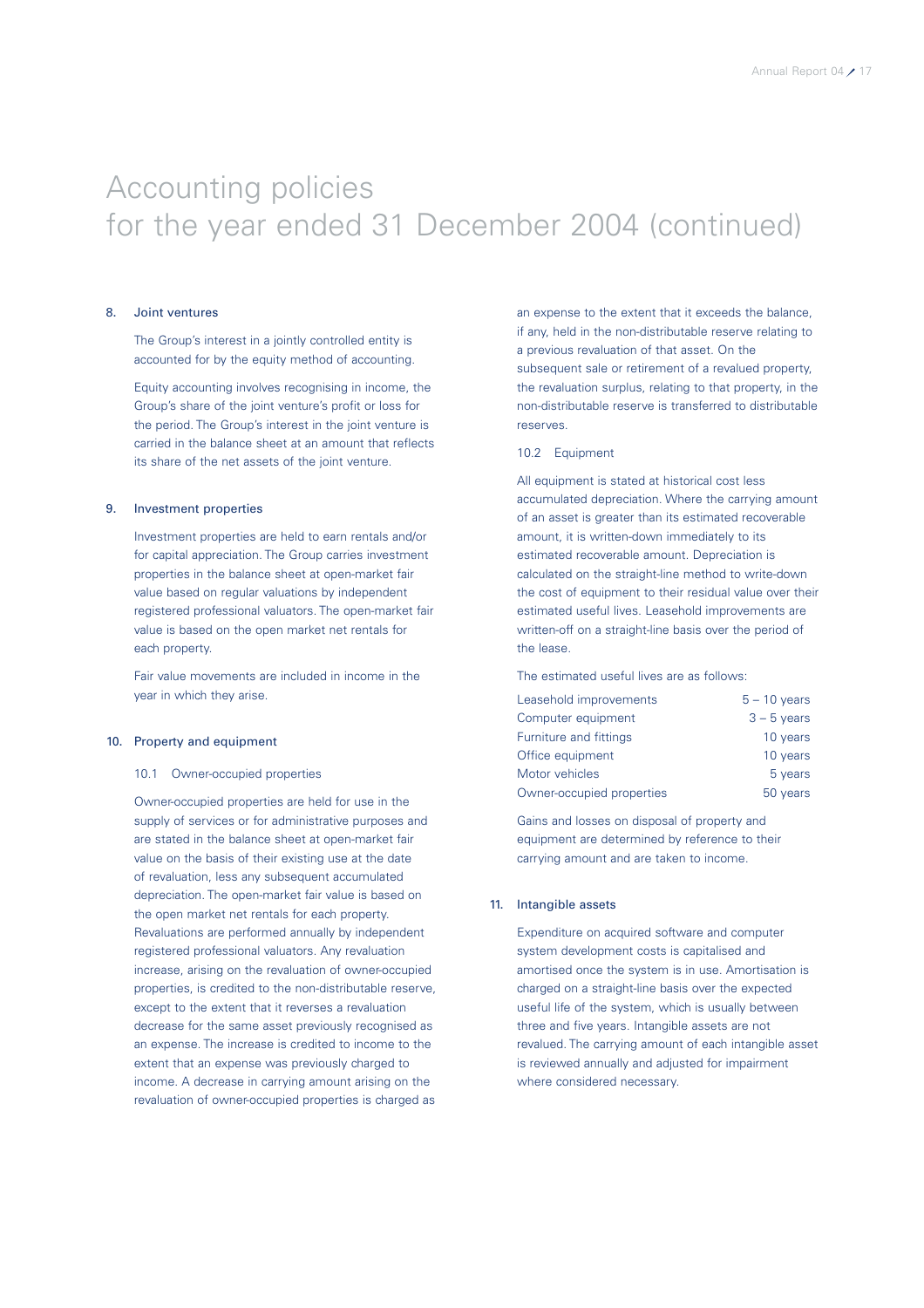#### 12. Provisions

Provisions are recognised when the Group has a present legal or constructive obligation, as a result of past events, it is probable that an outflow of resources embodying economic benefits will be required to settle the obligation and a reliable estimate of the amount of the obligation can be made. Employee entitlements to annual leave are recognised when they accrue to employees. A provision is made for the estimated liability for annual leave as a result of services rendered by employees up to the balance sheet date.

#### 13. Deferred income taxes

Deferred income tax is provided, using the balance sheet liability method, for all temporary differences arising between the tax values of assets and liabilities and their carrying values for financial reporting purposes. Currently enacted tax rates are used to determine deferred income tax. Deferred tax assets relating to the carry forward of unused tax losses are recognised to the extent that it is probable that future taxable income will be available against which the unused tax losses can be utilised.

#### 14. Sale and repurchase agreements

Securities sold subject to linked repurchase agreements ("repos") are reflected in the financial statements as cash and cash equivalents and the counterparty liability is included in amounts due to other banks, deposits from banks, other deposits, or deposits due to customers, as appropriate. Securities purchased under agreements to resell ("reverse repos") are recorded as loans and advances to other banks or customers as appropriate. The difference between sale and repurchase price is treated as interest and accrued over the life of repo agreements using the effective yield method.

Securities borrowed are not recognised in the financial statements, unless these are sold to third parties, in which case the purchase and sale are recorded

with the gain or loss being included in income. The obligation to return them is recorded at fair value as a trading liability.

#### 15. Leases and instalment credit agreements

Leases and instalment credit agreements are regarded as financing transactions. Rentals and instalments receivable thereunder, less unearned finance charges, are included under advances. Finance charges earned are computed at the effective rate of interest inherent in the contracts and are brought to income in proportion to capital balances outstanding under each contract.

#### 16. Assets held under financial lease obligations

Assets held under financial leases are capitalised at the present value of contractual lease payments.

The capitalised amount of the leased asset is depreciated over its expected useful life and the lease charges are allocated to accounting periods during the lease term so as to result in a finance charge and a reduction of the financial lease liability over the period of the lease..

#### 17. Interest income and interest expense

Interest income and interest expense are recognised in the income statement for all interest bearing instruments on an accrual basis using the effective interest rate method based on the capital amounts outstanding. Interest income includes coupons earned on fixed income investment and trading securities and accrued discount and premium on treasury bills and other discounted instruments.

#### 18. Fee and commission income

Fees and commissions are recognised on an accrual basis.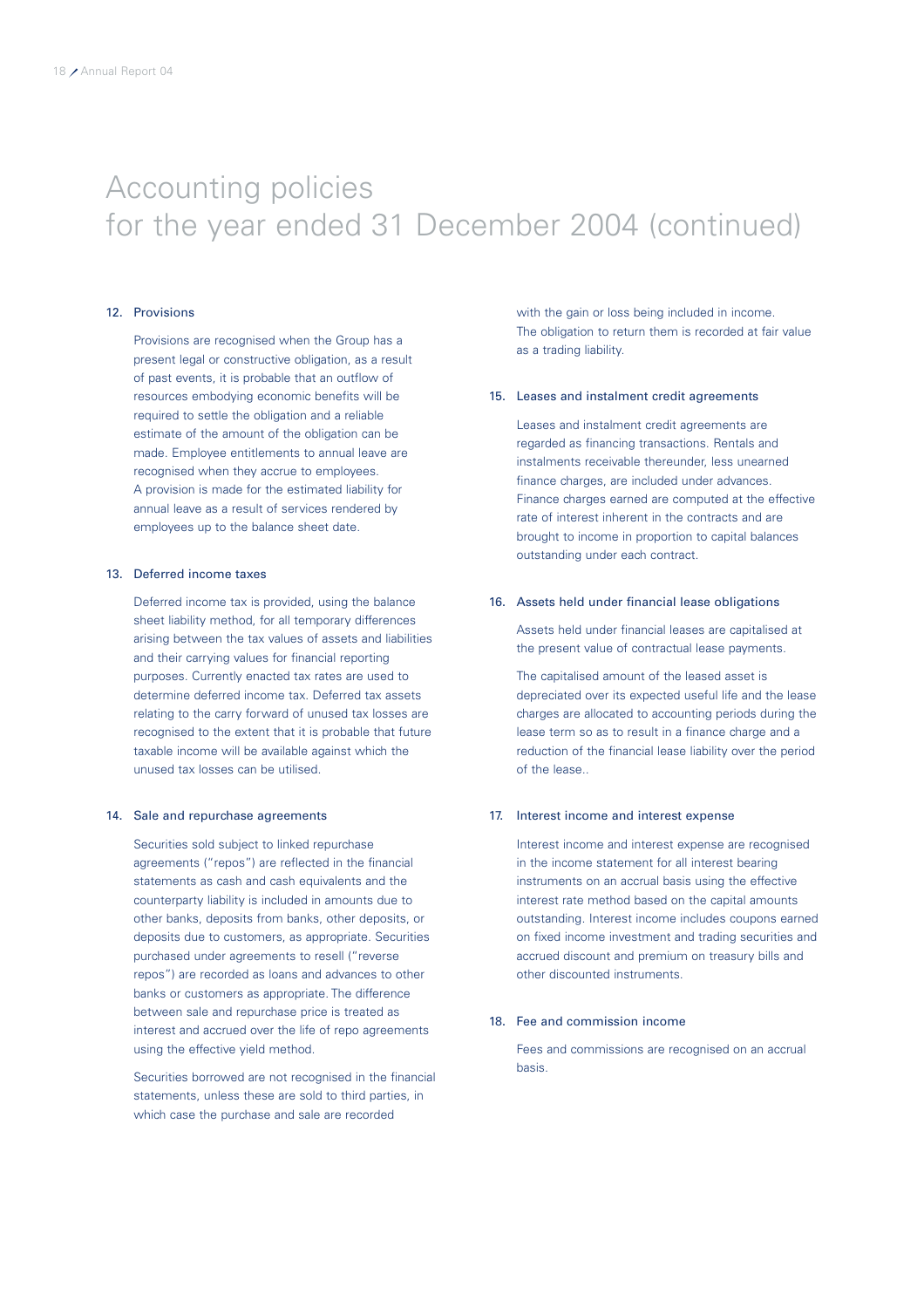#### 19. Pension Fund

The Group operates a defined contribution fund, the assets of which are held in a separate trusteeadministered fund. The Pension Fund is funded by payments from employees and by the relevant Group companies. The Group contributions to the Pension Fund are based on a percentage of the payroll and are charged to income as incurred.

#### 20. Post-retirement medical benefits

The Group provides for post-retirement medical benefits to certain retired employees. These benefits are only applicable to employees who were members of the Group's medical aid scheme prior to May 2000 and are based on the employees remaining in service up to retirement age. The Group provides for the present value of the obligations in excess of the fair value of the plan assets which are intended to offset the expected costs relating to the post-retirement medical benefits. The costs of the defined benefit plan are assessed using the projected unit credit method. Under this method, the cost of providing postretirement medical benefits is charged to the income statement so as to spread the regular cost over the service lives of employees in accordance with the advice of qualified actuaries, who value the plans at least every three years.

The Group's contributions to the post-retirement healthcare policy are charged to income in the year to which they relate.

#### 21. Equity compensation plans

Share options are granted to employees at the discretion of the Group Remuneration Committee. The Share Incentive Trust's financial position and results is consolidated.

#### 22. Segment information

A segment is a distinguishable component of the Group that is engaged either in providing products or services (business segment) or in providing products or services within a particular economic environment (geographical segment), which is subject to risks and rewards that are different from those of other segments. Segments with a majority of revenue earned from sales to external customers and whose revenue, results or assets are 10 per cent or more of all the segments, are reported separately.

#### 23. General risk reserve

As recommended by the Banking Council of South Africa in their position paper on reporting on regulatory provisioning within the requirements of AC 133 and circular 21 of 2004 issued by the South African Reserve Bank, a general risk reserve has been recognised within shareholders' equity. The reserve recognised by the Group comprises the difference between the impairments calculated in terms of AC 133 and the requirements of the Group's provisioning policy, which is more prudent than the statutory minimum provision requirements prescribed.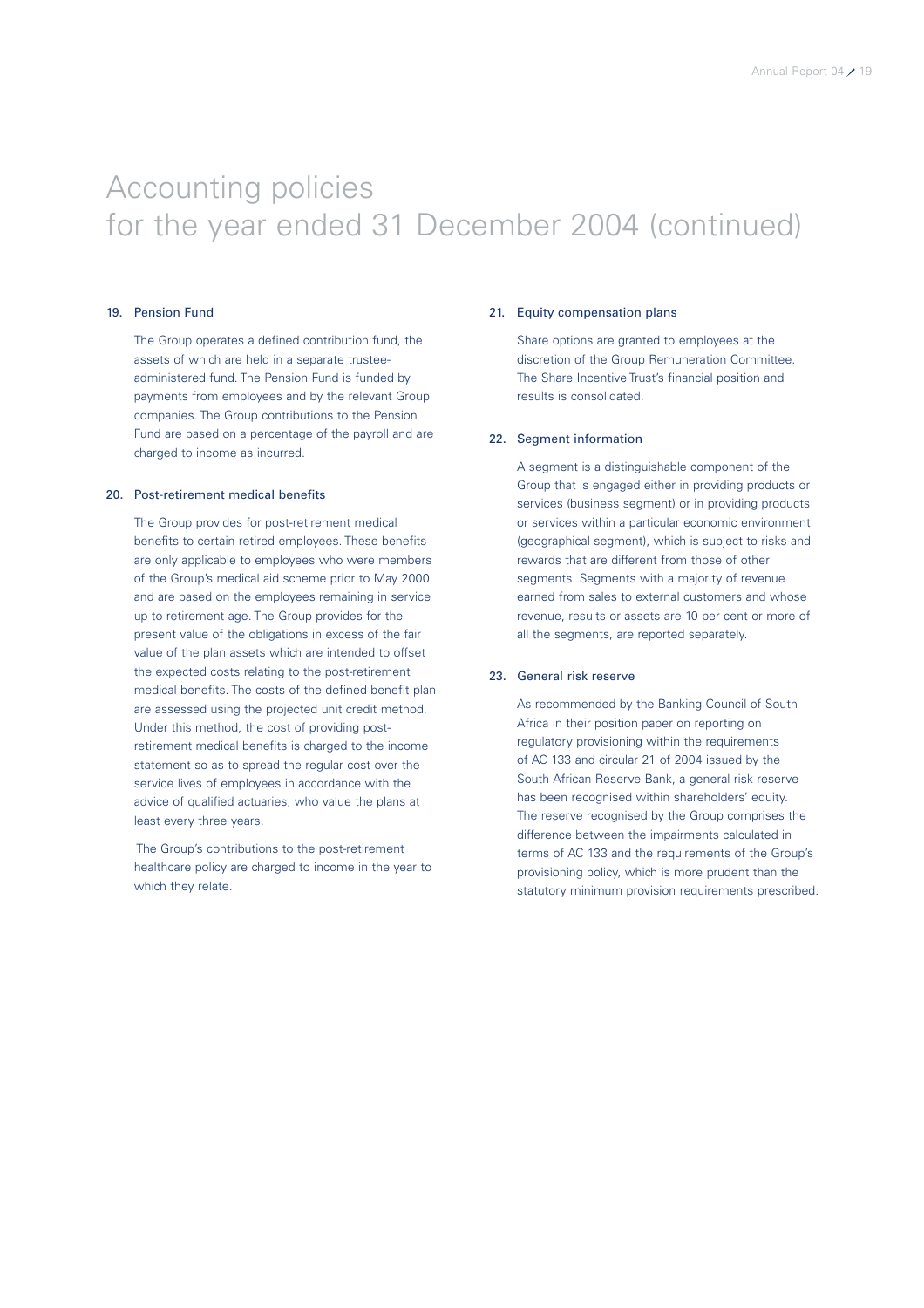# Balance sheets at 31 December 2004

|                                  |              | Group     |           |         | Company |  |
|----------------------------------|--------------|-----------|-----------|---------|---------|--|
|                                  |              | 2004      | 2003      | 2004    | 2003    |  |
|                                  | <b>Notes</b> | R'000     | R'000     | R'000   | R'000   |  |
| <b>ASSETS</b>                    |              |           |           |         |         |  |
| Intangible assets                |              | 6,801     | 12,711    |         |         |  |
| Property and equipment           | 2            | 85,028    | 84,651    |         |         |  |
| Investment properties            | 3            | 770       | 800       |         |         |  |
| <b>Taxation</b>                  | 4            | 3,616     | 3,567     | 29      | 29      |  |
| Other accounts receivable        | 5            | 33,148    | 82,430    | 214     | 236     |  |
| Interest in subsidiaries         | 6            |           |           | 501,615 | 163,254 |  |
| Interest in associated companies |              | 3,236     | 2,951     |         |         |  |
| Other investments                | 8            | 3,556     | 3,965     | 559     | 677     |  |
| Loans and advances               | 9            | 975,611   | 1,178,788 |         |         |  |
| Derivative financial instruments | 10           | 90,162    | 7,610     |         |         |  |
| <b>Negotiable securities</b>     | 11           | 370,279   | 273,090   |         |         |  |
| Cash and cash equivalents        | 12           | 1,148,861 | 574,930   | 336     | 2       |  |
| <b>Total assets</b>              |              | 2,721,068 | 2,225,493 | 502,753 | 164,198 |  |

#### EQUITY AND LIABILITIES

| Shareholders' equity                |    | 500,939    | 163,899   | 502,440    | 163,899    |
|-------------------------------------|----|------------|-----------|------------|------------|
| Share capital and share premium     | 13 | 1,208,642  | 866,865   | 1,210,143  | 866,865    |
| Capital redemption reserve fund     |    | 3,788      | 3,788     | 3,788      | 3,788      |
| General reserve                     |    | 7,478      | 7,478     |            |            |
| Property revaluation reserve        |    | 31,461     | 28,376    |            |            |
| Available-for-sale reserve          |    | (955)      | (742)     | (60, 607)  | 149,714    |
| General risk reserve                |    | 31,668     | 31,212    |            |            |
| <b>Accumulated loss</b>             |    | (781, 143) | (773,078) | (650, 884) | (856, 468) |
| Liabilities                         |    | 2,220,129  | 2,061,594 | 313        | 299        |
| Long-term liabilities               | 14 |            | 5,287     |            |            |
| <b>Deposits</b>                     | 15 | 2,112,569  | 1,946,752 |            |            |
| Derivative financial instruments    | 10 | 35,210     | 32,115    |            |            |
| <b>Provisions</b>                   | 16 | 32,768     | 36,066    |            |            |
| Other accounts payable              | 18 | 39,538     | 40,437    | 313        | 299        |
| <b>Taxation</b>                     | 4  | 44         | 937       |            |            |
| <b>Total equity and liabilities</b> |    | 2,721,068  | 2,225,493 | 502,753    | 164,198    |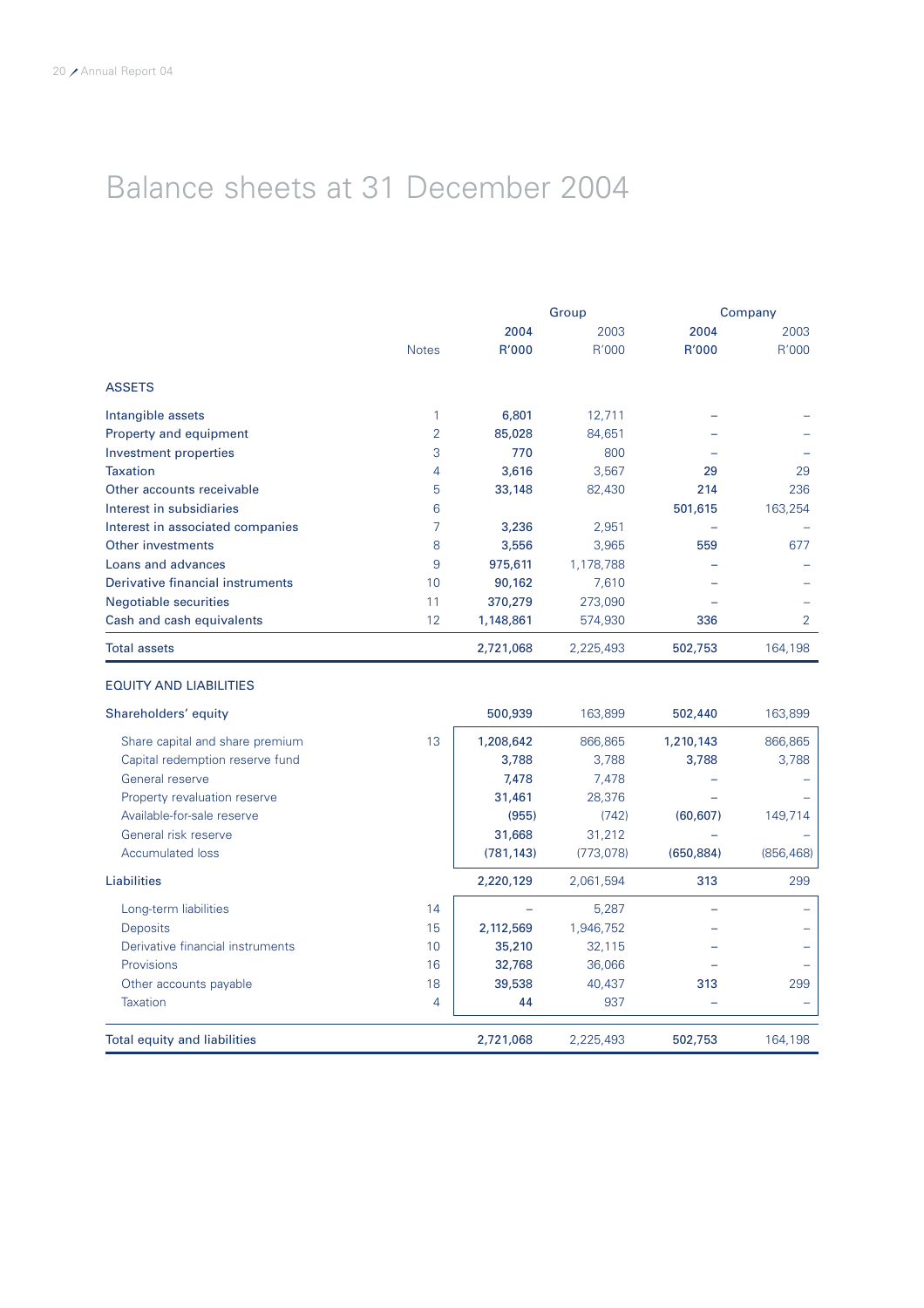# Income statements for the year ended 31 December 2004

|                                                    |              |            | Group      | Company  |       |
|----------------------------------------------------|--------------|------------|------------|----------|-------|
|                                                    |              | 2004       | 2003       | 2004     | 2003  |
|                                                    | <b>Notes</b> | R'000      | R'000      | R'000    | R'000 |
| Interest income                                    | 21           | 192,138    | 226,970    | 1,945    | 26    |
| Interest expenditure                               | 22           | (107,036)  | (161, 152) | (1, 945) |       |
| Net interest income before credit losses           |              | 85,102     | 65,818     |          | 26    |
| Net (charge for)/recovery of credit losses         | 9            | (4, 367)   | 19,840     |          |       |
| Net interest income after credit losses            |              | 80,735     | 85,658     |          | 26    |
| Net profit/(loss) on disposal and revaluation of   |              |            |            |          |       |
| investments                                        |              | 1,891      | 8          | (12)     | 1,998 |
| Non-interest income                                | 23           | 96,138     | 91,025     | 1,000    | 2,590 |
| Net interest and non-interest income               |              | 178,764    | 176,691    | 988      | 4,614 |
| Operating expenditure                              | 24           | (219, 834) | (237, 521) | (744)    | 274   |
| (Loss)/Profit before income from                   |              |            |            |          |       |
| associated companies                               |              | (41070)    | (60, 830)  | 244      | 4,888 |
| Share of income from associated companies          |              | 768        | 1,942      |          |       |
| (Loss)/Profit before taxation and exceptional item |              | (40, 302)  | (58, 888)  | 244      | 4,888 |
| Impairments and provisions raised and              |              |            |            |          |       |
| write-off on release of CGD guarantees             | 9            | (172, 729) |            |          |       |
| (Loss)/Profit before taxation                      |              | (213,031)  | (58, 888)  | 244      | 4,888 |
| <b>Taxation</b>                                    | 25           | (50)       |            |          |       |
| Attributable (loss)/profit after taxation          |              | (213,081)  | (58, 888)  | 244      | 4,888 |
| Reconciliation between attributable (loss)/profit  |              |            |            |          |       |
| after taxation and headline (loss)/earnings:       |              |            |            |          |       |
| Attributable (loss)/profit after taxation          |              | (213,081)  | (58, 888)  | 244      | 4,888 |
| Realisation of available-for-sale reserve on       |              |            |            |          |       |
| disposal of investments                            |              | (60)       | 2,125      |          |       |
| (Profit)/Impairment and loss on disposal of        |              |            |            |          |       |
| property and equipment                             |              | (680)      | 292        |          | 18    |
| Headline (loss)/earnings                           |              | (213, 821) | (56, 471)  | 244      | 4,906 |
| Attributable loss per share (cents)                | 26.1         | (11.6)     | (6.9)      |          |       |
| Headline loss per share (cents)                    | 26.2         | (11.7)     | (6.6)      |          |       |
| Diluted attributable loss per share (cents)        | 26.3         | (11.6)     | (6.9)      |          |       |
| Diluted headline loss per share (cents)            | 26.4         | (11.7)     | (6.6)      |          |       |
| Dividends per share (cents)                        |              |            |            |          |       |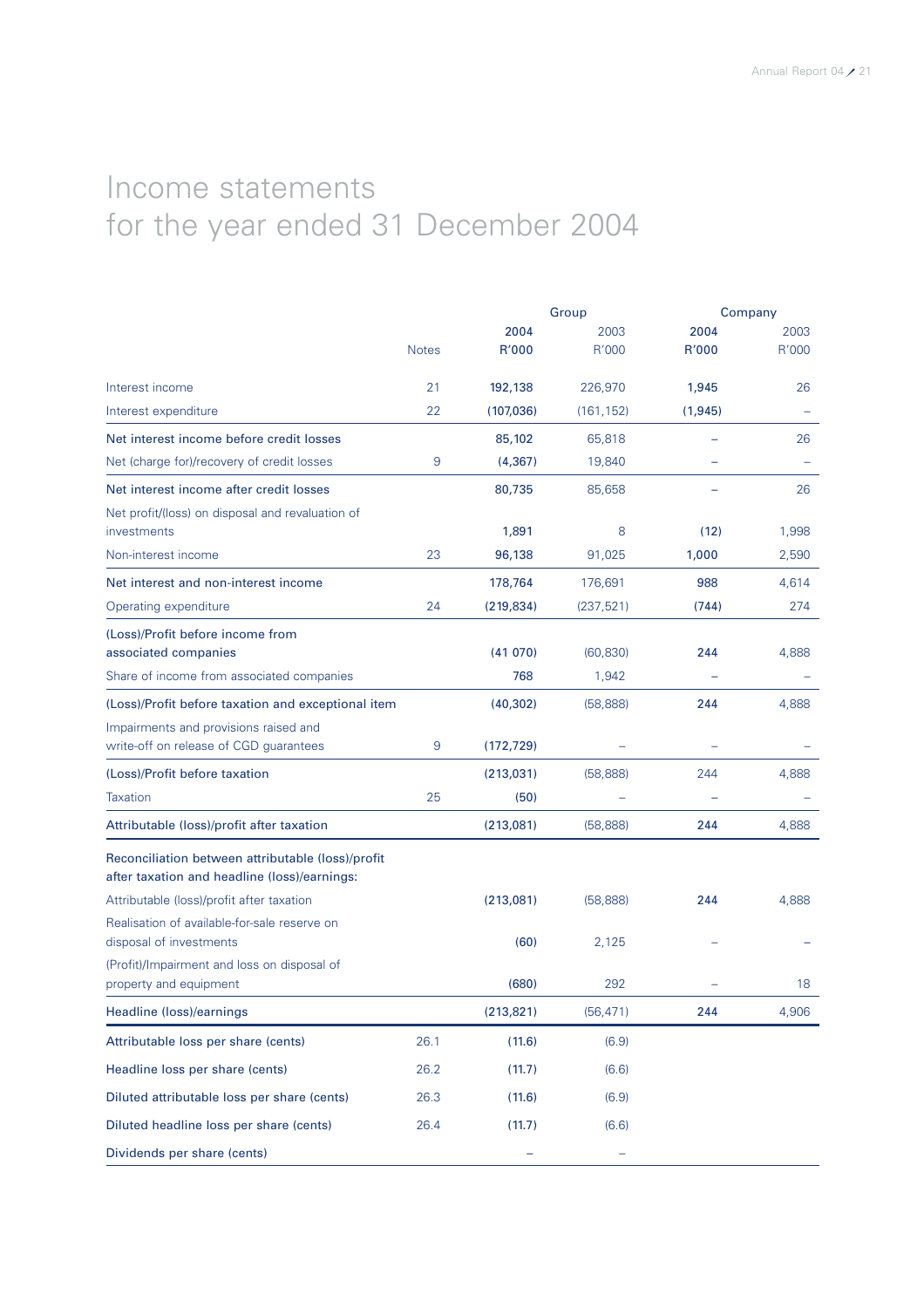# Cash flow statements for the year ended 31 December 2004

|                                                                          |              |            | Group      | Company    |                |
|--------------------------------------------------------------------------|--------------|------------|------------|------------|----------------|
|                                                                          |              | 2004       | 2003       | 2004       | 2003           |
|                                                                          | <b>Notes</b> | R'000      | R'000      | R'000      | R'000          |
| <b>Operating activities</b>                                              |              |            |            |            |                |
| Cash receipts from customers                                             | 27.1         | 303,552    | 324,498    | 1,945      | 26             |
| Less: Cash paid to suppliers and employees                               | 27.2         | (311, 836) | (368, 439) | (2,689)    | (241)          |
| Dividends received                                                       |              | 142        | 2,120      | 1,000      | 2,590          |
| <b>Taxation paid</b>                                                     | 27.3         | (992)      | (740)      |            |                |
| Net cash (outflow)/inflow from<br>operating activities                   |              | (9, 134)   | (42, 561)  | 256        | 2,375          |
| Changes in banking activities                                            |              |            |            |            |                |
| Net (increase)/decrease in income earning assets                         | 27.4         | (39, 511)  | 84,016     |            |                |
| Net increase/(decrease) in deposits and<br>other accounts                | 27.5         | 86,475     | 84,137     | 36         | (465)          |
| Net cash inflow/(outflow) from<br>banking activities                     |              | 46,964     | 168,153    | 36         | (465)          |
| Investing activities                                                     |              |            |            |            |                |
| Purchase of property, equipment and<br>intangibles assets                |              | (9, 342)   | (7, 738)   |            |                |
| Proceeds on sale of property, equipment<br>and intangibles assets        |              | 84         | 411        |            |                |
| Purchase of investments                                                  |              |            | (543)      |            |                |
| Proceeds on disposal of investments                                      |              | 150        | 4,742      | 40         | 134            |
| Proceeds on disposal of associate company                                |              | 1,851      |            |            |                |
| Increase in investment in subsidiary                                     |              |            |            | (555,000)  |                |
| Decrease/(Increase) in loans with subsidiary<br>and associated companies |              | 483        | 1,545      | 6,384      | (4, 942)       |
| Net cash outflow from investing activities                               |              | (6, 774)   | (1,583)    | (548, 576) | (4,808)        |
| <b>Financing activities</b>                                              |              |            |            |            |                |
| Proceeds on issue of ordinary shares                                     |              | 555,000    |            | 555,000    |                |
| Share issue costs                                                        |              | (6, 382)   |            | (6, 382)   |                |
| Finance lease payments                                                   |              | (5, 743)   | (3,857)    |            |                |
| Net cash inflow/(outflow) from<br>financing activities                   |              | 542,875    | (3,857)    | 548,618    |                |
| Net cash inflow/(outflow) for year                                       |              | 573,931    | 120,152    | 334        | (2,898)        |
| Cash and cash equivalents at beginning of year                           |              | 574,930    | 454,778    | 2          | 2,900          |
| Cash and cash equivalents at end of year                                 | 12           | 1,148,861  | 574,930    | 336        | $\overline{2}$ |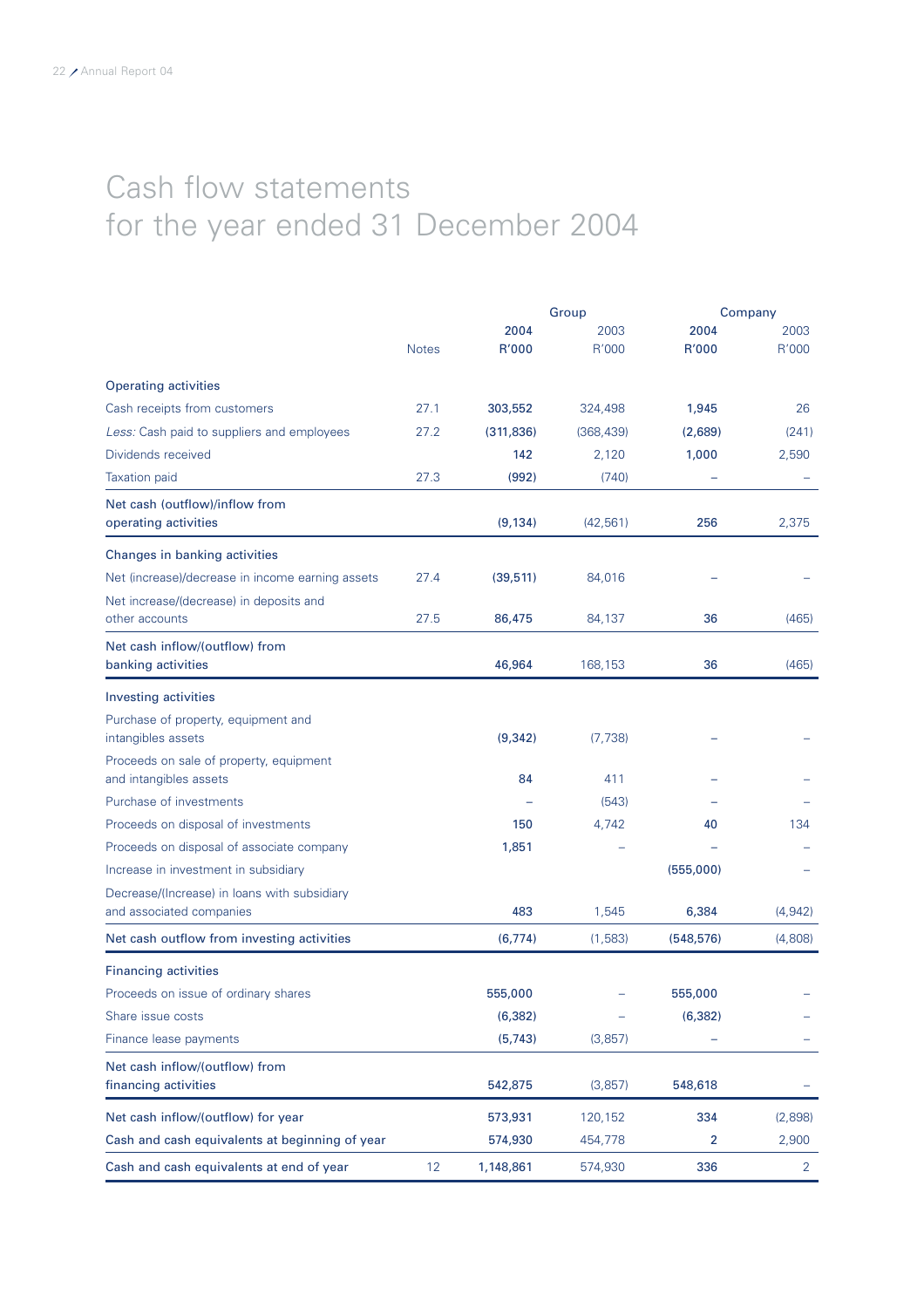# Statements of changes in equity for the year ended 31 December 2004

| Shareholders' equity<br>at 31 December 2004                                 |                                  | 37,888 1,170,754                 | 3,788                                                  | 7,478                       | 31,461                               | (955)                                               |                                     | 31,668 (781,143)                  | 500,939                 |
|-----------------------------------------------------------------------------|----------------------------------|----------------------------------|--------------------------------------------------------|-----------------------------|--------------------------------------|-----------------------------------------------------|-------------------------------------|-----------------------------------|-------------------------|
| Accumulated profit on<br>consolidation of share<br>incentive trust          |                                  |                                  |                                                        |                             |                                      |                                                     |                                     | 132                               | 132                     |
| Loss after taxation                                                         |                                  |                                  |                                                        |                             |                                      |                                                     |                                     |                                   | $(213,081)$ $(213,081)$ |
| Treasury shares on<br>consolidation of share<br>incentive trust             | (1,501)                          |                                  |                                                        |                             |                                      |                                                     |                                     |                                   | (1,501)                 |
| Increase in general risk<br>reserve                                         |                                  |                                  |                                                        |                             |                                      |                                                     | 456                                 | (456)                             |                         |
| Release to income on<br>disposal of available-for-<br>sale financial assets |                                  |                                  |                                                        |                             |                                      | (60)                                                |                                     |                                   | (60)                    |
| Gains and losses on<br>remeasurement to fair value                          |                                  |                                  |                                                        |                             |                                      | (153)                                               |                                     |                                   | (153)                   |
| Revaluation of owner-<br>occupied property                                  |                                  |                                  |                                                        |                             | 3,085                                |                                                     |                                     |                                   | 3,085                   |
| Share issue costs written-<br>off against share premium                     |                                  | (6, 382)                         |                                                        |                             |                                      |                                                     |                                     |                                   | (6, 382)                |
| Share capital issued                                                        | 30,833                           | 524,167                          |                                                        |                             |                                      |                                                     |                                     |                                   | 555,000                 |
| Transfer to distributable<br>reserves on sub-division<br>of shares          | (205, 340)                       |                                  |                                                        |                             |                                      |                                                     |                                     | 205,340                           |                         |
| Shareholders' equity<br>at 31 December 2003                                 | 213,896                          | 652,969                          | 3,788                                                  | 7,478                       | 28,376                               | (742)                                               | 31,212                              | (773,078)                         | 163,899                 |
| Loss after taxation                                                         |                                  |                                  |                                                        |                             |                                      |                                                     | ۳                                   | (58, 888)                         | (58, 888)               |
| Increase in general risk<br>reserve                                         |                                  |                                  |                                                        |                             |                                      |                                                     | 2,401                               | (2,401)                           |                         |
| Release to income on<br>disposal of available-<br>for-sale financial assets |                                  |                                  |                                                        |                             |                                      | 2,125                                               |                                     |                                   | 2,125                   |
| Gains and losses on<br>remeasurement to fair value                          |                                  |                                  |                                                        |                             |                                      | 1,537                                               |                                     |                                   | 1,537                   |
| Revaluation of owner-<br>occupied property                                  |                                  |                                  |                                                        |                             | 7,379                                |                                                     |                                     |                                   | 7,379                   |
| Shareholders'<br>equity restated<br>at 1 January 2003                       | 213,896                          | 652,969                          | 3,788                                                  | 7,478                       | 20,997                               | (4, 404)                                            | 28,811                              | (711, 789)                        | 211,746                 |
| <b>Transitional adjustments</b><br>on adoption of AC 133                    |                                  |                                  |                                                        |                             |                                      | (4,404)                                             | 28,811                              | 3,839                             | 28,246                  |
| Shareholders' equity<br>at 31 December 2002                                 | 213,896                          | 652,969                          | 3,788                                                  | 7,478                       | 20,997                               |                                                     |                                     | (715, 628)                        | 183,500                 |
| <b>GROUP</b>                                                                |                                  |                                  |                                                        |                             |                                      |                                                     |                                     |                                   |                         |
|                                                                             | <b>Share</b><br>capital<br>R'000 | <b>Share</b><br>premium<br>R'000 | Capital<br>redemp-<br>tion<br>reserve<br>fund<br>R'000 | General<br>reserve<br>R'000 | Property<br>tion<br>reserve<br>R'000 | revalua- Available-<br>for-sale<br>reserve<br>R'000 | General<br>risk<br>reserve<br>R'000 | Accumu-<br>lated<br>loss<br>R'000 | Total<br>R'000          |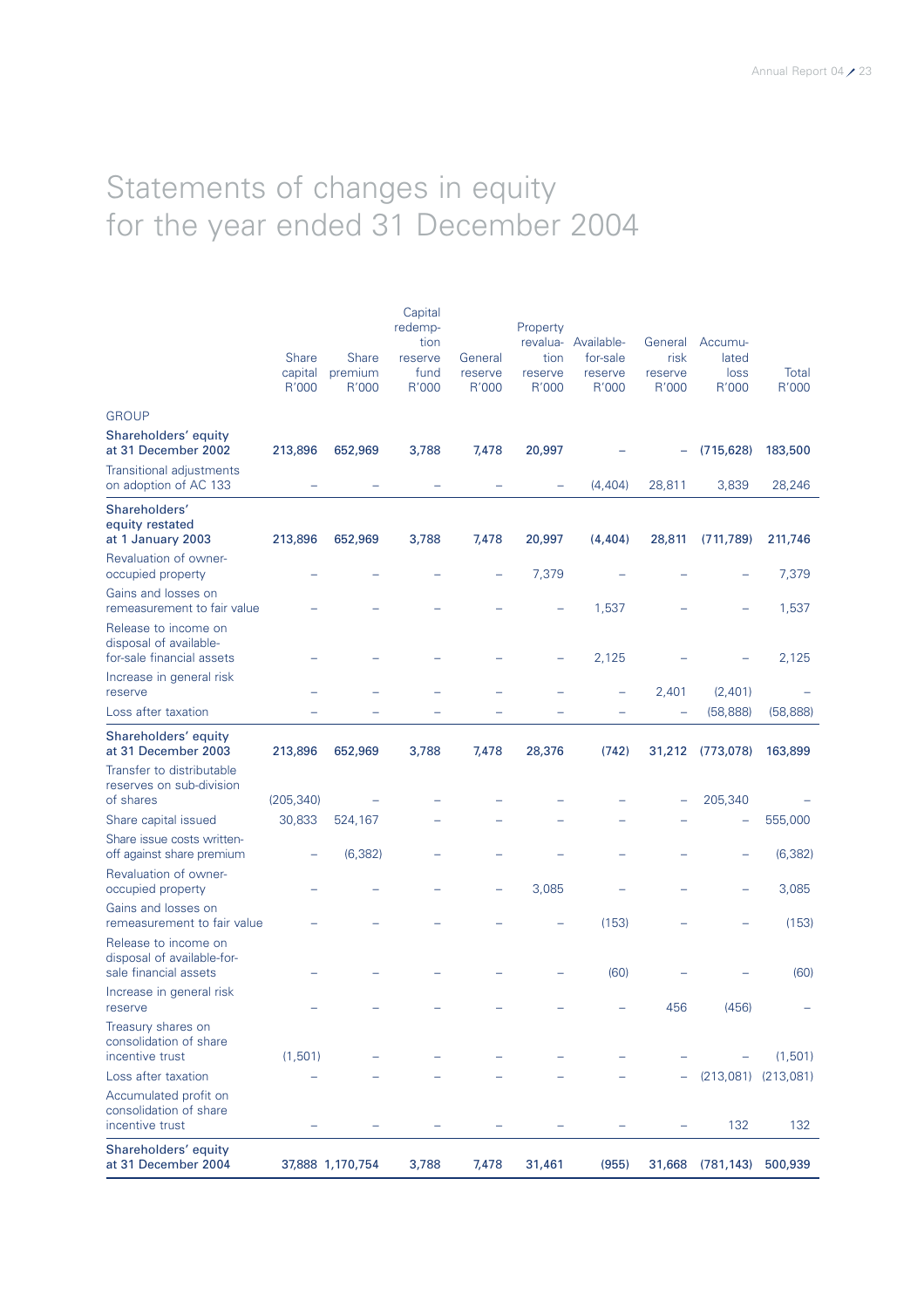# Statements of changes in equity for the year ended 31 December 2004 (continued)

|                                                                            |                      |           | Capital    |            |             |            |
|----------------------------------------------------------------------------|----------------------|-----------|------------|------------|-------------|------------|
|                                                                            |                      |           | redemption | Available- |             |            |
|                                                                            | <b>Share</b>         | Share     | reserve    | for-sale   | Accumulated |            |
|                                                                            | capital              | premium   | fund       | reserve    | loss        | Total      |
|                                                                            | R'000                | R'000     | R'000      | R'000      | R'000       | R'000      |
| <b>COMPANY</b>                                                             |                      |           |            |            |             |            |
| Shareholders' equity<br>at 31 December 2002                                | 213,896              | 652,969   | 3,788      |            | (687, 808)  | 182,845    |
| Transitional adjustments on<br>adoption of AC 133                          |                      |           |            | 173,548    | (173, 548)  |            |
| Shareholders' equity<br>restated at 1 January 2003                         | 213,896              | 652,969   | 3,788      | 173,548    | (861, 356)  | 182,845    |
| Gains and losses on<br>remeasurement to fair value                         |                      |           |            | (21, 836)  |             | (21, 836)  |
| Release to income on disposal<br>of available-for-sale financial<br>assets |                      |           |            | (1,998)    |             | (1,998)    |
| Profit after taxation                                                      |                      |           |            |            | 4,888       | 4,888      |
| Shareholders' equity<br>at 31 December 2003                                | 213,896              | 652,969   | 3,788      | 149,714    | (856, 468)  | 163,899    |
| Transfer to distributable<br>reserves on sub-division                      |                      |           |            |            |             |            |
| of shares                                                                  | (205, 340)<br>30,833 | 524,167   |            |            | 205,340     | 555,000    |
| Share capital issued<br>Share issue costs written-off                      |                      |           |            |            |             |            |
| against share premium                                                      |                      | (6, 382)  |            |            |             | (6, 382)   |
| Gains and losses on<br>remeasurement to fair value                         |                      |           |            | (210, 333) |             | (210, 333) |
| Release to income on disposal<br>of available-for-sale financial<br>assets |                      |           |            | 12         |             |            |
| Profit after taxation                                                      |                      |           |            |            | 244         | 12<br>244  |
| Shareholders' equity                                                       |                      |           |            |            |             |            |
| at 31 December 2004                                                        | 39,389               | 1,170,754 | 3,788      | (60, 607)  | (650, 884)  | 502,440    |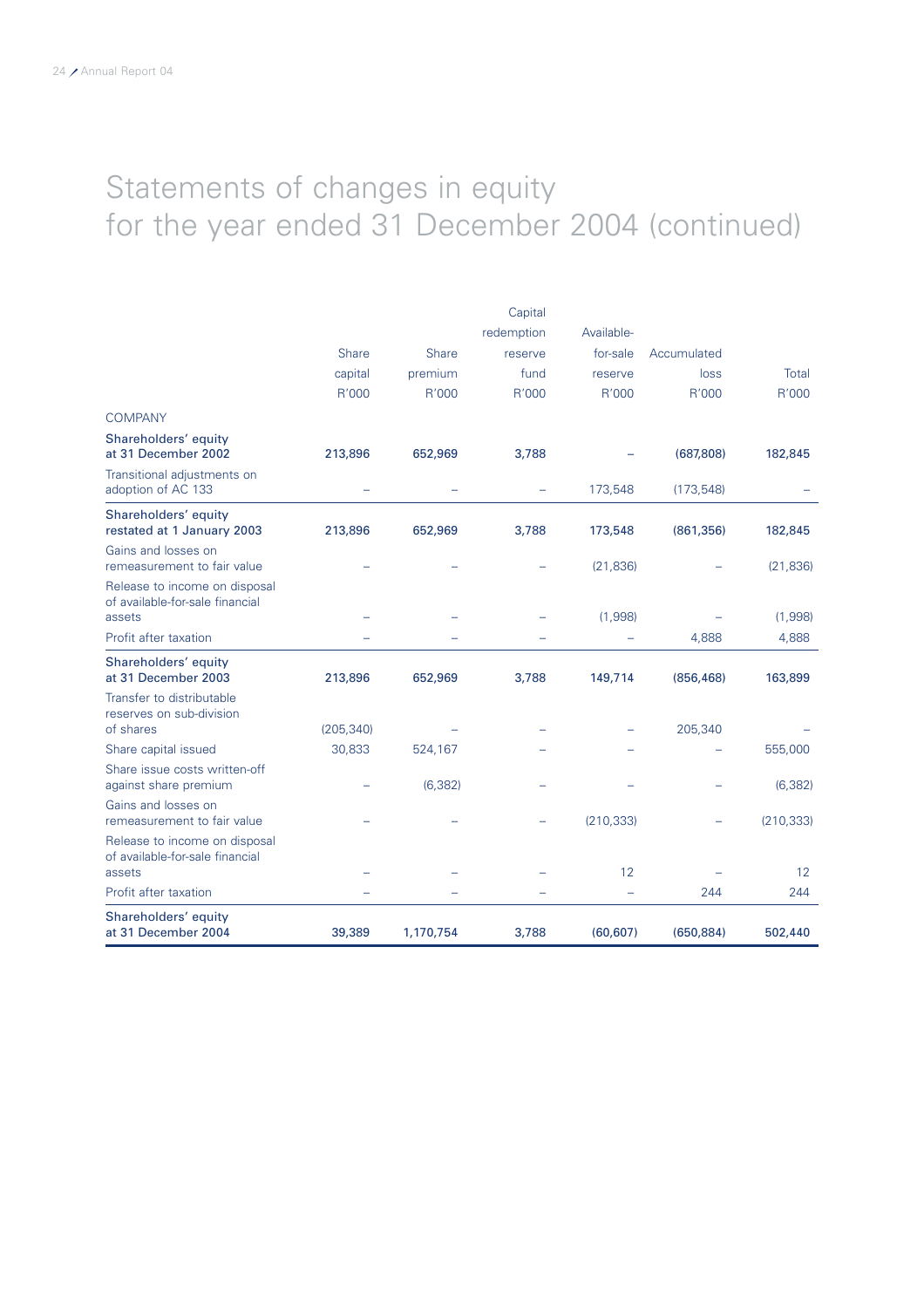# Notes to the financial statements for the year ended 31 December 2004

### 1. Intangible assets

|                                                                                                   |                      | <b>Computer software</b>   |
|---------------------------------------------------------------------------------------------------|----------------------|----------------------------|
| <b>GROUP</b>                                                                                      | 2004<br><b>R'000</b> | 2003<br>R'000              |
| Cost at beginning of year<br><b>Additions</b><br><b>Disposals</b>                                 | 38,310<br>741        | 34,046<br>4,271<br>(7)     |
| Cost at end of year                                                                               | 39,051               | 38,310                     |
| Accumulated amortisation and impairments at beginning of year<br>Amortisation<br><b>Disposals</b> | (25, 599)<br>(6,651) | (19, 350)<br>(6, 255)<br>6 |
| Accumulated amortisation and impairments at end of year                                           | (32, 250)            | (25, 599)                  |
| Net carrying amount at end of year                                                                | 6,801                | 12,711                     |
| <b>COMPANY</b>                                                                                    |                      |                            |
| Cost at beginning of year<br><b>Disposals</b>                                                     |                      | 7<br>(7)                   |
| Cost at end of year                                                                               |                      |                            |
| Accumulated amortisation and impairments at beginning of year<br><b>Disposals</b>                 |                      | (6)<br>6                   |
| Accumulated amortisation and impairments at end of year                                           |                      |                            |
| Net carrying amount at end of year                                                                |                      |                            |

### 2. Property and equipment

|                                  | Owner-     | Leasehold |           | Furniture |           |                          |           |
|----------------------------------|------------|-----------|-----------|-----------|-----------|--------------------------|-----------|
|                                  | occupied   | improve-  | Computer  | and       | Office    | Motor                    |           |
|                                  | properties | ments     | equipment | fittings  | equipment | vehicles                 | Total     |
| <b>GROUP</b>                     | R'000      | R'000     | R'000     | R'000     | R'000     | R'000                    | R'000     |
| 2004                             |            |           |           |           |           |                          |           |
| Open market value/cost           |            |           |           |           |           |                          |           |
| at beginning of year             | 62,379     | 15,493    | 57,770    | 8,490     | 18,507    | 770                      | 163,409   |
| <b>Revaluations</b>              | 3,085      |           |           |           |           |                          | 3,085     |
| <b>Additions</b>                 |            | 134       | 7,992     | 35        | 440       | $\overline{\phantom{0}}$ | 8,601     |
| <b>Disposals</b>                 |            | (59)      | (4, 122)  | (256)     | (169)     | (48)                     | (4,654)   |
| Open market value/cost           |            |           |           |           |           |                          |           |
| at end of year                   | 65,464     | 15,568    | 61,640    | 8,269     | 18,778    | 722                      | 170,441   |
|                                  |            |           |           |           |           |                          |           |
| Accumulated depreciation         |            |           |           |           |           |                          |           |
| and impairment losses            |            |           |           |           |           |                          |           |
| at beginning of year             | (3,379)    | (10,988)  | (46, 463) | (5,760)   | (11, 582) | (586)                    | (78, 758) |
| Depreciation                     | (1,095)    | (1,380)   | (7,366)   | (701)     | (1, 315)  | (48)                     | (11, 905) |
| Reversal of impairments          |            |           | 161       | 285       | 260       |                          | 706       |
| <b>Disposals</b>                 |            | 44        | 4,105     | 213       | 134       | 48                       | 4,544     |
| Accumulated depreciation and     |            |           |           |           |           |                          |           |
| impairment losses at end of year | (4, 474)   | (12, 324) | (49, 563) | (5,963)   | (12,503)  | (586)                    | (85, 413) |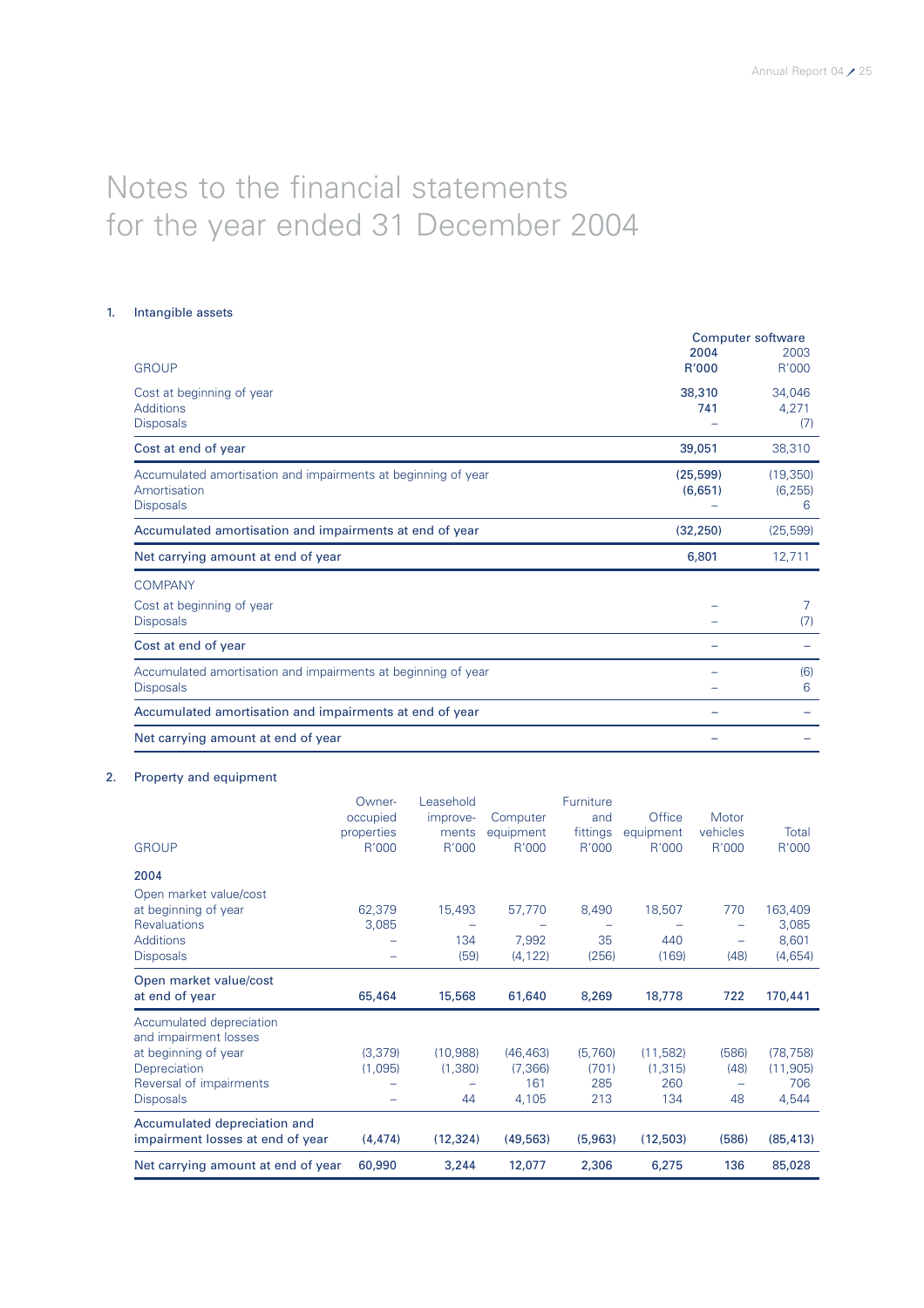### 2. Property and equipment (continued)

|                                                                        | Owner-          | Leasehold |                                | Furniture                          |                                    |                                   |                  |
|------------------------------------------------------------------------|-----------------|-----------|--------------------------------|------------------------------------|------------------------------------|-----------------------------------|------------------|
|                                                                        | occupied        | improve-  | Computer                       | and                                | Office                             | Motor                             |                  |
|                                                                        | properties      | ments     | equipment                      | fittings                           | equipment                          | vehicles                          | Total            |
| <b>GROUP</b>                                                           | R'000           | R'000     | R'000                          | R'000                              | R'000                              | R'000                             | R'000            |
| 2003<br>Open market value/cost                                         |                 |           |                                |                                    |                                    |                                   |                  |
| at beginning of year<br><b>Revaluations</b>                            | 55,000<br>7,379 | 15,650    | 56,181                         | 8,287                              | 18,237<br>$\overline{\phantom{0}}$ | 1,215<br>$\overline{\phantom{0}}$ | 154,570<br>7,379 |
| <b>Additions</b>                                                       |                 | 996       | 1,704                          | 258                                | 311                                | 198                               | 3,467            |
| <b>Disposals</b>                                                       |                 | (1, 153)  | (115)                          | (55)                               | (41)                               | (643)                             | (2,007)          |
| Open market value/cost<br>at end of year                               | 62,379          | 15,493    | 57,770                         | 8,490                              | 18,507                             | 770                               | 163,409          |
| Accumulated depreciation<br>and impairment losses                      |                 |           |                                |                                    |                                    |                                   |                  |
| at beginning of year                                                   |                 | (9,607)   | (39, 857)                      | (5, 116)                           | (10, 372)                          | (895)                             | (65, 847)        |
| Depreciation                                                           | (3, 379)        | (2,019)   | (6, 775)                       | (692)                              | (1, 284)                           | (67)                              | (14, 216)        |
| Reversal of impairments                                                |                 |           | 54                             | 15<br>33                           | 49                                 | $\qquad \qquad -$                 | 118              |
| <b>Disposals</b>                                                       |                 | 638       | 115                            |                                    | 25                                 | 376                               | 1,187            |
| Accumulated depreciation                                               |                 |           |                                |                                    |                                    |                                   |                  |
| and impairment losses<br>at end of year                                | (3,379)         | (10,988)  | (46, 463)                      | (5,760)                            | (11,582)                           | (586)                             | (78, 758)        |
| Net carrying amount<br>at end of year                                  | 59,000          | 4,505     | 11,307                         | 2,730                              | 6,925                              | 184                               | 84,651           |
| <b>COMPANY</b>                                                         |                 |           | Computer<br>equipment<br>R'000 | Furniture<br>and fittings<br>R'000 | equipment                          | Office<br>R'000                   | Total<br>R'000   |
| 2004<br>Cost at beginning of year                                      |                 |           |                                |                                    |                                    |                                   |                  |
| Cost at end of year                                                    |                 |           |                                |                                    |                                    |                                   |                  |
| Accumulated depreciation and impairment<br>losses at beginning of year |                 |           | $\overline{\phantom{0}}$       |                                    | $\overline{\phantom{0}}$           | $\overline{\phantom{0}}$          |                  |
| Net carrying amount at end of year                                     |                 |           | ÷,                             |                                    | $\equiv$                           | $\overline{\phantom{0}}$          |                  |
| 2003                                                                   |                 |           |                                |                                    |                                    |                                   |                  |
| Cost at beginning of year                                              |                 |           | 95                             |                                    | 7                                  | 37                                | 139              |
| <b>Disposals</b>                                                       |                 |           | (95)                           |                                    | (7)                                | (37)                              | (139)            |
| Cost at end of year                                                    |                 |           |                                |                                    |                                    |                                   |                  |
| Accumulated depreciation and impairment<br>losses at beginning of year |                 |           | (95)                           |                                    | (3)                                | (24)                              | (122)            |
| <b>Disposals</b>                                                       |                 |           | 95                             |                                    | 3                                  | 24                                | 122              |
| Accumulated depreciation and impairment<br>losses at end of year       |                 |           |                                |                                    |                                    |                                   |                  |
| Net carrying amount at end of year                                     |                 |           |                                |                                    |                                    |                                   |                  |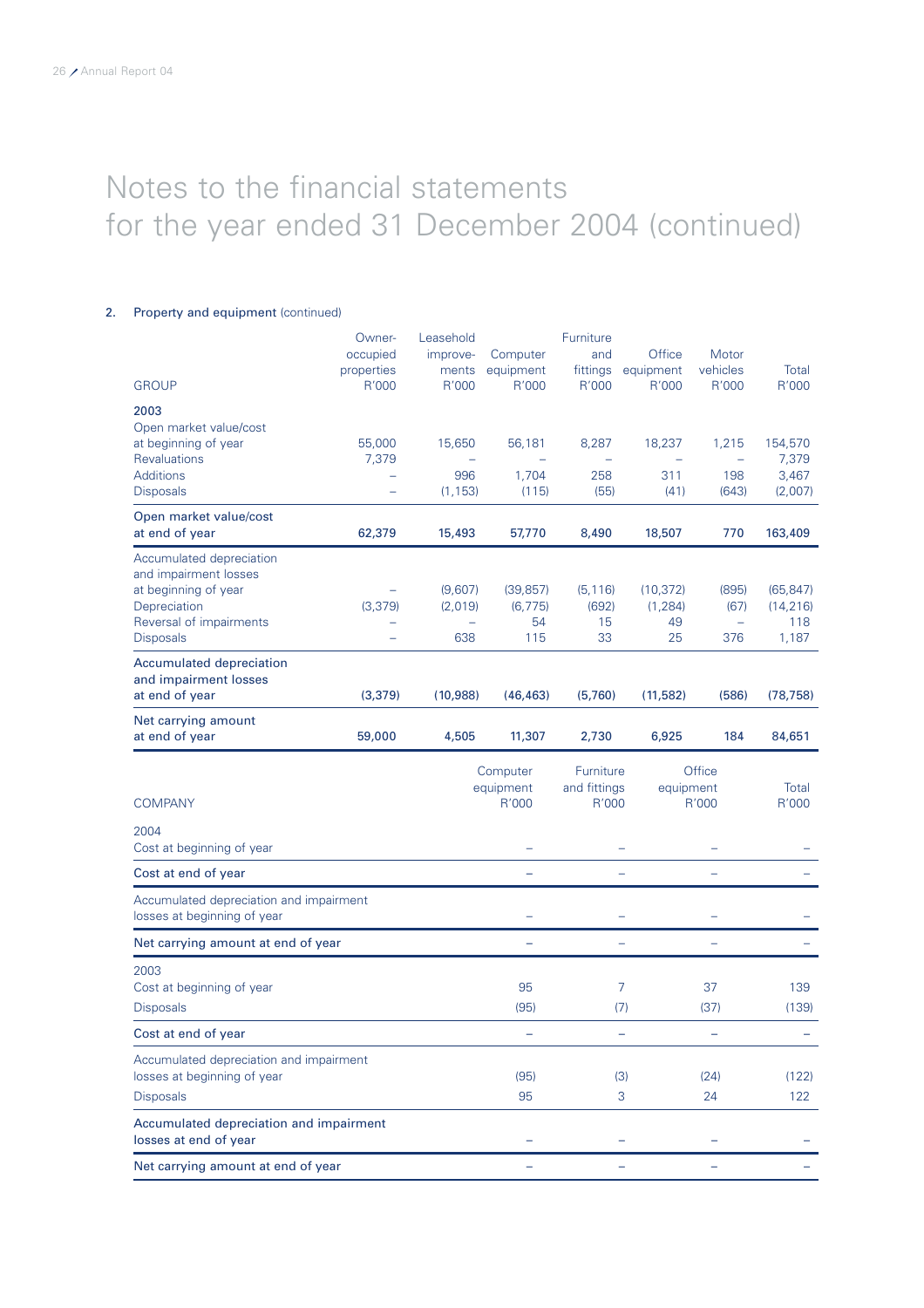#### Notes:

- 1. G J van Zyl, a valuator with Van Zyl Valuers and a Member of The Institute of Valuers of South Africa, independently valued the properties at 31 December 2004.
- 2. During 2003 where certain lease terms were extended for a shorter term than previously anticipated the leasehold improvements were depreciated over the shorter term resulting in an increased depreciation charge of R0.8 million.
- 3. At 31 December 2003, the carrying amount of the Group's computer equipment included an amount of R6.0 million in respect of assets held under a financial lease agreement. This lease was settled during the financial year ended 31 December 2004 (refer Note 14).
- 4. A register containing details of property and the revaluation thereof is available for inspection at the registered office of the Company.

#### 3. Investment properties

|                                        |       | Group |
|----------------------------------------|-------|-------|
|                                        | 2004  | 2003  |
|                                        | R'000 | R'000 |
| Open-market value at beginning of year | 800   | 800   |
| <b>Revaluations</b>                    | (30)  | -     |
| Open-market value at end of year       | 770   | 800   |

#### Notes:

- 1. G J van Zyl, a valuator with Van Zyl Valuers and a Member of The Institute of Valuers of South Africa, independently valued the properties at 31 December 2004.
- 2. At 31 December 2004 the value of unlet investment properties for the Group amounted to R129,000 (December 2003: R214,000).
- 3. A register containing details of investment properties and the revaluation thereof is available for inspection at the registered office of the Company.

#### 4. Taxation

| 2004<br>R'000 | 2003   | 2004  | 2003  |
|---------------|--------|-------|-------|
|               |        |       |       |
|               |        | R'000 | R'000 |
|               |        |       |       |
| 3,616         | 3,567  | 29    | 29    |
| 44            | 937    |       |       |
|               |        |       |       |
| 4,675         | 51,434 |       |       |
| 11,166        | 16,427 |       |       |
| 203           | 3,367  |       |       |
| 17,104        | 11,202 | 214   | 236   |
| 33,148        | 82,430 | 214   | 236   |
|               |        | R'000 |       |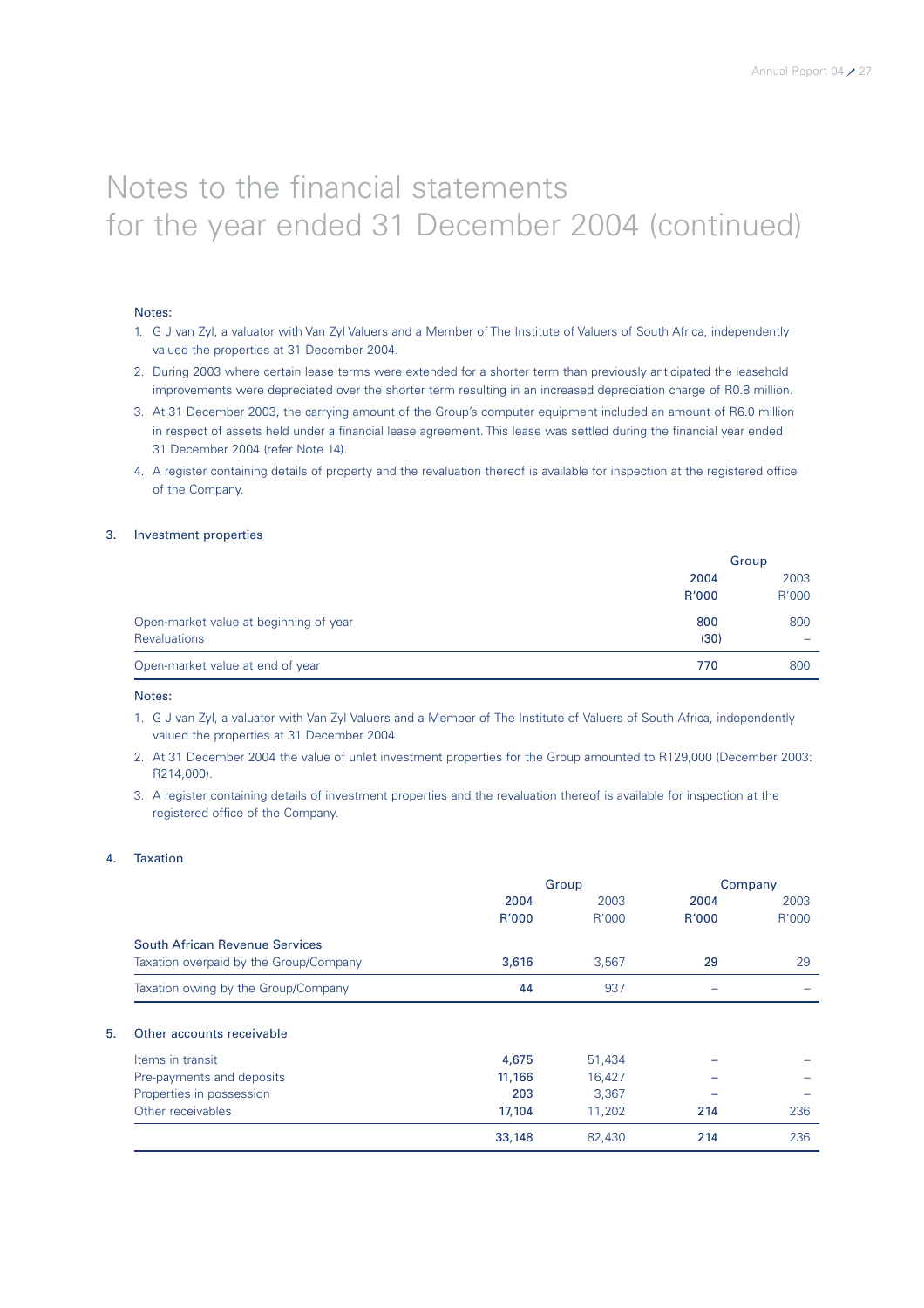#### 6. Interest in subsidiaries

|                                          | Company  |          |  |
|------------------------------------------|----------|----------|--|
|                                          | 2004     | 2003     |  |
|                                          | R'000    | R'000    |  |
| Unlisted                                 |          |          |  |
| Shares at fair value                     | 516,212  | 171,478  |  |
| Loans – net amount owing to subsidiaries | (14,597) | (8, 224) |  |
|                                          | 501,615  | 163,254  |  |

A list of principle subsidiary companies is contained in paragraph 9 of the Directors' report.

#### 7. Interest in associated companies

|                                                       | Group |       |
|-------------------------------------------------------|-------|-------|
|                                                       | 2004  | 2003  |
|                                                       | R'000 | R'000 |
| Unlisted                                              |       |       |
| Shares, at cost                                       |       |       |
| * Mercquard Insurance Brokers (Pty) Ltd               |       |       |
| + Statman Investments (Pty) Ltd                       | 675   | 675   |
|                                                       | 675   | 675   |
| Loans to associated companies                         |       | 210   |
| Accumulated share of post-acquisition profits         | 2,834 | 2,610 |
| Dividends received from associated companies          | (273) | (544) |
|                                                       | 3,236 | 2,951 |
| Directors' valuation of unlisted associated companies | 3,236 | 2,951 |

\* Financial year-end December.

† Financial year-end February.

Summarised financial information of associated companies is disclosed in Note 29.4. The loans to associated companies were interest free with no fixed terms of repayment. The investment in Mercguard Insurance Brokers (Pty) Ltd was disposed of during the current financial year.

#### 8. Other investments

|                                              | Group |       | Company |       |
|----------------------------------------------|-------|-------|---------|-------|
|                                              | 2004  | 2003  | 2004    | 2003  |
|                                              | R'000 | R'000 | R'000   | R'000 |
| Available-for-sale                           |       |       |         |       |
| Listed                                       | 631   | 767   | 559     | 677   |
| Unlisted                                     | 2,925 | 3,198 | -       |       |
|                                              | 3,556 | 3,965 | 559     | 677   |
| Directors' valuation of unlisted investments | 2,925 | 3,198 | -       |       |

A register containing details of investments is available for inspection at the registered office of the Company.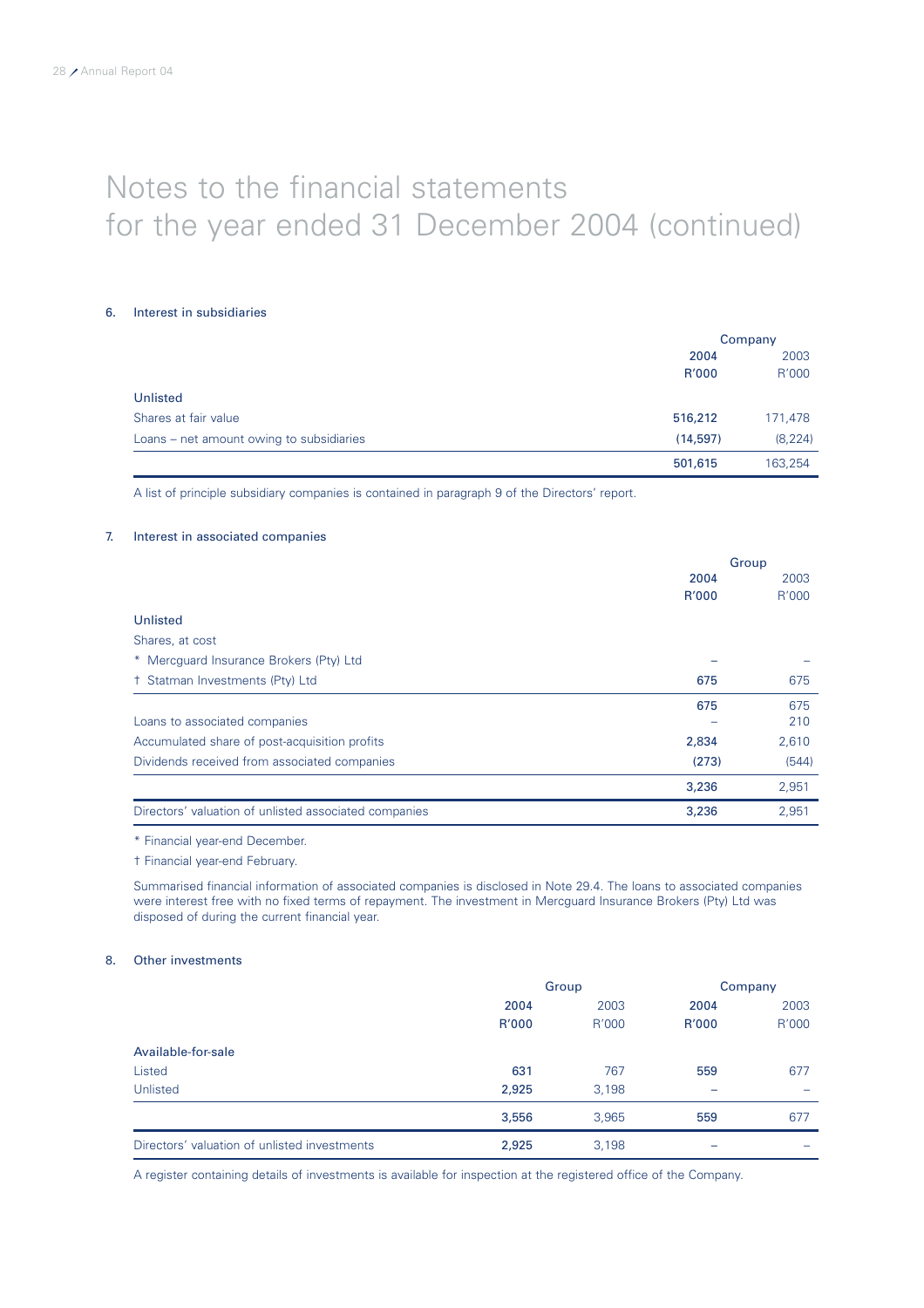9. Loans and advances

|                                                       |            | Group      |
|-------------------------------------------------------|------------|------------|
|                                                       | 2004       | 2003       |
|                                                       | R'000      | R'000      |
| Category analysis                                     |            |            |
| Originated                                            | 1,275,068  | 1,481,909  |
| Current accounts                                      | 235,574    | 410,606    |
| Credit card                                           | 136,674    | 136,780    |
| Mortgage loans                                        | 344,495    | 303,649    |
| Instalment sales and leases                           | 153,008    | 127,787    |
| Preference share                                      |            | 1,498      |
| Foreign loans and deposits                            |            | 45,590     |
| Other advances                                        | 405,317    | 455,999    |
| Held-for-trading                                      |            |            |
| Other advances                                        | 136,342    | 136,193    |
|                                                       | 1,411,410  | 1,618,102  |
| Less: Impairment for credit losses                    | (294, 264) | (297, 874) |
| Interest in suspense                                  | (141, 535) | (141, 440) |
|                                                       | 975,611    | 1,178,788  |
| <b>Maturity analysis</b>                              |            |            |
| Repayable on demand                                   | 605,769    | 1,058,768  |
| Maturing within six months                            | 69,089     | 36,891     |
| Maturing after six months but within 12 months        | 61,850     | 34,070     |
| Maturing after 12 months                              | 674,702    | 488,373    |
|                                                       | 1,411,410  | 1,618,102  |
| Impairment for credit losses                          |            |            |
| Balance at beginning of year                          | 297,874    | 372,521    |
| Movements for year:                                   |            |            |
| Transitional adjustments                              |            | (28, 811)  |
| Transfer from investments                             |            | 36         |
| Transfer to provision for other risks (refer Note 16) |            | (11, 510)  |
| Credit losses written-off                             | (154, 363) | (30,694)   |
| Net impairments raised/(released)                     | 150,753    | (3,668)    |
| Impairment raised on release of CGD guarantee         | 134,846    |            |
| Other net impairments raised/(released)               | 15,907     | (3,668)    |
| Balance at end of year                                | 294,264    | 297,874    |
| Comprising:                                           |            |            |
| Portfolio impairment                                  | 5,439      | 3,079      |
| Specific impairment                                   | 288,825    | 294,795    |
|                                                       | 294,264    | 297,874    |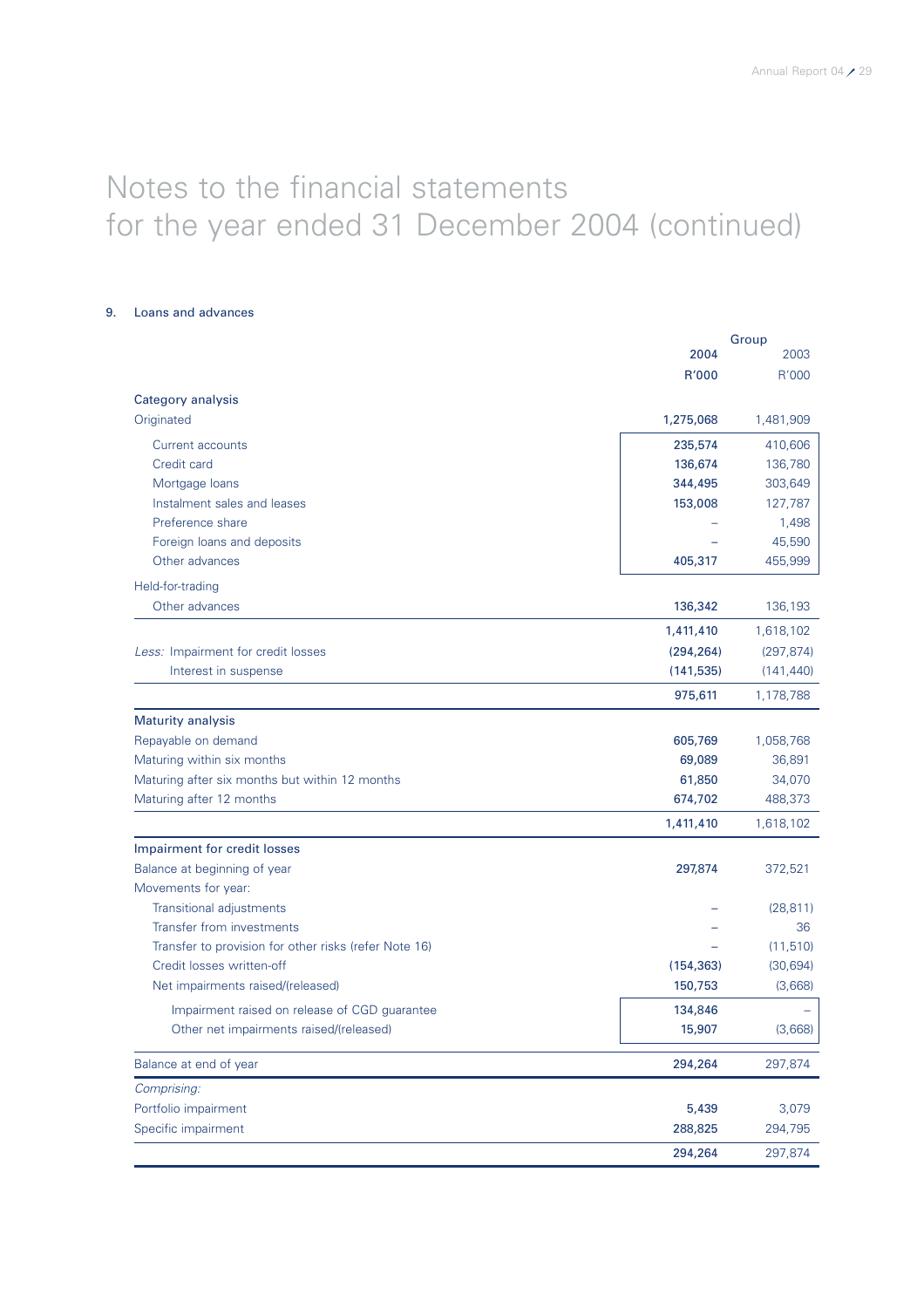### 9. Loans and advances (continued)

|                                                                             |            | Group  |
|-----------------------------------------------------------------------------|------------|--------|
|                                                                             | 2004       | 2003   |
|                                                                             | R'000      | R'000  |
| Impairments and provisions raised and write-off on release of CGD guarantee |            |        |
| Net impairments raised                                                      | (134, 846) |        |
| Net provisions raised                                                       | (2,927)    |        |
| Write-off of suspense account                                               | (34,956)   |        |
|                                                                             | (172, 729) |        |
| Net (charge for)/recovery of credit losses                                  |            |        |
| Net impairments (raised)/released                                           | (15,907)   | 3,668  |
| Recoveries in respect of amounts previously written-off                     | 8,643      | 8,696  |
| Release of other credit risk-related provisions                             | 2,897      | 7,476  |
|                                                                             | (4, 367)   | 19,840 |

### Non-performing loans

| Mortgage loans<br>Instalment sales and leases | 49,280<br>63,491        | 13,815<br>49,073       | 35,465<br>14,418      |
|-----------------------------------------------|-------------------------|------------------------|-----------------------|
| Credit card                                   | 80,027                  | 69,877                 | 10,150                |
| Current accounts                              | 13,403                  | 6,206                  | 7,197                 |
| Category analysis                             |                         |                        |                       |
| 2003                                          |                         |                        |                       |
| Balance at 31 December 2004                   | 357,392                 | 288,825                | 68,567                |
| Other advances                                | 181,259                 | 150,626                | 30,633                |
| Preference share                              |                         |                        |                       |
| Instalment sales and leases                   | 62,611                  | 53,774                 | 8,837                 |
| Mortgage loans                                | 35,175                  | 12,750                 | 22,425                |
| Credit card                                   | 76,514                  | 70,138                 | 6,376                 |
| Current accounts                              | 1,833                   | 1,537                  | 296                   |
| Category analysis                             |                         |                        |                       |
| 2004                                          |                         |                        |                       |
|                                               | R'000                   | R'000                  | R'000                 |
|                                               | interest in<br>suspense | Specific<br>Impairment | <b>Net</b><br>balance |
|                                               | <b>Balance after</b>    |                        |                       |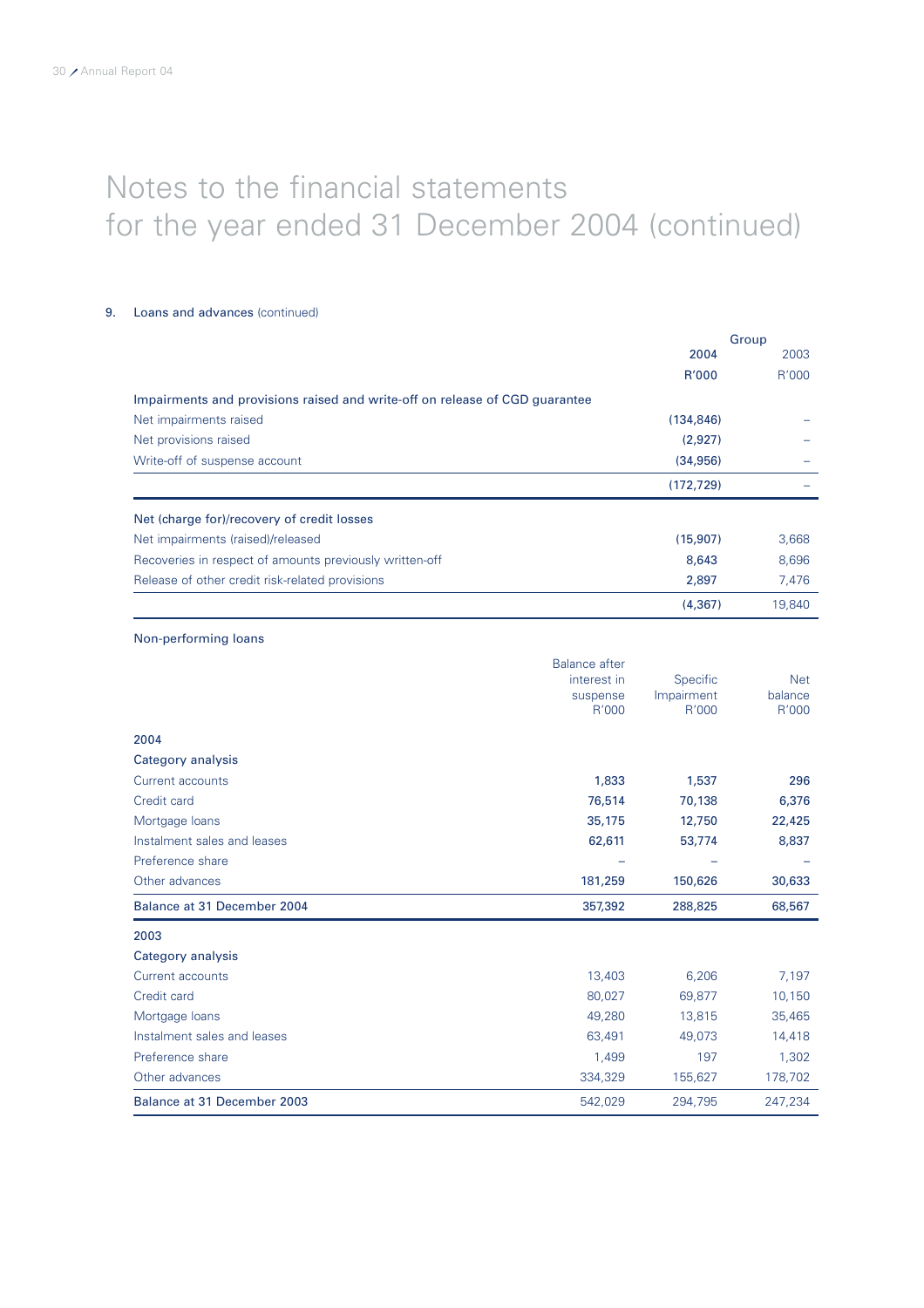#### 10. Derivative financial instruments

|                                                   | Group                                 |                                  |                                       |                                       |
|---------------------------------------------------|---------------------------------------|----------------------------------|---------------------------------------|---------------------------------------|
|                                                   | <b>Notional</b><br>principal<br>R'000 | Fair value<br>of assets<br>R'000 | <b>Notional</b><br>principal<br>R'000 | Fair value<br>of liabilities<br>R'000 |
| 2004                                              |                                       |                                  |                                       |                                       |
| Held-for-trading                                  |                                       |                                  |                                       |                                       |
| Foreign exchange contracts<br>Interest rate swaps | 1,018,421<br>150,000                  | 89,970<br>192                    | 214,869<br>256,864                    | 3,183<br>32,027                       |
|                                                   | 1,168,421                             | 90,162                           | 471,733                               | 35,210                                |
| 2003                                              |                                       |                                  |                                       |                                       |
| Held-for-trading                                  |                                       |                                  |                                       |                                       |
| Foreign exchange contracts<br>Interest rate swaps | 206.299                               | 7.610                            | 234,909<br>108.391                    | 9.756<br>22,359                       |
|                                                   | 206,299                               | 7,610                            | 343,300                               | 32,115                                |

### 11. Negotiable securities

|                                                |         | Group   |
|------------------------------------------------|---------|---------|
|                                                | 2004    | 2003    |
|                                                | R'000   | R'000   |
| Originated                                     |         |         |
| <b>Treasury bills</b>                          | 178,660 | 257,718 |
| <b>Debentures</b>                              | 30,104  | 15,204  |
| Non-liquid bills and acceptances               | 83      | 168     |
| Held-for-trading                               |         |         |
| Corporate bonds                                | 161,432 |         |
|                                                | 370,279 | 273,090 |
| <b>Maturity analysis</b>                       |         |         |
| Repayable on demand                            |         | 149,146 |
| Maturing within six months                     | 208,847 | 123,944 |
| Maturing after 12 months but within five years | 161,432 |         |
|                                                | 370,279 | 273,090 |

### 12. Cash and cash equivalents

|                        |           | Group   |       | Company |
|------------------------|-----------|---------|-------|---------|
|                        | 2004      | 2003    | 2004  | 2003    |
|                        | R'000     | R'000   | R'000 | R'000   |
| Coin and bank notes    | 18,792    | 25,641  |       |         |
| Central bank balances  | 33,336    | 32,422  |       |         |
| Domestic bank balances | 88,206    | 73.175  | 336   | 2       |
| Resale agreements      |           | 361,602 |       |         |
| Foreign bank balances  | 1,008,527 | 82,090  |       |         |
|                        | 1,148,861 | 574,930 | 336   | 2       |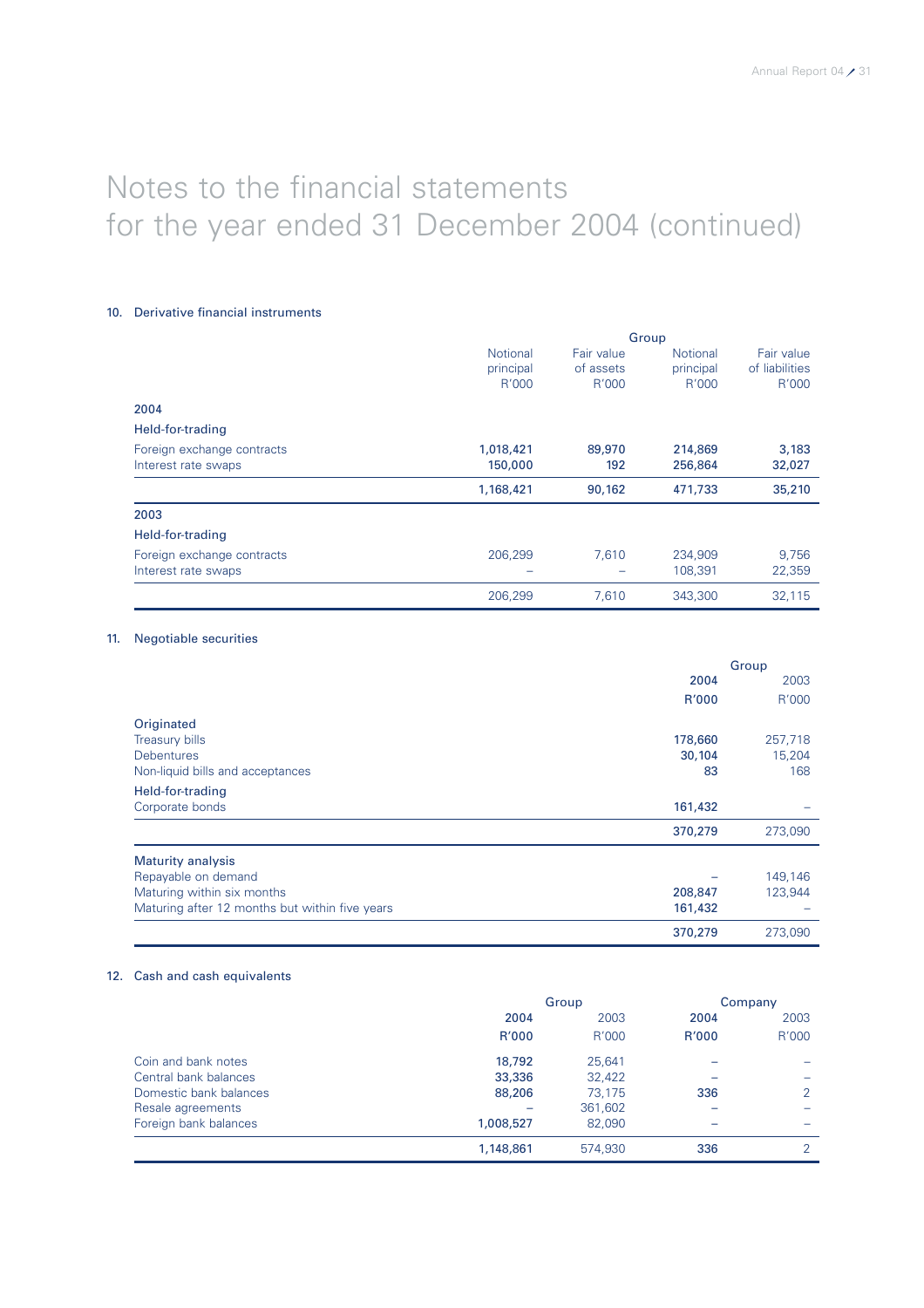#### 13. Share capital and share premium

13.1 Issued – GROUP

|                                                                 | Number of issued<br>ordinary shares | <b>Share</b><br>capital<br>R'000 | <b>Share</b><br>premium<br>R'000 | Total<br>R'000 |
|-----------------------------------------------------------------|-------------------------------------|----------------------------------|----------------------------------|----------------|
| At 31 December 2002 and<br>31 December 2003                     | 855,585,190                         | 213,896                          | 652,969                          | 866,865        |
| Transfer to distributable reserves<br>on sub-division of shares |                                     | (205.340)                        |                                  | (205, 340)     |
| Issue of ordinary shares of 1 cent each                         | 3.083.333.334                       | 30.833                           | 524.167                          | 555,000        |
| Share issue costs                                               |                                     |                                  | (6.382)                          | (6.382)        |
| Treasury shares on consolidation<br>of Share Incentive Trust    | (8,546,595)                         | (1.501)                          |                                  | (1,501)        |
| At 31 December 2004                                             | 3,930,371,929                       | 37,888                           | 1,170,754                        | 1,208,642      |

#### 13.2 Issued – COMPANY

|                                                                 | Number of issued<br>ordinary shares | <b>Share</b><br>capital<br>R'000 | <b>Share</b><br>premium<br>R'000 | Total<br>R'000 |
|-----------------------------------------------------------------|-------------------------------------|----------------------------------|----------------------------------|----------------|
| At 31 December 2002 and<br>31 December 2003                     | 855,585,190                         | 213,896                          | 652,969                          | 866,865        |
| Transfer to distributable reserves<br>on sub-division of shares |                                     | (205, 340)                       |                                  | (205, 340)     |
| Issue of ordinary shares of 1 cent each                         | 3.083.333.334                       | 30,833                           | 524.167                          | 555,000        |
| Share issue costs                                               |                                     |                                  | (6.382)                          | (6, 382)       |
| At 31 December 2004                                             | 3,938,918,524                       | 39,389                           | 1.170.754                        | 1,210,143      |

#### 13.3 Authorised

The total authorised number of ordinary shares, after the sub-division, in terms of the scheme of arrangement approved by the High Court of South Africa (Witwatersrand Local Division) on 13 July 2004, is 4,465,955,440 shares with a par value of 1 cent each (December 2003: 1,000,000,000 shares with a par value of 25 cents each). The total authorised number of preference shares is 15,200,000 shares (December 2003: 15.2 million shares) with a par value of 25 cents each. No shares were issued during the financial year ended 31 December 2003.

#### 13.4 Unissued

The unissued shares are under the control of the directors until the next Annual General Meeting.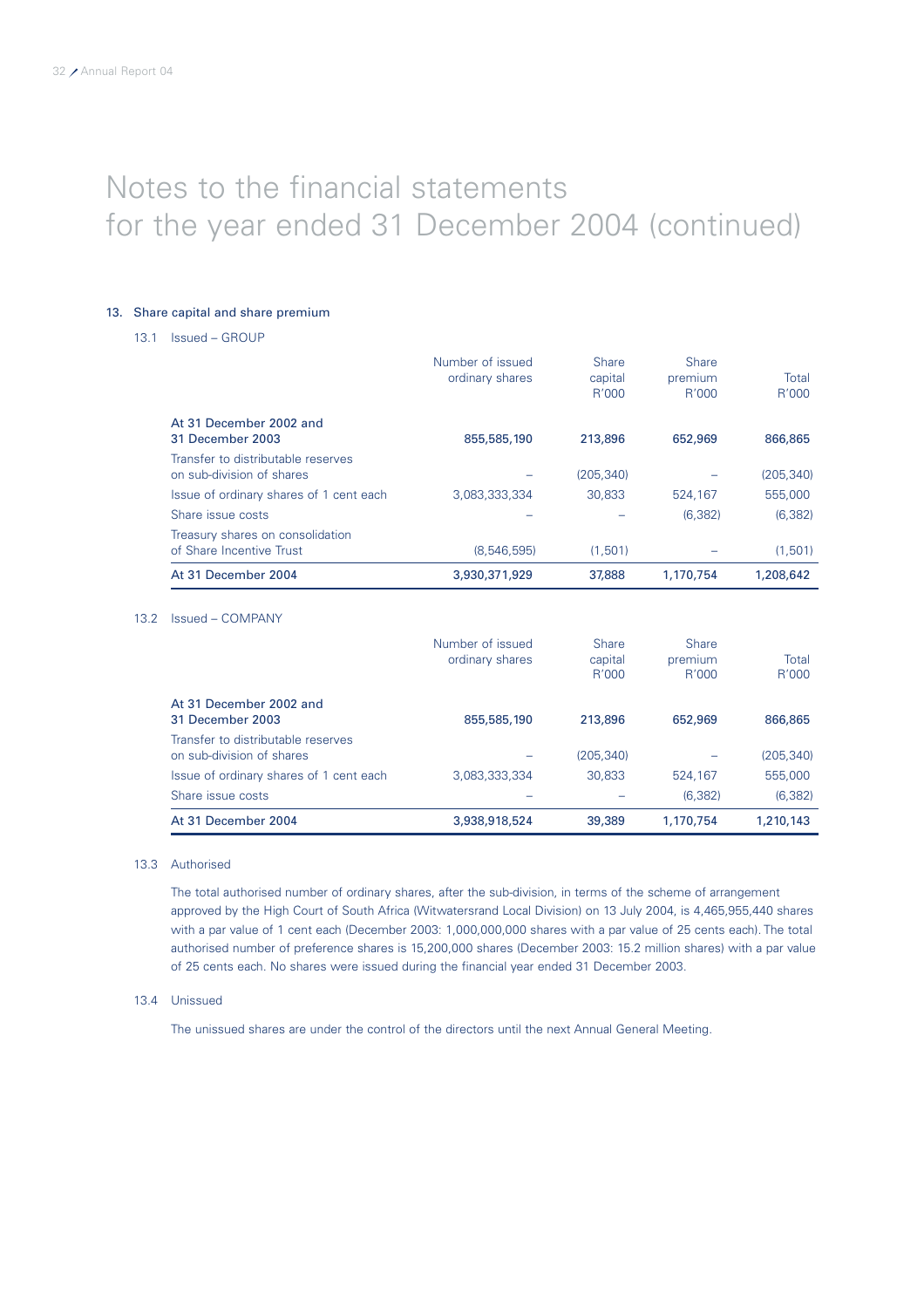#### 13. Share capital and share premium (continued)

#### 13.5 Share incentive scheme

Certain employees were given the option to acquire shares in the capital of the Company at an exercise price of 32 cents each on 20 November 2001 and 11 February 2002.

Options in issue at the beginning of the year amounted to 18,268,000. During the year, a total of 11,625,000 options were cancelled and a further 5,000,000 options were issued on 5 October 2004 at an exercise price of 18 cents each and 3,100,000 options were issued at an exercise price of 17 cents each on 7 October 2004. The number of shares, which could be utilised for the purposes of the scheme at 31 December 2004, amounted to 14,743,000.

Options may be exercised in respect of 33% of the option shares after the expiration of two years from the offer date, in respect of a further 33% after the expiration of three years from the offer date and the remaining option shares after the expiration of four years from the offer date. Such percentages are to be carried forward on a cumulative basis. Should the options not be exercised by the fifth anniversary date of the offer, the option holder is obliged to exercise the option in respect of at least 20% per annum of the shares in respect of which the options that are exercisable, or the option in respect of that 20% will lapse.

#### 14. Long-term liabilities

|                                           |               | Group         |  |
|-------------------------------------------|---------------|---------------|--|
|                                           | 2004<br>R'000 | 2003<br>R'000 |  |
| Finance Lease - IBM Global Financing S.A. |               |               |  |
| Total outstanding lease commitment        |               | 5,786         |  |
| Future finance charges                    |               | (499)         |  |
|                                           |               | 5.287         |  |

The finance lease bears interest at a fixed rate of 11.4% per annum and was secured over computer equipment with a carrying value of R6.0 million at 31 December 2003. The lease repayments of R964,376 were payable quarterly in advance. The finance lease was settled during the financial year ended 31 December 2004. The current portion of the loan at 31 December 2003 was R2.6 million.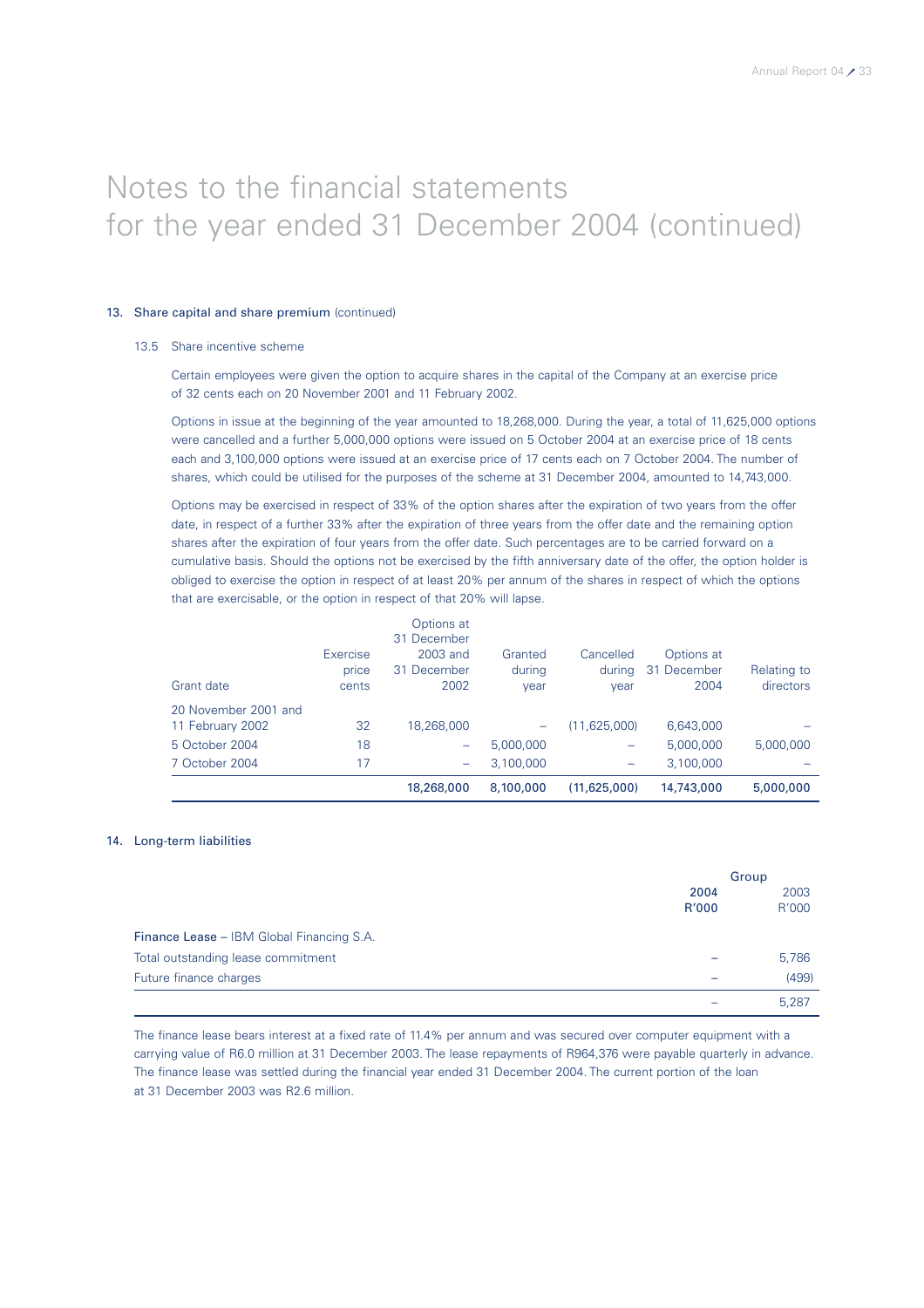#### 15. Deposits

|                                                | Group     |           |
|------------------------------------------------|-----------|-----------|
|                                                | 2004      | 2003      |
|                                                | R'000     | R'000     |
| Call deposits and current accounts             | 752,947   | 678,020   |
| Savings accounts                               | 140,949   | 133,198   |
| Term and notice deposits                       | 1,133,009 | 996,628   |
| Negotiable certificates of deposit             | 35,709    | 78,396    |
| Foreign bank deposits and loans                | 49,955    | 60,510    |
|                                                | 2,112,569 | 1,946,752 |
| <b>Maturity analysis</b>                       |           |           |
| Repayable on demand and within one month       | 1,163,031 | 1,135,354 |
| Maturing after one month but within six months | 822,164   | 743,989   |
| Maturing after six months but within 12 months | 127,374   | 66,370    |
| Maturing after 12 months                       |           | 1,039     |
|                                                | 2,112,569 | 1,946,752 |

### Postretirement **Onerous** medical Leave lease Other benefits **pay** contracts risks Total GROUP R'000 R'000 R'000 R'000 R'000 At 31 December 2002 11,231 8,278 7,016 879 27,404 Amount previously accounted for under provisions for credit risk (refer Note 9) – – – 11,510 11,510 Additional provision raised 3,136 6,370 – 151 9,657 Charged to provision – (4,062) (1,369) – (5,431) Unutilised provision reversed At 31 December 2003 14,367 8,455 5,647 7,597 36,066<br>Additional provision raised 1,582 4,812 - 291 6,685 Additional provision raised 1,582 4,812 – 291 Charged to provision – (5,207) (1,766) (410) (7,383) Unutilised provision reversed – – – (2,600) (2,600) At 31 December 2004 15,949 8,060 3,881 4,878 32,768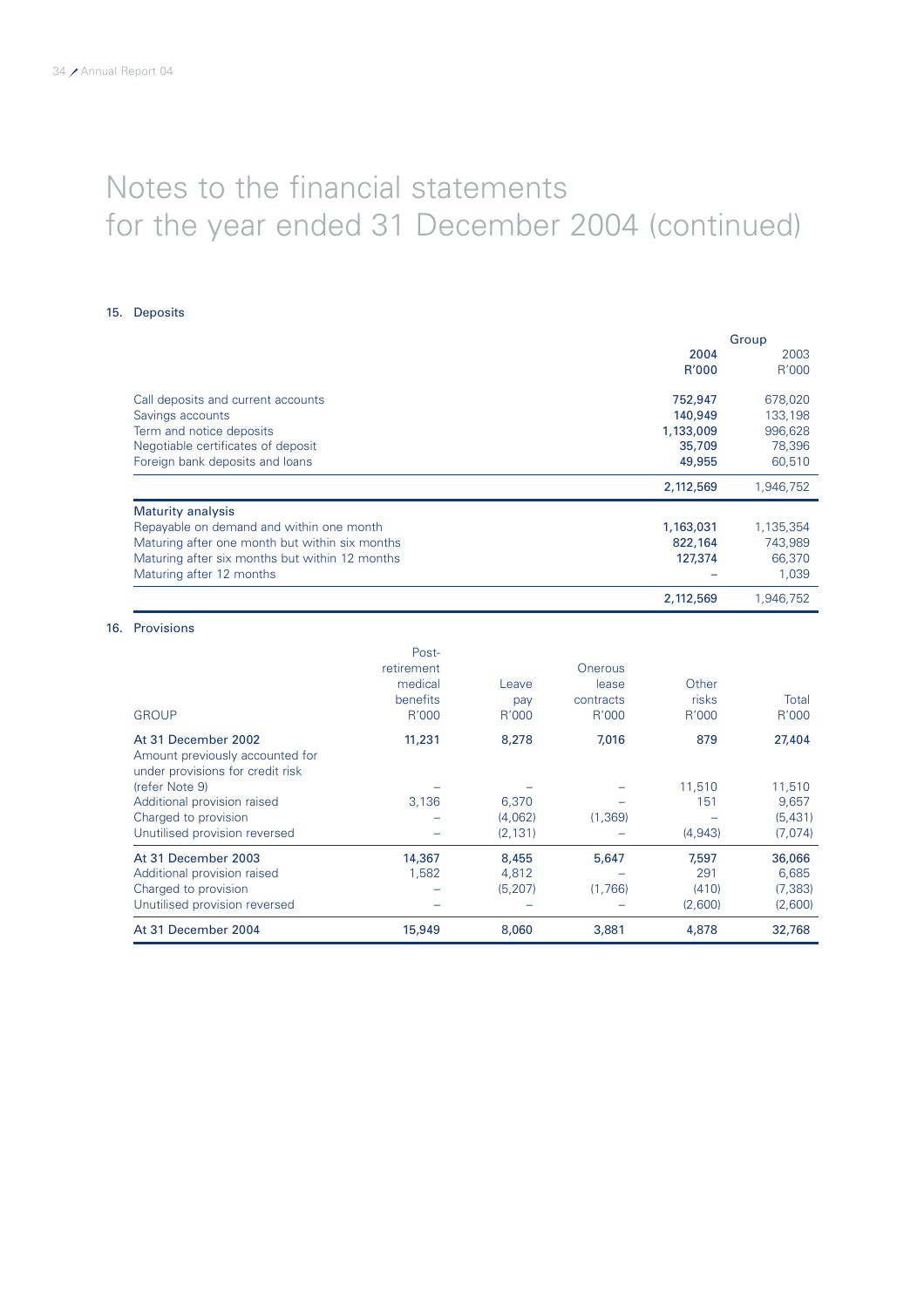#### 16. Provisions (continued)

#### Post-retirement medical benefits

Refer to Note 17 for detailed disclosure of this provision.

#### Leave pay

In terms of Group policy, employees are entitled to accumulate leave not taken during the year, within certain limits.

#### Onerous lease contracts

The restructuring of part of the banking services segment in 2001 resulted in the closure of certain branches. The full estimated costs incurred in the fulfilment of the lease obligations are expected to be fully utilised by 2008.

#### Other risks

Consists of provisions for contingent liabilities that arose from the sale of the asset finance book, legal claims and other risks. At any time there are legal or potential claims made against the Group, the outcome of which cannot at present be foreseen. These claims are not regarded as material either on an individual basis or in aggregate. Provisions are raised for all liabilities, which are expected to materialise.

### 17. Post-retirement medical benefits

The Group operates a partly funded post-retirement medical scheme. The assets of the funded plan are held independently of the Group's assets in a separate trustee administered fund. Independent actuaries value this scheme at least every three years.

The latest actuarial valuations were carried out at 31 December 2004.

|                                                                             | Group    |           |
|-----------------------------------------------------------------------------|----------|-----------|
|                                                                             | 2004     | 2003      |
|                                                                             | R'000    | R'000     |
| The amounts recognised in the balance sheet are as follows (refer Note 16): |          |           |
| Present value of total service liabilities                                  | 26,257   | 24.129    |
| Fair value of plan assets                                                   | (10.308) | (10, 656) |
| Unrecognised actuarial gains                                                |          | 894       |
| Total liability in the balance sheet                                        | 15,949   | 14.367    |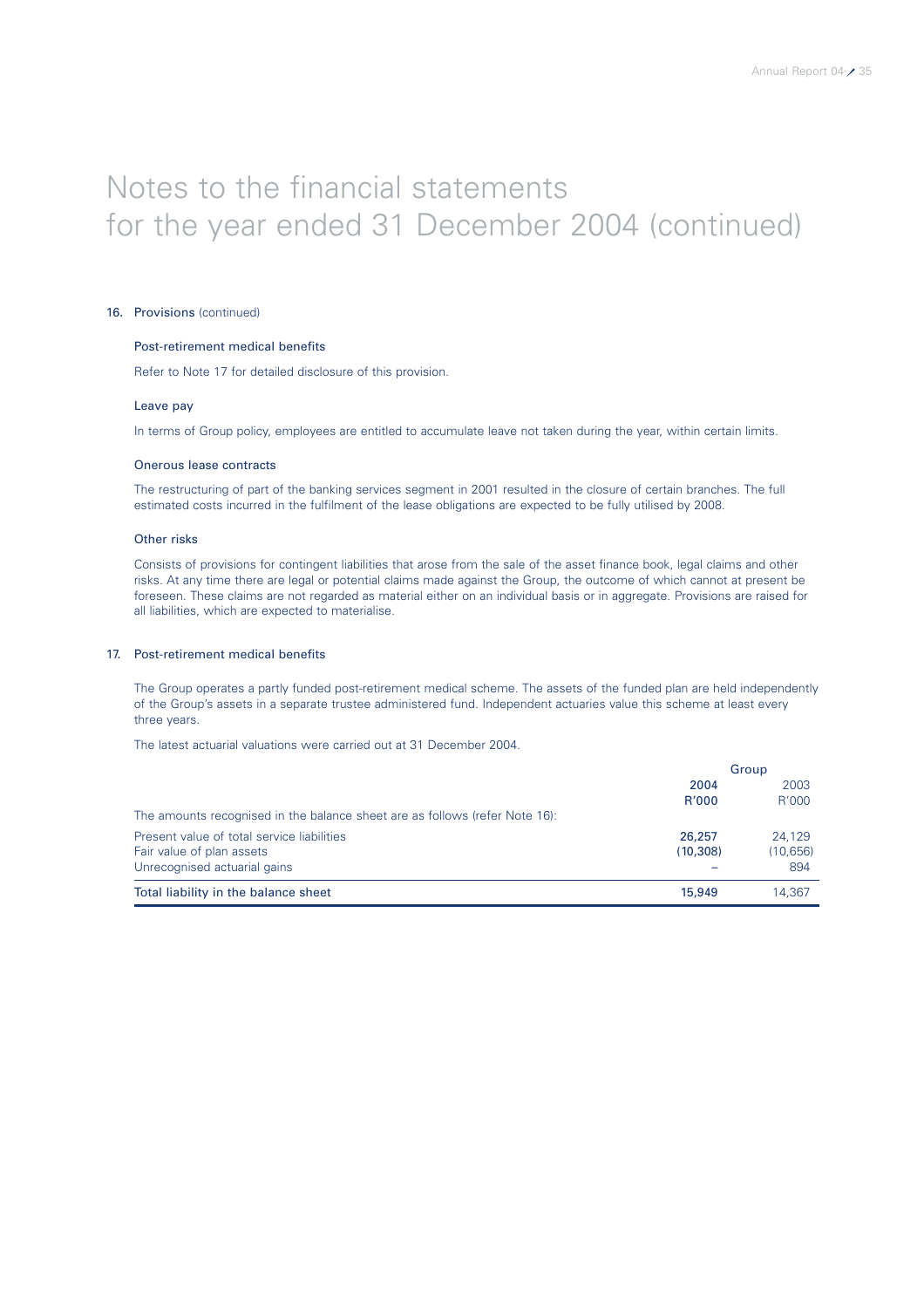#### 17. Post-retirement medical benefits (continued)

|                                                                |         | Group    |
|----------------------------------------------------------------|---------|----------|
|                                                                | 2004    | 2003     |
|                                                                | R'000   | R'000    |
| The amounts recognised in the income statement are as follows: |         |          |
| Current service cost                                           | 1,020   | 1,301    |
| Interest costs                                                 | 2,240   | 2,580    |
| Expected return on plan assets                                 | (986)   | (1, 257) |
| Actuarial (gain)/loss                                          | (144)   | 912      |
| Employer benefit payments                                      | (1,088) | (940)    |
| Payments from plan assets                                      | 540     | 540      |
| Total included in staff costs                                  | 1,582   | 3,136    |
| Reconciliation of the movement in the net liability:           |         |          |
| At beginning of year                                           | 14,367  | 11,231   |
| Current service cost                                           | 1,020   | 1,301    |
| Interest costs                                                 | 2,240   | 2,580    |
| Expected return on plan assets                                 | (986)   | (1, 257) |
| Actuarial (gain)/loss                                          | (144)   | 912      |
| Employer benefit payments                                      | (1,088) | (940)    |
| Payments from plan assets                                      | 540     | 540      |
| At end of year                                                 | 15,949  | 14,367   |

The principle actuarial assumptions used were as follows:

| Discount rate             | 9.5% (2003: 10%) compounded annually |
|---------------------------|--------------------------------------|
| Investment return         | 9.5% (2003: 10%) compounded annually |
| Rate of medical inflation | 7.5% (2003: 8%) compounded annually  |

#### 18. Other accounts payable

|                         | Group  |        | Company |       |
|-------------------------|--------|--------|---------|-------|
|                         | 2004   | 2003   | 2004    | 2003  |
|                         | R'000  | R'000  | R'000   | R'000 |
| <b>Accruals</b>         | 12,240 | 7.817  | 17      | 17    |
| Product-related credits | 16,147 | 18,957 |         |       |
| Sundry creditors        | 11,151 | 13.663 | 296     | 282   |
|                         | 39,538 | 40,437 | 313     | 299   |

#### 19. Contingent liabilities and comments

19.1 Guarantees, letters of credit and irrevocable unutilised facilities

|                                              | Group   |  |
|----------------------------------------------|---------|--|
| 2004                                         | 2003    |  |
| R'000                                        | R'000   |  |
| 135,102<br>Guarantees                        | 114,352 |  |
| Letters of credit<br>3,368                   | 4.774   |  |
| Irrevocable unutilised facilities<br>232,597 | 215,311 |  |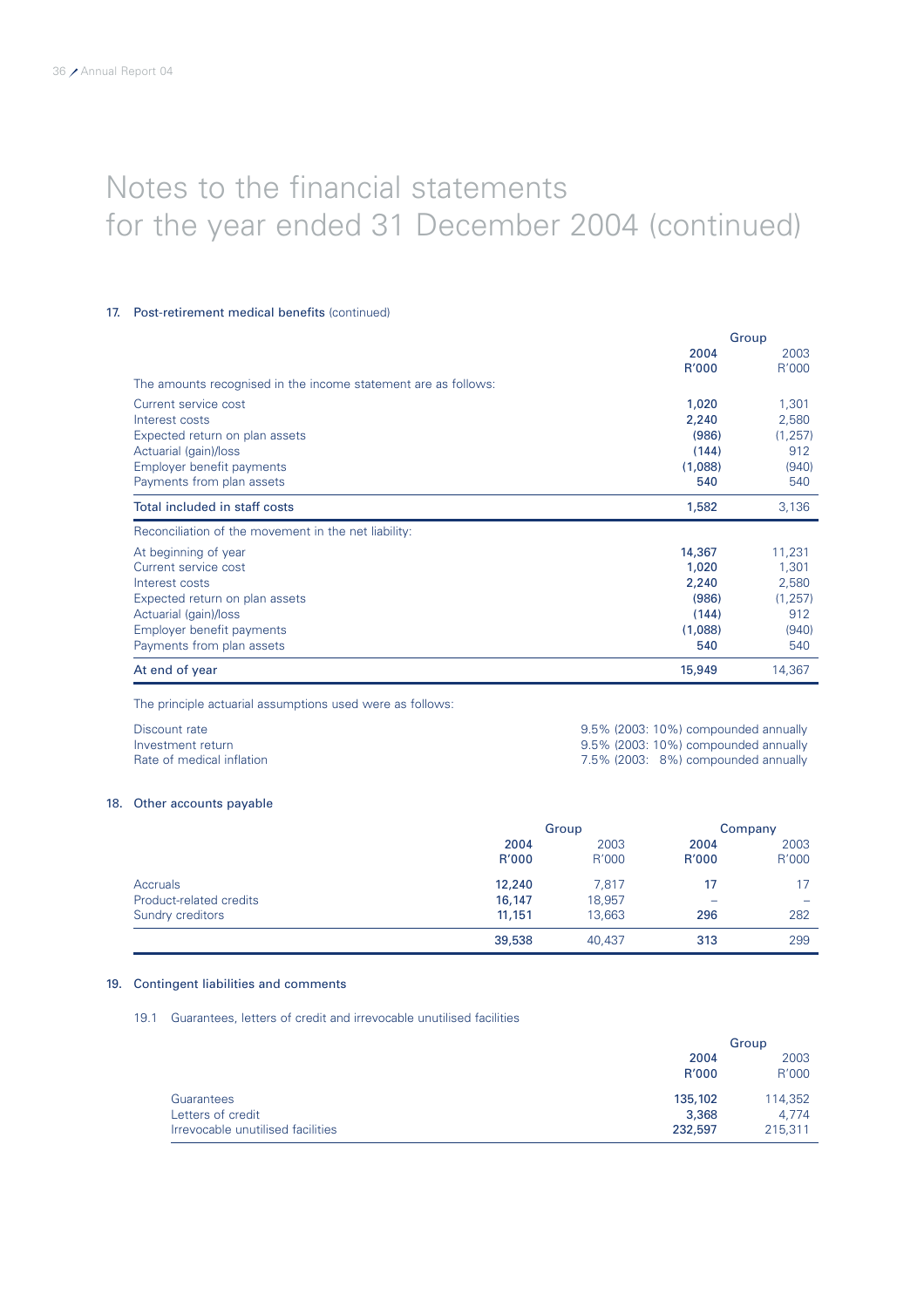### 19. Contingent liabilities (continued)

### 19.2 Conditional buy-back obligation

In terms of the sale agreement, wherein the Group disposed of its asset finance book, the Group has an obligation to buy-back the credit agreement rights and obligations of customers that fail to meet their repayments. The capital balance, outstanding on this book at the year-end, was R42.7 million (December 2003: R116.0 million). An amount of R4.0 million, included in provisions for other risks (refer Note 16), has been provided against this obligation (December 2003: R6.6 million).

### 19.3 Commitments under operating leases

|                                                                                   |        | Group  |
|-----------------------------------------------------------------------------------|--------|--------|
|                                                                                   | 2004   | 2003   |
|                                                                                   | R'000  | R'000  |
| The total minimum future lease payments under operating leases<br>are as follows: |        |        |
| Property rentals                                                                  |        |        |
| Due within one year                                                               | 4,946  | 4,660  |
| Due between one and five years                                                    | 5,305  | 6,997  |
|                                                                                   | 10,251 | 11,657 |
| Motor vehicle rentals                                                             |        |        |
| Due within one year                                                               | 245    | 983    |
| Due between one and five years                                                    | 123    | 613    |
|                                                                                   | 368    | 1,596  |

A register containing details of the existence and terms of renewal and escalation clauses is available for inspection at the registered office of the Company.

### 20. Deferred taxation

A deferred tax asset has not been recognised for the deductible temporary differences and unutilised calculated tax losses of R1,075.2 million (December 2003: R862.6 million) due to the uncertainty regarding the timing of the reversal of these losses.

### 21. Interest income

|                               | Group   |         | Company      |       |
|-------------------------------|---------|---------|--------------|-------|
|                               | 2004    | 2003    | 2004         | 2003  |
|                               | R'000   | R'000   | <b>R'000</b> | R'000 |
| Interest on:                  |         |         |              |       |
| Cash and cash equivalents     | 57,196  | 41,614  |              | 26    |
| Negotiable securities         | 21.747  | 23.828  |              |       |
| Loans and advances            | 113,195 | 161,528 |              |       |
| Originated                    | 102,465 | 146,502 |              |       |
| Held-for-trading              | 10,730  | 15,026  |              |       |
| Subordinated Ioan to the Bank |         |         | 1,945        |       |
|                               | 192,138 | 226,970 | 1,945        | 26    |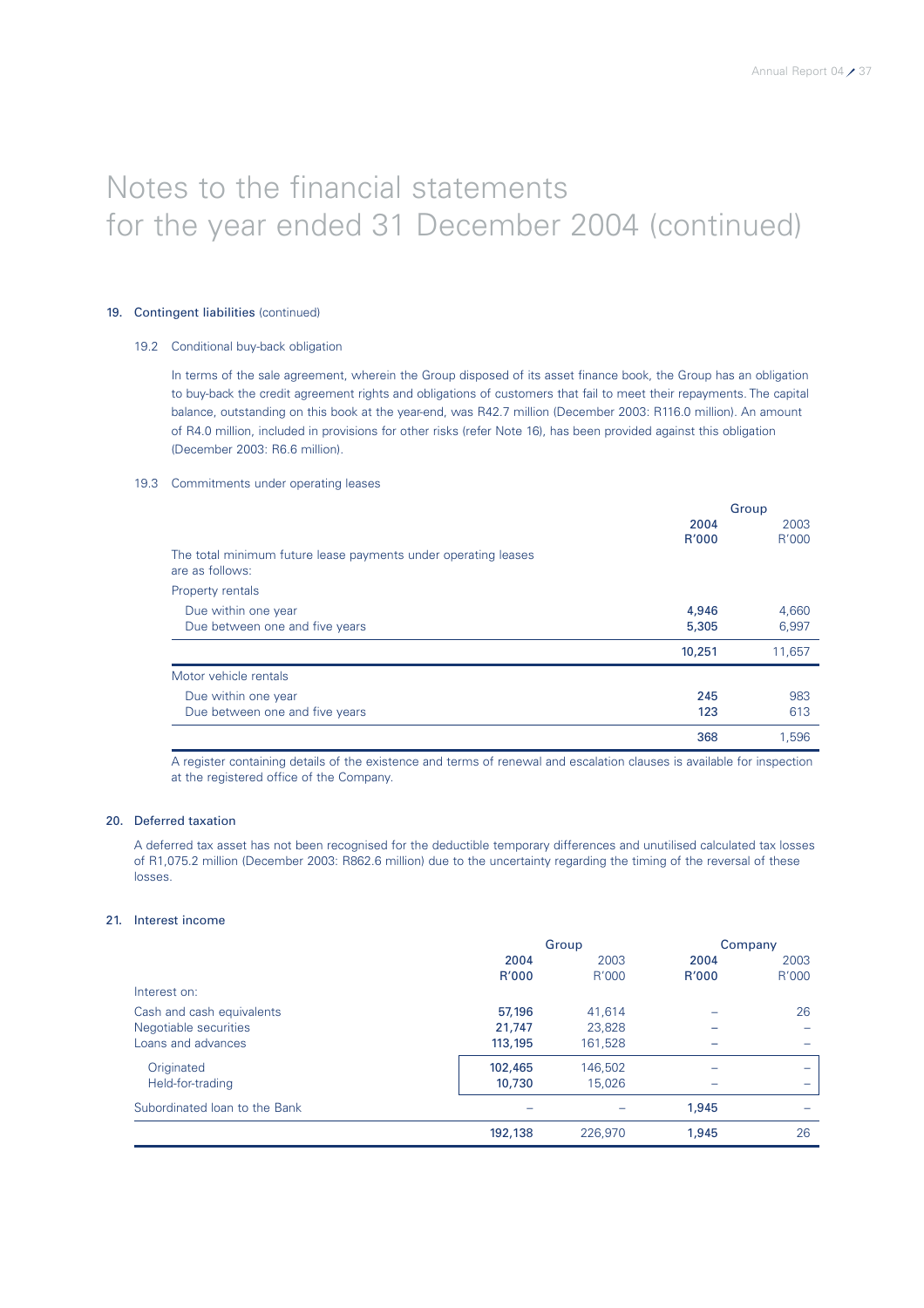### 22. Interest expenditure

|                                    |          | Group   |                          | Company |
|------------------------------------|----------|---------|--------------------------|---------|
|                                    | 2004     | 2003    | 2004                     | 2003    |
|                                    | R'000    | R'000   | R'000                    | R'000   |
| Interest on:                       |          |         |                          |         |
| Long-term liabilities              | 456      | 809     |                          |         |
| Deposits                           | 104,635  | 160,343 |                          |         |
| Subordinated Ioan from CGD         | 1,945    |         | 1,945                    |         |
|                                    | 107,036  | 161,152 | 1,945                    |         |
| Non-interest income<br>23.         |          |         |                          |         |
| <b>Transactional income</b>        | 78,271   | 69,519  |                          |         |
| Fees and commission                | 75,908   | 67,416  |                          |         |
| Knowledge-based fees               | 2,363    | 2,103   |                          |         |
| <b>Trading income</b>              | 16,354   | 18,718  |                          |         |
| Foreign currency                   | 18,706   | 15,305  |                          |         |
| Treasury operational (loss)/profit | (2, 352) | 3,413   |                          |         |
| Investment income                  | 1,385    | 2,788   | 1,000                    | 2,590   |
| <b>Dividends</b>                   | 142      | 2,120   | 1,000                    | 2,590   |
| Rental income                      | 1,243    | 668     |                          |         |
| Other income                       | 128      |         |                          |         |
|                                    | 96,138   | 91,025  | 1,000                    | 2,590   |
| Operating expenditure<br>24.       |          |         |                          |         |
| Auditors' remuneration             |          |         |                          |         |
| Audit fees<br>$-$ current          | 4,000    | 2,594   |                          | 17      |
| $-$ prior                          | 1,200    |         |                          | (533)   |
| Fees for other services            | 3,202    | 4,958   |                          |         |
|                                    | 8,402    | 7,552   | $\overline{\phantom{0}}$ | (516)   |
| <b>Professional fees</b>           |          |         |                          |         |
| Consulting                         | 12,478   | 26,492  |                          | 52      |
| Legal                              | 1,950    | 977     |                          |         |
| Technical and other                | 16,365   | 9,600   |                          |         |
|                                    | 30,793   | 37,069  |                          | 52      |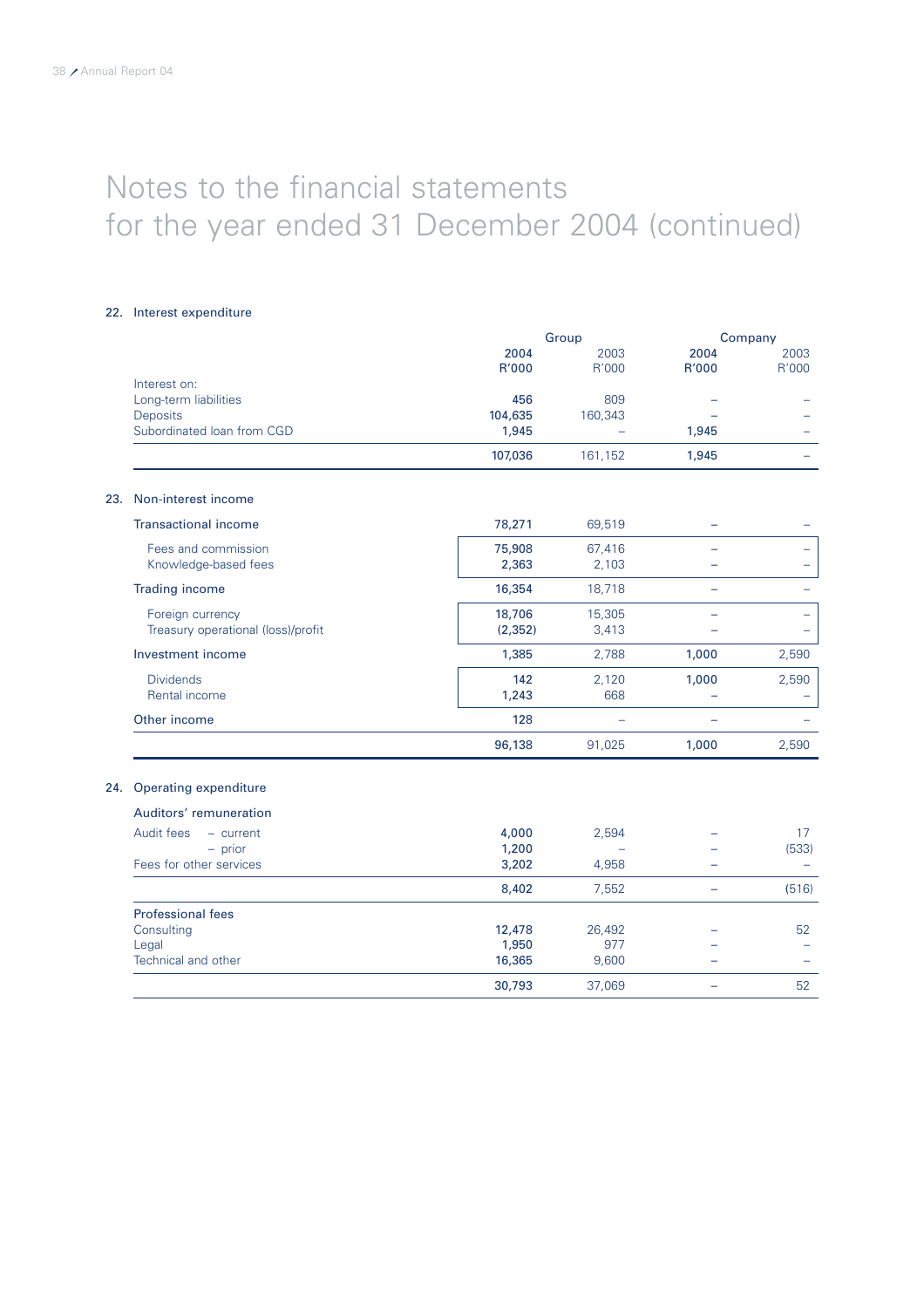### 24. Operating expenditure (continued)

|                                                    | Group                    |              | Company                  |                  |
|----------------------------------------------------|--------------------------|--------------|--------------------------|------------------|
|                                                    | 2004                     | 2003         | 2004                     | 2003             |
|                                                    | R'000                    | R'000        | R'000                    | R'000            |
| Depreciation and amortisation                      |                          |              |                          |                  |
| (refer Notes 1 and 2)                              | 18,556                   | 20,471       |                          |                  |
| Lease charges                                      |                          |              |                          |                  |
| Motor vehicles                                     | 624                      | 1,492        |                          |                  |
| Equipment                                          | 200                      | 260          |                          |                  |
|                                                    | 824                      | 1,752        |                          |                  |
| Staff costs                                        |                          |              |                          |                  |
| Salaries, wages and allowances                     | 81,251                   | 87,920       |                          |                  |
| Post-retirement medical benefits                   | 1,582                    | 3,136        |                          |                  |
| Contributions to defined contribution pension fund | 5,307                    | 6,477        |                          |                  |
| Other                                              | 3,506                    | 2,903        |                          |                  |
|                                                    | 91,646                   | 100,436      |                          |                  |
| Number of persons employed by the Group            |                          |              |                          |                  |
| at year-end                                        | 437                      | 432          |                          |                  |
| Operating lease expenses - premises                | 8,861                    | 6,924        |                          |                  |
| Marketing and communication                        | 7,499                    | 7,461        | 468                      |                  |
| Impairment and (profit)/loss on sale               |                          |              |                          |                  |
| of property and equipment                          |                          |              |                          |                  |
| Leasehold improvements                             | 15                       | 523          |                          |                  |
| Computer equipment                                 | (174)                    | (70)         |                          |                  |
| Furniture and fittings                             | (262)                    | (74)         |                          | 4                |
| Office equipment                                   | (229)                    | (36)         |                          | 13               |
| Motor vehicles                                     | (30)                     | (52)         |                          |                  |
| Computer software                                  | $\overline{\phantom{0}}$ | $\mathbf{1}$ |                          | $\mathbf{1}$     |
|                                                    | (680)                    | 292          |                          | 18               |
| Directors' emoluments (refer Note 29.3)            |                          |              |                          |                  |
| Executive directors                                | 4,461                    | 2,803        | 4,461                    | 2,803            |
| Non-executive directors<br>Fees                    | 1,294                    | 927          | 1,294                    | 927              |
|                                                    |                          |              |                          |                  |
| Less: Amounts paid by subsidiaries                 | 5,755                    | 3,730        | 5,755<br>(5, 755)        | 3,730<br>(3,730) |
|                                                    |                          |              |                          |                  |
|                                                    | 5,755                    | 3,730        | $\overline{\phantom{0}}$ |                  |
| Indirect taxation                                  |                          |              |                          |                  |
| Unclaimable value-added tax                        | 8,042                    | 6,546        |                          |                  |
| Skills development levy                            | 173                      | 351          |                          |                  |
| <b>Regional Services Council levies</b>            | 816                      | 830          | 3                        | 3                |
|                                                    | 9,031                    | 7,727        | 3                        | 3                |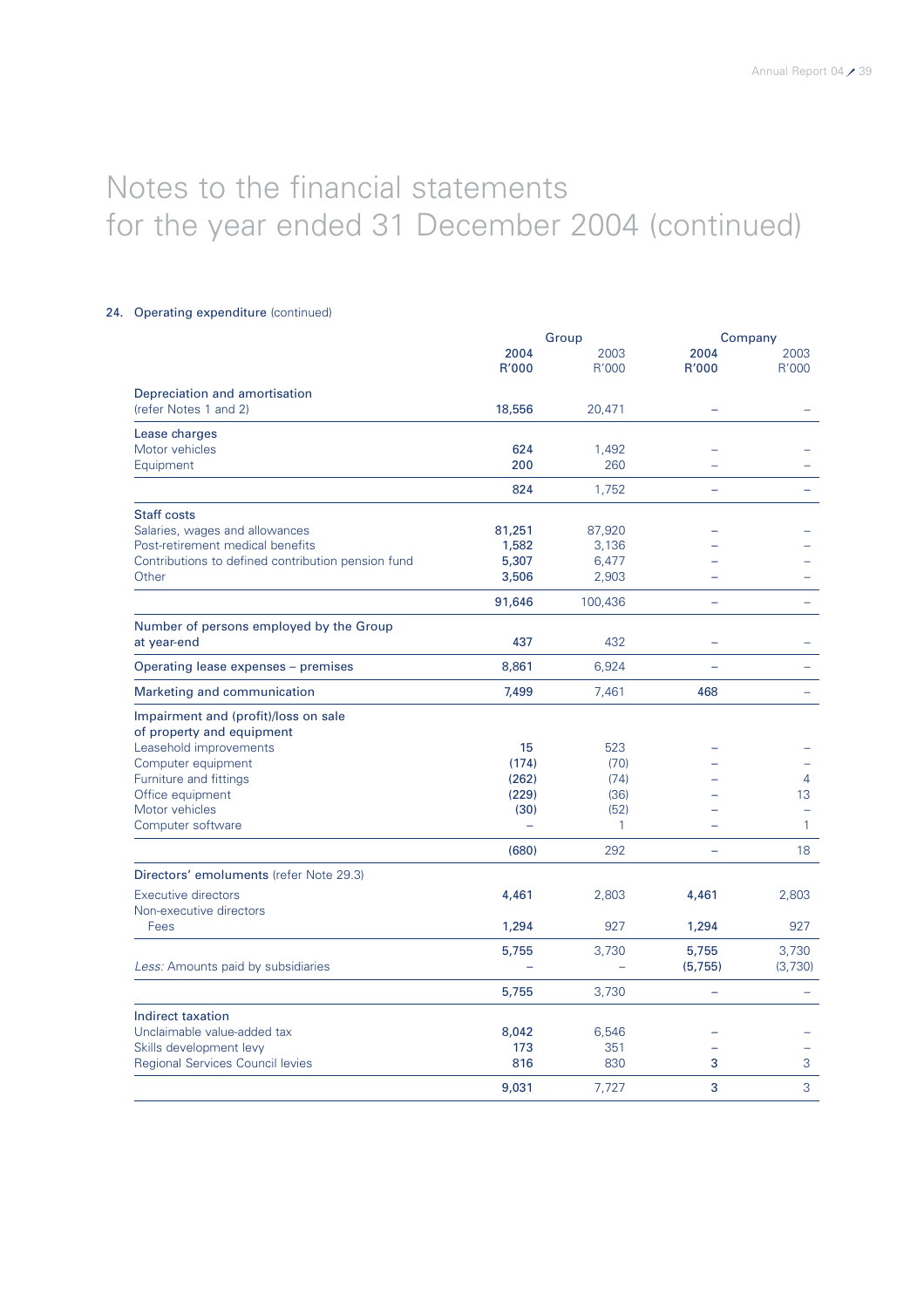$25.$ 

# Notes to the financial statements for the year ended 31 December 2004 (continued)

### 24. Operating expenditure (continued)

|                                            |            | Group      |             | Company    |
|--------------------------------------------|------------|------------|-------------|------------|
|                                            | 2004       | 2003       | 2004        | 2003       |
|                                            | R'000      | R'000      | R'000       | R'000      |
| Direct operating expenses in respect of    |            |            |             |            |
| investment properties                      |            |            |             |            |
| Let properties                             | 250        | 237        |             |            |
| Unlet properties                           | 122        | 124        |             |            |
|                                            | 372        | 361        |             |            |
| Other operating costs                      | 38,775     | 43,746     | 273         | 169        |
| Total operating expenditure                | 219,834    | 237,521    | 744         | (274)      |
| <b>Taxation</b>                            |            |            |             |            |
| <b>Direct taxation</b>                     |            |            |             |            |
| South African normal taxation:             |            |            |             |            |
| Current                                    |            |            |             |            |
| <b>Deferred</b>                            |            |            |             |            |
| Prior period                               | 50         |            |             |            |
|                                            | 50         |            |             |            |
| South African tax rate reconciliation:     |            |            |             |            |
| South African standard tax rate            | 30.0%      | 30.0%      | 30.0%       | 30.0%      |
| Exempt income                              | $(0.8\%)$  | $(3.6\%)$  | $(409.8\%)$ | $(53.0\%)$ |
| Tax losses raised/utilised                 | 1.6%       | 6.7%       | 379.8%      | 23.0%      |
| Deferred taxation not raised               | $(31.8\%)$ | $(33.8\%)$ |             |            |
| Expenses not allowable                     | 1.0%       | 0.7%       |             |            |
| <b>Effective tax rate</b>                  | 0.0%       | 0.0%       | $0.0\%$     | 0.0%       |
| Estimated tax losses available for set-off |            |            |             |            |
| against future taxable income              | 1,075,178  | 862,608    | 2,607       | 1,862      |

### 26. Loss, headline loss and diluted loss per share

### 26.1 Loss per share

The calculation of loss per share is based on losses of R213.1 million (December 2003: losses of R58.9 million) and a weighted average of 1,832,816,520 (December 2003: 855,585,190) ordinary shares in issue throughout the year.

### 26.2 Headline loss per share

The calculation of headline loss per share is based on losses of R213.8 million (December 2003: losses of R56.5 million) and a weighted average of 1,832,816,520 (December 2003: 855,585,190) ordinary shares in issue throughout the year.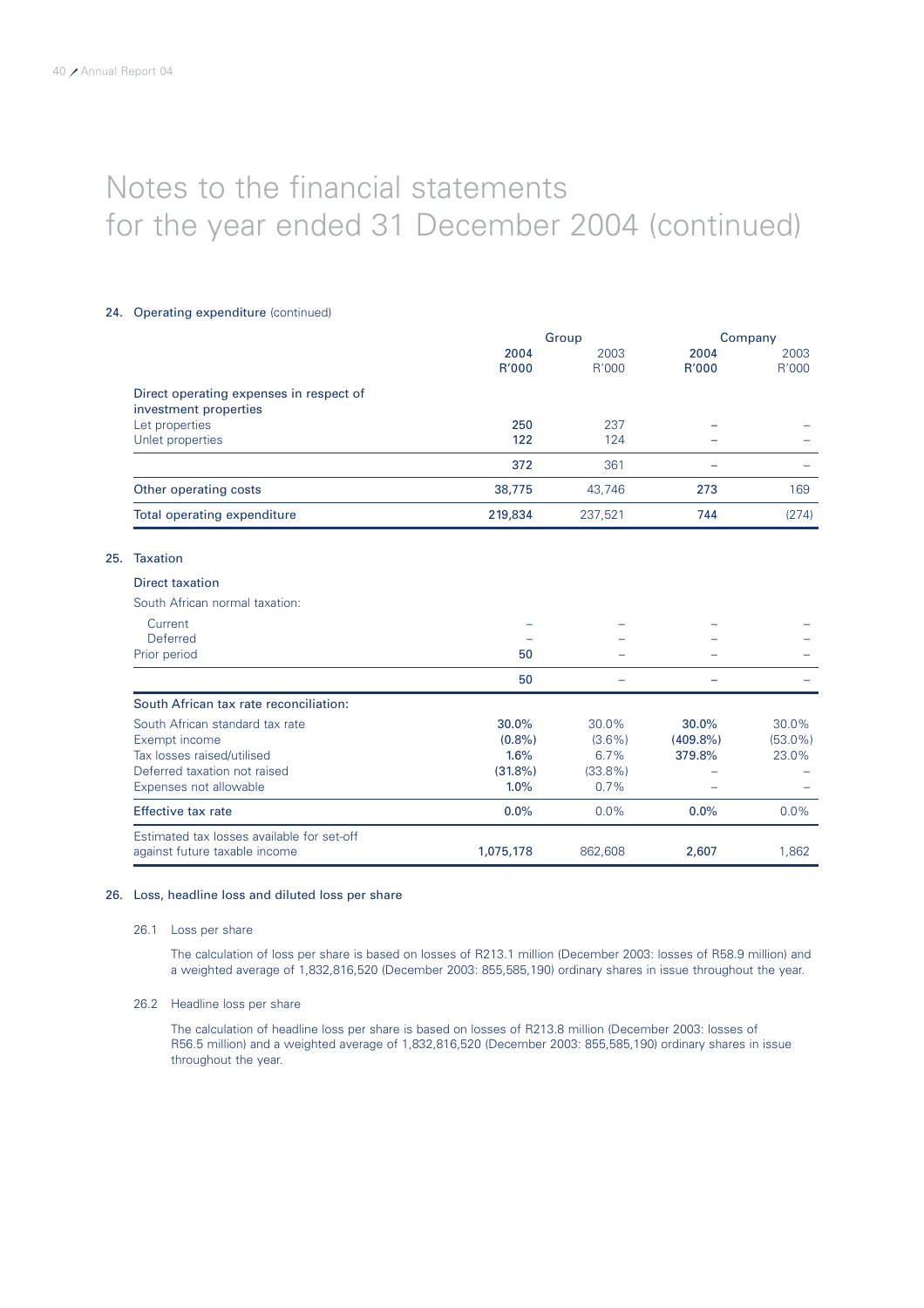### 26. Loss, headline loss and diluted loss per share (continued)

### 26.3 Diluted loss per share

The calculation of diluted loss per share is based on losses of R213.1 million (December 2003: losses of R58.9 million) and a weighted average of 1,832,824,514 (December 2003: 855,585,190) ordinary shares in issue throughout the year. The weighted number of ordinary shares has been adjusted with the dilution effect of the share options issued.

### 26.4 Diluted headline loss per share

The calculation of diluted headline loss per share is based on losses of R213.8 million (December 2003: losses of R56.5 million) and a weighted average of 1,832,824,514 (December 2003: 855,585,190) ordinary shares in issue throughout the year. The weighted number of ordinary shares has increased by 7,944 with the dilution effect of the share options issued.

### 27. Cash flow details

|      |                                                                   | Group         |               |               | Company       |  |
|------|-------------------------------------------------------------------|---------------|---------------|---------------|---------------|--|
|      |                                                                   | 2004<br>R'000 | 2003<br>R'000 | 2004<br>R'000 | 2003<br>R'000 |  |
| 27.1 | Cash receipts from customers                                      |               |               |               |               |  |
|      | Interest income<br>Non-interest income and profit on disposal     | 192,138       | 226,970       | 1,945         | 26            |  |
|      | and revaluation of investments                                    | 98,029        | 91,033        | 988           | 4,588         |  |
|      | Adjusted for: Dividends received<br>Net (profit)/loss on disposal | (142)         | (2, 120)      | (1,000)       | (2,590)       |  |
|      | and revaluation of investments<br>Revaluation of held-for-        | (1,891)       | 2,125         | 12            | (1,998)       |  |
|      | trading financial instruments                                     | 7.964         | (2, 206)      |               |               |  |
|      | Recoveries of credit losses                                       | 7,454         | 8,696         |               |               |  |
|      | Total cash receipts from customers                                | 303,552       | 324,498       | 1,945         | 26            |  |
| 27.2 | Cash paid to suppliers and employees                              |               |               |               |               |  |
|      | Interest expenditure                                              | (106, 580)    | (160, 343)    | (1,945)       |               |  |
|      | Operating expenditure                                             | (219, 834)    | (237, 521)    | (744)         | 274           |  |
|      | Adjusted for: Depreciation and                                    |               |               |               |               |  |
|      | amortisation                                                      | 18,556        | 20,471        |               |               |  |
|      | Impairment and loss on disposal                                   |               |               |               |               |  |
|      | of property and equipment                                         | (680)         | 292           |               | 18            |  |
|      | Reversal of accruals                                              |               |               |               | (533)         |  |
|      | (Release)/Increase in provisions                                  | (3,298)       | 8,662         |               |               |  |
|      | Total cash paid to customers and employees                        | (311, 836)    | (368, 439)    | (2,689)       | (241)         |  |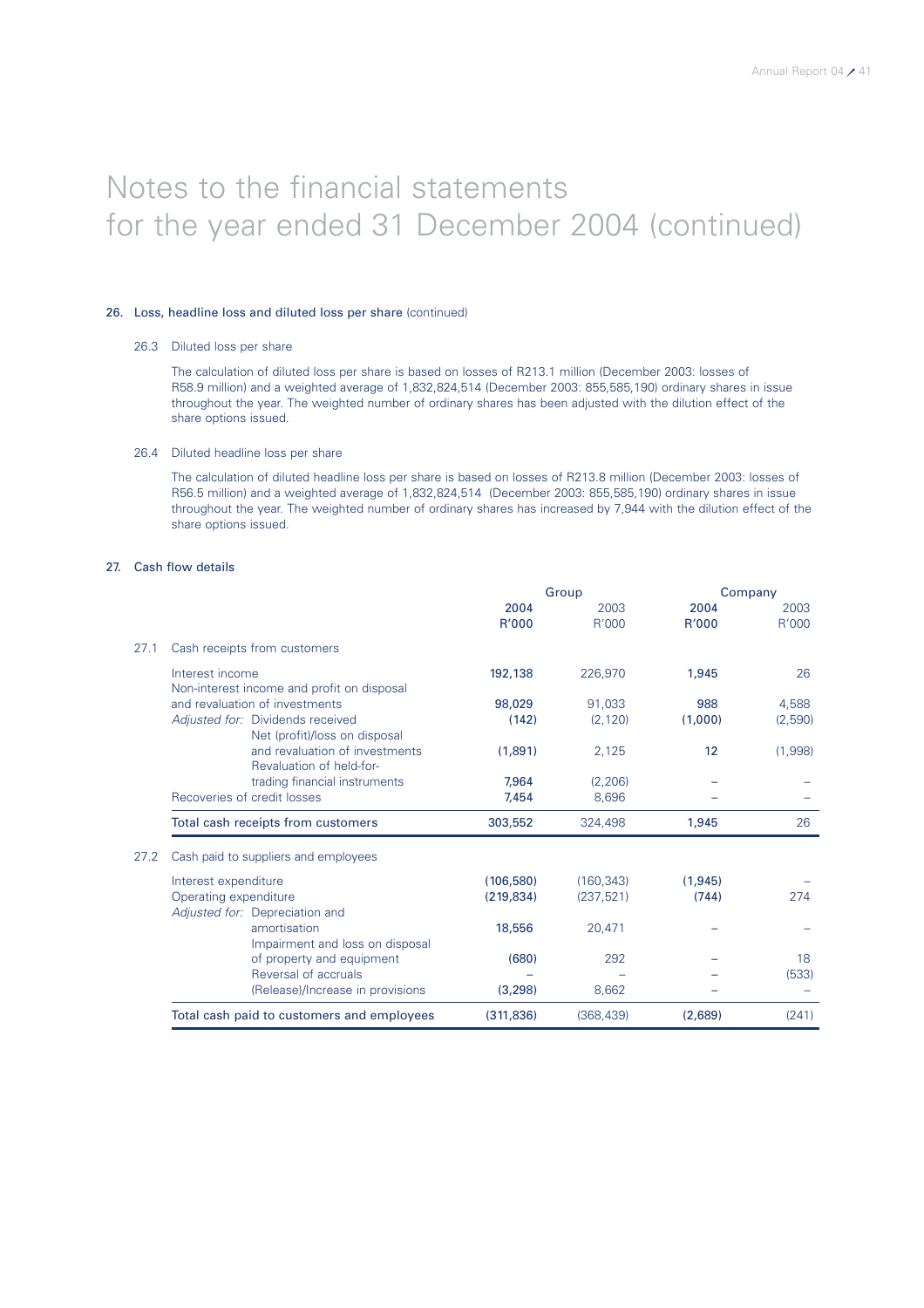### 27. Cash flow details (continued)

|      |                                        | Group     |            | Company |       |
|------|----------------------------------------|-----------|------------|---------|-------|
|      |                                        | 2004      | 2003       | 2004    | 2003  |
|      |                                        | R'000     | R'000      | R'000   | R'000 |
| 27.3 | <b>Taxation paid</b>                   |           |            |         |       |
|      | Amounts overpaid at beginning of year  | 2,630     | 1,890      | 29      | 29    |
|      | Income statement charge                | (50)      |            |         |       |
|      | Less: Amounts overpaid at end of year  | (3,572)   | (2,630)    | (29)    | (29)  |
|      | <b>Total taxation paid</b>             | (992)     | (740)      |         |       |
| 27.4 | Changes in income earning assets       |           |            |         |       |
|      | Increase in negotiable securities      | (97, 189) | (117, 502) |         |       |
|      | Decrease in loans and advances         | 57,678    | 201,518    |         |       |
|      | Net (increase)/decrease in income      |           |            |         |       |
|      | earning assets                         | (39, 511) | 84,016     |         |       |
| 27.5 | Changes in deposits and other accounts |           |            |         |       |
|      | Increase in deposits                   | 165,817   | 33,773     |         | (459) |
|      | (Decrease)/Increase in other accounts  | (79, 342) | 50,364     | 36      | (6)   |
|      | Net increase/(decrease) in deposits    |           |            |         |       |
|      | and other accounts                     | 86,475    | 84,137     | 36      | (465) |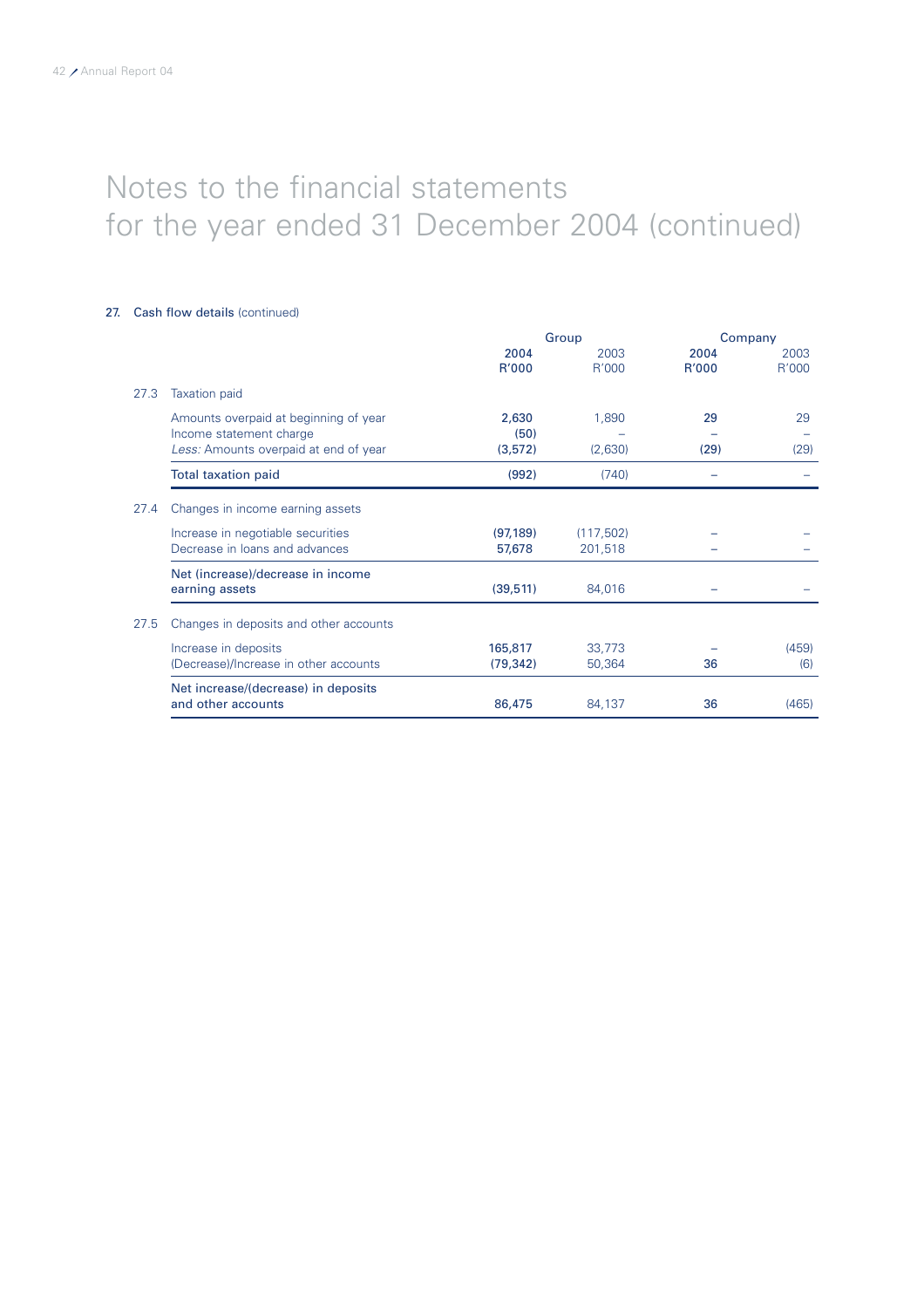### 28. Financial risk management

### 28.1 Foreign currency risk management

The Group, in terms of approved policy limits, manages short-term foreign currency exposures relating to trade imports, exports and interest flows on foreign liabilities. The transaction exposures and material forward exchange contracts at year-end are summarised as follows:

|                                                               |                  |           | Pound           |          |             |
|---------------------------------------------------------------|------------------|-----------|-----------------|----------|-------------|
| Exposure in R'000 to                                          | <b>US Dollar</b> | Euro      | <b>Sterling</b> | Other    | Total       |
| 2004                                                          |                  |           |                 |          |             |
| Total foreign exchange assets                                 | 958,519          | 14,001    | 34,889          | 1,118    | 1,008,527   |
| Total foreign exchange liabilities<br>Commitments to purchase | (12, 439)        | (5,853)   | (30, 832)       | (831)    | (49, 955)   |
| foreign currency<br>Commitments to sell foreign               | 60,986           | 26,103    |                 | 1,350    | 88,439      |
| currency                                                      | (1,010,388)      | (34,002)  | (4, 577)        | (2, 140) | (1,051,107) |
| Month-end effective net open                                  |                  |           |                 |          |             |
| foreign currency positions                                    | (3,322)          | 249       | (520)           | (503)    | (4,096)     |
| 2003                                                          |                  |           |                 |          |             |
| Total foreign exchange assets                                 | 78,974           | 5,761     | 42,053          | 1,472    | 128,260     |
| Total foreign exchange liabilities                            | (16, 647)        | (4,309)   | (38, 895)       | (288)    | (60, 139)   |
| Commitments to purchase                                       |                  |           |                 |          |             |
| foreign currency                                              | 71,507           | 25,192    | 9,816           | 3,921    | 110,436     |
| Commitments to sell foreign                                   |                  |           |                 |          |             |
| currency                                                      | (136, 851)       | (26, 751) | (12, 439)       | (4,791)  | (180, 832)  |
| Month-end effective net open                                  |                  |           |                 |          |             |
| foreign currency positions                                    | (3,017)          | (107)     | 535             | 314      | (2, 275)    |

The forward exchange contracts above have maturity dates within 12 months of the year-end. The highest and lowest rates inherent in the above contracts have been set out per foreign currency below:

|                          | <b>Highest rate</b> |       |       | Lowest rate              |  |
|--------------------------|---------------------|-------|-------|--------------------------|--|
| Foreign currency         | 2004                | 2003  | 2004  | 2003                     |  |
| <b>US Dollar</b>         | 6.94                | 8.19  | 5.58  | 6.29                     |  |
| Euro                     | 8.40                | 9.15  | 7.71  | 7.65                     |  |
| <b>Pound Sterling</b>    | 12.20               | 12.33 | 10.88 | 11.11                    |  |
| <b>Swiss Franc</b>       | 5.39                | 5.76  | 5.01  | 5.15                     |  |
| Japanese Yen             | 0.06                | 0.07  | 0.06  | 0.06                     |  |
| <b>Australian Dollar</b> |                     | 5.08  |       | 5.00                     |  |
| Denmark Kronen           | 0.97                |       | 0.96  |                          |  |
| Hong Kong Dollar         | 1.33                |       | 1.27  | $\overline{\phantom{0}}$ |  |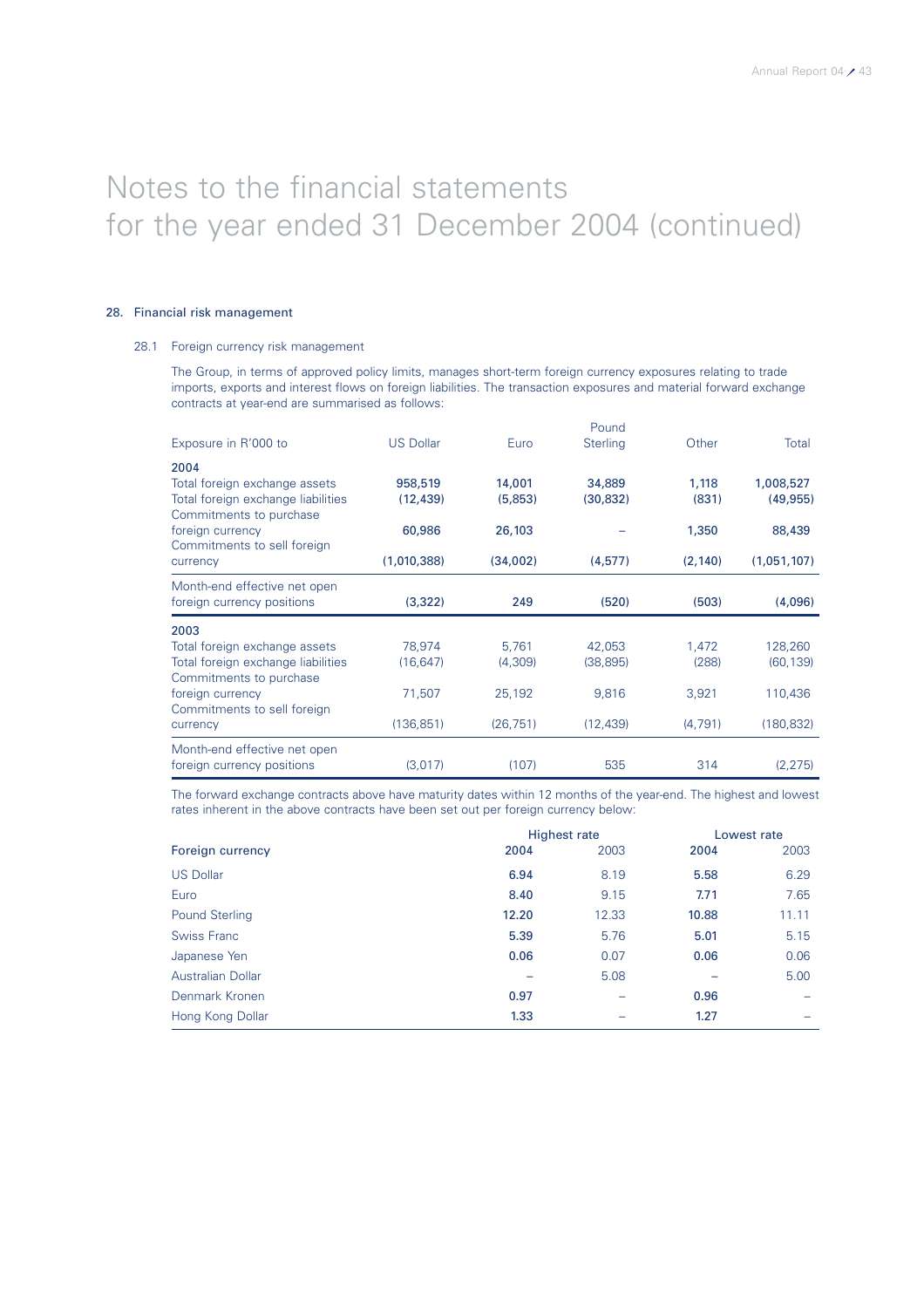### 28. Financial risk management (continued)

### 28.2 Credit risk management

Potential concentrations of credit risk consist mainly of short-term cash, cash equivalent investments, advances and debtors.

The Group limits its counterparty exposures to its money market investment operations by only dealing with well-established financial institutions of high credit standing. The credit exposure to any one counterparty is managed by setting transaction/exposure limits, which are reviewed by the Group Risk Management Committee.

Advances and debtors comprise a large number of customers, dispersed across different industries and geographical areas.

Ongoing credit evaluations are performed on the financial condition of these debtors. Advances and debtors are presented net of impairment for credit losses.

Counterparties to derivatives expose the Group to credit-related losses in the event of non-performance. The counterparties to these contracts are financial institutions. The Group continually monitors its positions and the credit ratings of its counterparties and limits the amount of contracts it enters into with any one party.

At year-end, the Group did not consider there to be any significant concentration of risk, which had not been insured or adequately provided for. There were no material credit exposures in advances made to foreign entities at year-end, except for the deposits with CGD as disclosed in Note 29.

### 28.3 Liquidity risk management

The Group is exposed to daily calls on its available cash resources from overnight deposits, current accounts, maturing deposits, loan draw downs and guarantees. The Group maintains cash resources to cover these exposures. The table below summarises assets and liabilities at balance sheet date of the Group into relevant maturity groupings, based on the remaining period to the contractual maturity date: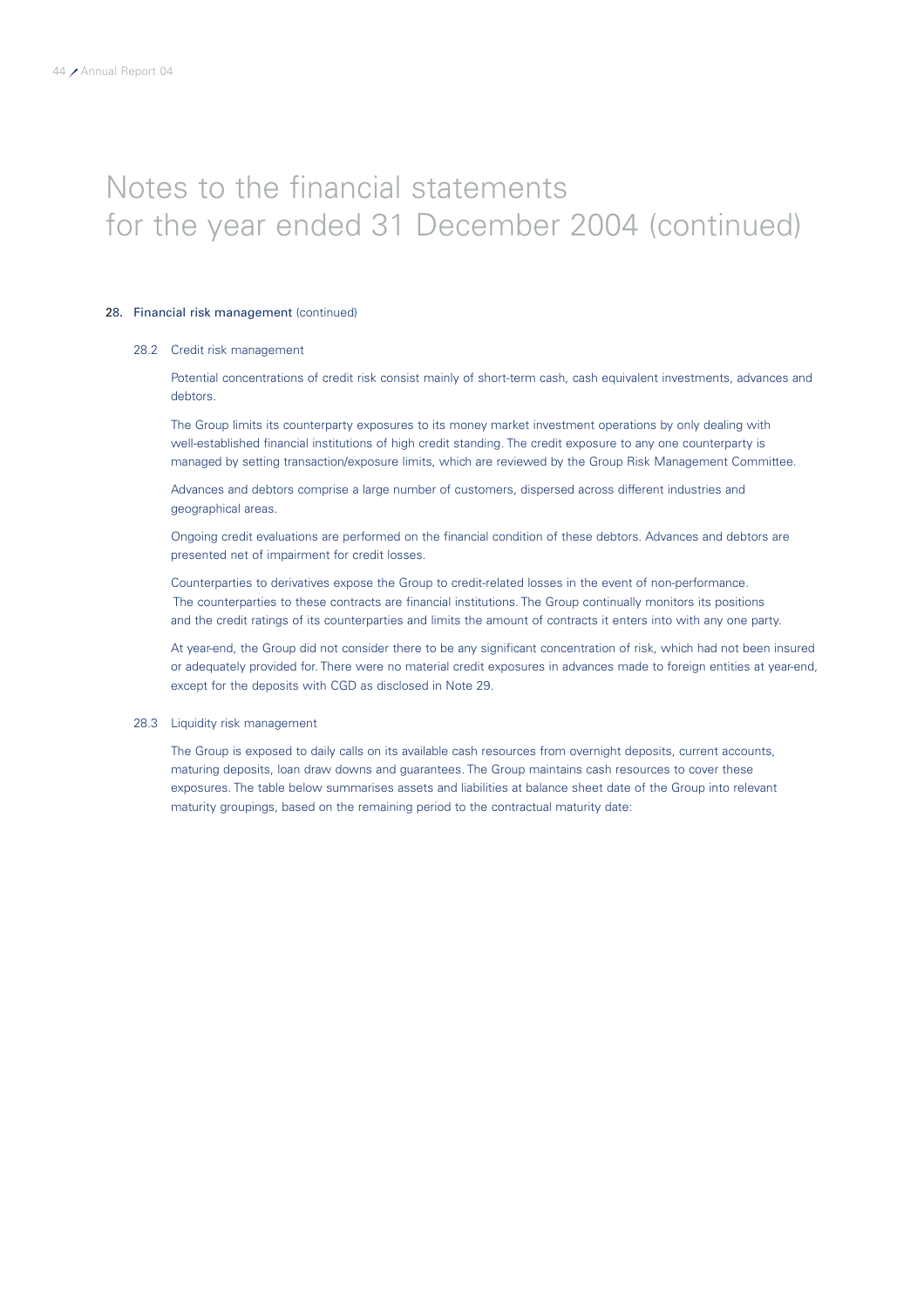### 28. Financial risk management (continued)

|                                          |           |                    | Total      |
|------------------------------------------|-----------|--------------------|------------|
|                                          | Assets    | <b>Liabilities</b> | mismatch   |
|                                          | R'000     | R'000              | R'000      |
| 2004                                     |           |                    |            |
| Maturing up to one month                 | 1,313,500 | 1,232,394          | 81,106     |
| Maturing between one and three months    | 541,329   | 576,184            | (34, 855)  |
| Maturing between three and six months    | 192,691   | 249,484            | (56, 793)  |
| Maturing between six months and one year | 103,583   | 130,575            | (26,992)   |
| Maturing after one year                  | 569,965   | 532,431            | 37,534     |
|                                          | 2,721,068 | 2,721,068          |            |
| 2003                                     |           |                    |            |
| Maturing up to one month                 | 1,623,058 | 1,214,325          | 408,733    |
| Maturing between one and three months    | 166,222   | 607,232            | (441, 010) |
| Maturing between three and six months    | 104,001   | 137,926            | (33,925)   |
| Maturing between six months and one year | 69,827    | 67,773             | 2,054      |
| Maturing after one year                  | 262,385   | 198,237            | 64,148     |
|                                          | 2,225,493 | 2.225.493          |            |

28.4 Fair value of financial instruments

All financial instruments have been recognised in the balance sheet at fair value other than assets classified as originated loans and receivables as well as liabilities that are not derivatives. Such assets and liabilities are carried at amortised cost.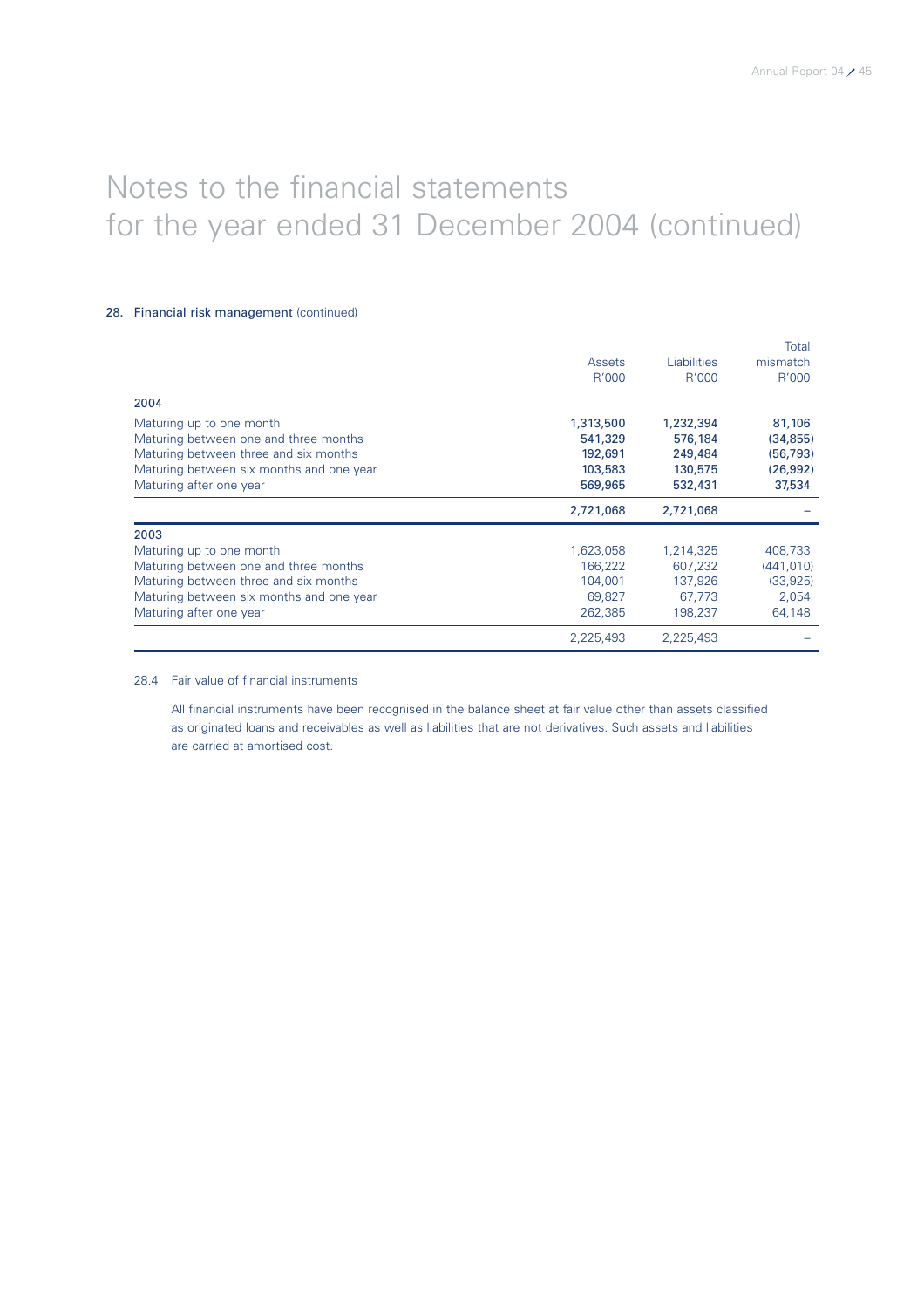### 28. Financial risk management (continued)

### 28.5 Interest rate risk management

The Group takes on exposures that are subject to the effects of fluctuations in the prevailing levels of market interest rates on its financial position and cash flows. Interest margins may increase as a result of such changes but may reduce or create losses in the event that unexpected movements arise. Mismatches of interest rate repricing are monitored regularly by ALCO. The table below summarises the Group's exposure to interest rate risks. Assets and liabilities are included at carrying amounts, categorised by the earlier of contractual repricing or maturity dates and also indicate their weighted effective interest rates at year-end:

|                                          | Up to<br>1 month<br>R'000 | $1 - 3$<br>months<br>R'000 | $3 - 12$<br>months<br>R'000 | $1 - 5$<br>years<br>R'000 | Over<br>5 years<br>R'000 | Non-<br>interest<br>bearing<br>R'000 | Total<br>R'000 | Weighted<br>effective<br>interest<br>rate<br>$\%$ |
|------------------------------------------|---------------------------|----------------------------|-----------------------------|---------------------------|--------------------------|--------------------------------------|----------------|---------------------------------------------------|
| 2004                                     |                           |                            |                             |                           |                          |                                      |                |                                                   |
| <b>Assets</b>                            |                           |                            |                             |                           |                          |                                      |                |                                                   |
| Intangible assets                        |                           |                            |                             |                           |                          | 6,801                                | 6,801          |                                                   |
| Property and equipment                   |                           |                            |                             |                           |                          | 85,028                               | 85,028         |                                                   |
| Investment properties                    |                           |                            |                             |                           |                          | 770                                  | 770            |                                                   |
| <b>Taxation</b>                          |                           |                            |                             |                           |                          | 3,616                                | 3,616          |                                                   |
| Other accounts<br>receivable             | 7,618                     |                            |                             |                           |                          | 25,530                               | 33,148         | 1.65                                              |
| Interest in associated<br>companies      |                           |                            |                             |                           |                          | 3,236                                | 3,236          |                                                   |
| Other investments                        |                           |                            |                             |                           |                          | 3,556                                | 3,556          |                                                   |
| Loans and advances                       | 793,491                   | 1,991                      | 8,436                       | 67,074                    | 32,753                   | 71,866                               | 975,611        | 7.48                                              |
| Derivative financial<br>instruments      |                           |                            |                             |                           | $\overline{\phantom{a}}$ | 90,162                               | 90,162         |                                                   |
| Negotiable securities                    | 143,329                   | 65,435                     |                             |                           | 161,432                  | 83                                   | 370,279        | 7.40                                              |
| Cash and cash<br>equivalents             | 96,505                    | 508,769                    | 494,024                     | -                         | ÷                        | 49,563                               | 1,148,861      | 6.98                                              |
| <b>Total assets</b>                      | 1,040,943                 | 576,195                    | 502,460                     | 67,074                    | 194,185                  | 340,211                              | 2,721,068      |                                                   |
| <b>Equity and liabilities</b>            |                           |                            |                             |                           |                          |                                      |                |                                                   |
| Shareholders' equity                     |                           |                            |                             |                           |                          | 500,939                              | 500,939        |                                                   |
| <b>Deposits</b>                          | 1,060,119                 | 410,716                    | 373,736                     |                           |                          | 267,998                              | 2,112,569      | 4.90                                              |
| Derivative financial<br>instruments      |                           |                            |                             |                           |                          | 35,210                               | 35,210         |                                                   |
| Provisions                               |                           |                            |                             |                           |                          | 32,768                               | 32,768         |                                                   |
| Other accounts                           |                           |                            |                             |                           |                          |                                      |                |                                                   |
| payable                                  |                           |                            |                             |                           |                          | 39,538                               | 39,538         |                                                   |
| <b>Taxation</b>                          |                           |                            |                             |                           |                          | 44                                   | 44             |                                                   |
| <b>Total liabilities</b>                 | 1,060,119                 | 410,716                    | 373,736                     |                           | ÷                        | 876,497                              | 2,721,068      |                                                   |
| On balance sheet<br>interest sensitivity |                           |                            |                             |                           |                          |                                      |                |                                                   |
| gap                                      | (19, 176)                 | 165,479                    | 128,724                     | 67,074                    | 194,185                  |                                      |                |                                                   |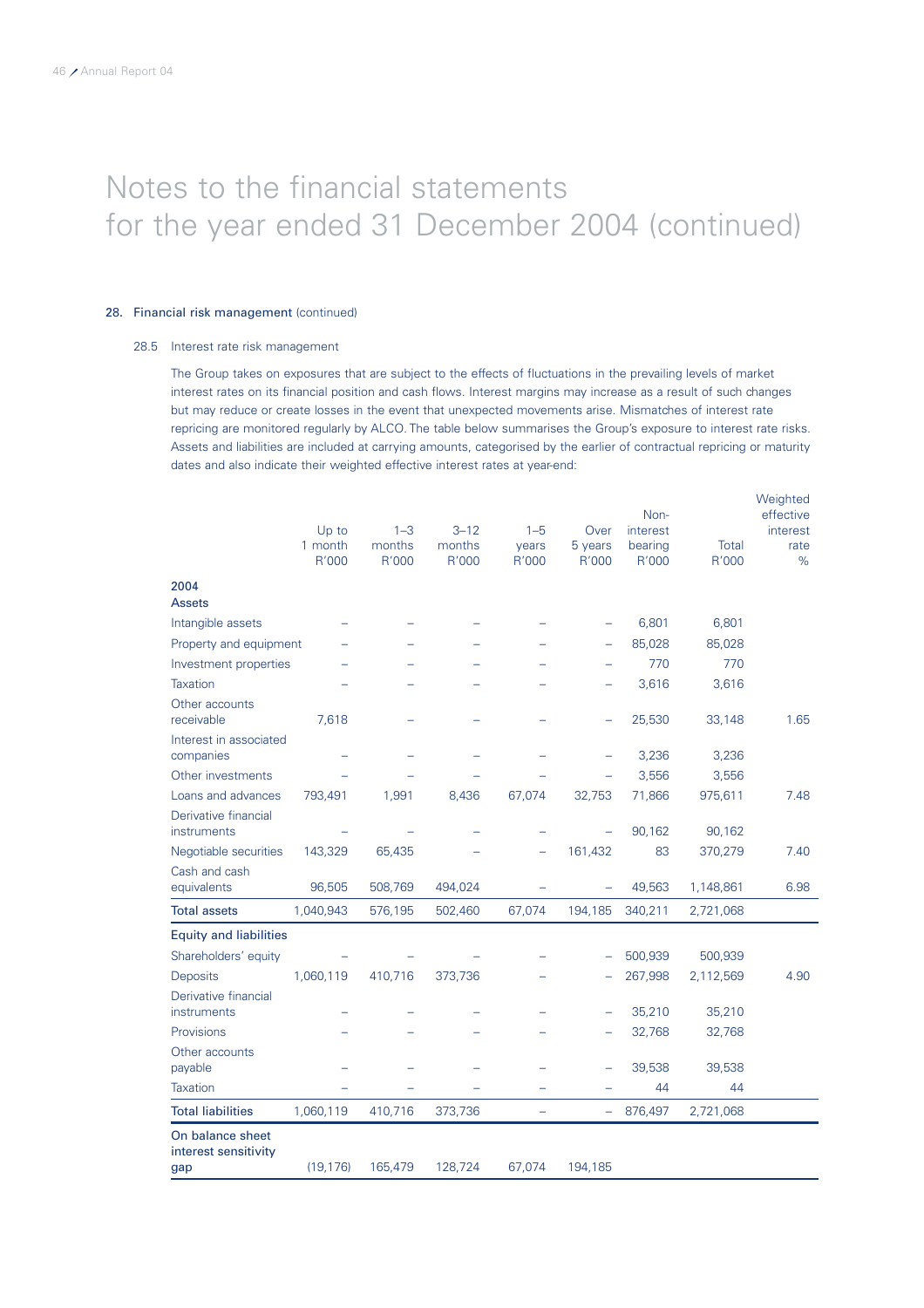### 28. Financial risk management (continued)

28.5 Interest rate risk management (continued)

|                                                 |           |            |           |         |               | Non-     |                   | Weighted<br>effective |
|-------------------------------------------------|-----------|------------|-----------|---------|---------------|----------|-------------------|-----------------------|
|                                                 | Up to     | $1 - 3$    | $3 - 12$  | $1 - 5$ | Over          | interest |                   | interest              |
|                                                 | 1 month   | months     | months    | years   | 5 years       | bearing  | Total             | rate                  |
| 2003                                            | R'000     | R'000      | R'000     | R'000   | R'000         | R'000    | R'000             | %                     |
| <b>Assets</b>                                   |           |            |           |         |               |          |                   |                       |
| Intangible assets                               |           |            |           |         |               | 12,711   | 12,711            |                       |
| Property and<br>equipment                       |           |            |           |         |               | 84,651   | 84,651            |                       |
| Investment<br>properties                        |           |            |           |         |               | 800      | 800               |                       |
| <b>Taxation</b>                                 |           |            |           |         |               | 3,567    | 3,567             |                       |
| Other accounts<br>receivable                    |           |            |           |         |               | 82,430   | 82,430            |                       |
| Interest in<br>associated                       |           |            |           |         |               |          |                   |                       |
| companies                                       |           |            |           |         |               | 2,951    | 2,951             |                       |
| Other investments                               |           |            |           |         |               | 3,965    | 3,965             |                       |
| Loans and advances                              | 812,107   | 1,528      | 6,715     | 59,504  | 44,025        | 254,909  | 1,178,788         | 9.59                  |
| Derivative financial<br>instruments             |           |            |           |         |               | 7,610    | 7,610             |                       |
| Negotiable securities                           | 70,044    | 148,207    | 54,671    |         |               | 168      | 273,090           | 8.19                  |
| Cash and cash<br>equivalents                    | 301,519   | 148,265    | 66,910    |         | -             | 58,236   | 574,930           | 6.57                  |
| <b>Total assets</b>                             | 1,183,670 | 298,000    | 128,296   | 59,504  | 44,025        |          | 511,998 2,225,493 |                       |
| <b>Equity and liabilities</b>                   |           |            |           |         |               |          |                   |                       |
| Shareholders' equity                            |           |            |           |         | ÷             | 163,899  | 163,899           |                       |
| Long-term liabilities                           | 230       | 417        | 1,974     | 2,666   |               |          | 5,287             | 11.51                 |
| <b>Deposits</b>                                 | 947,160   | 516,087    | 215,167   | 3,882   | $\rightarrow$ | 264,456  | 1,946,752         | 6.88                  |
| Derivative financial<br>instruments             |           |            |           |         |               | 32,115   | 32,115            |                       |
| Provisions                                      |           |            |           |         |               | 36,066   | 36,066            |                       |
| Other accounts                                  |           |            |           |         |               |          |                   |                       |
| payable                                         |           |            |           |         |               | 40,437   | 40,437            |                       |
| <b>Taxation</b>                                 |           |            |           |         |               | 937      | 937               |                       |
| <b>Total liabilities</b>                        | 947,390   | 516,504    | 217,141   | 6,548   | $\equiv$      | 537,910  | 2,225,493         |                       |
| On balance sheet<br>interest sensitivity<br>gap | 236,280   | (218, 504) | (88, 845) | 52,956  | 44,025        |          |                   |                       |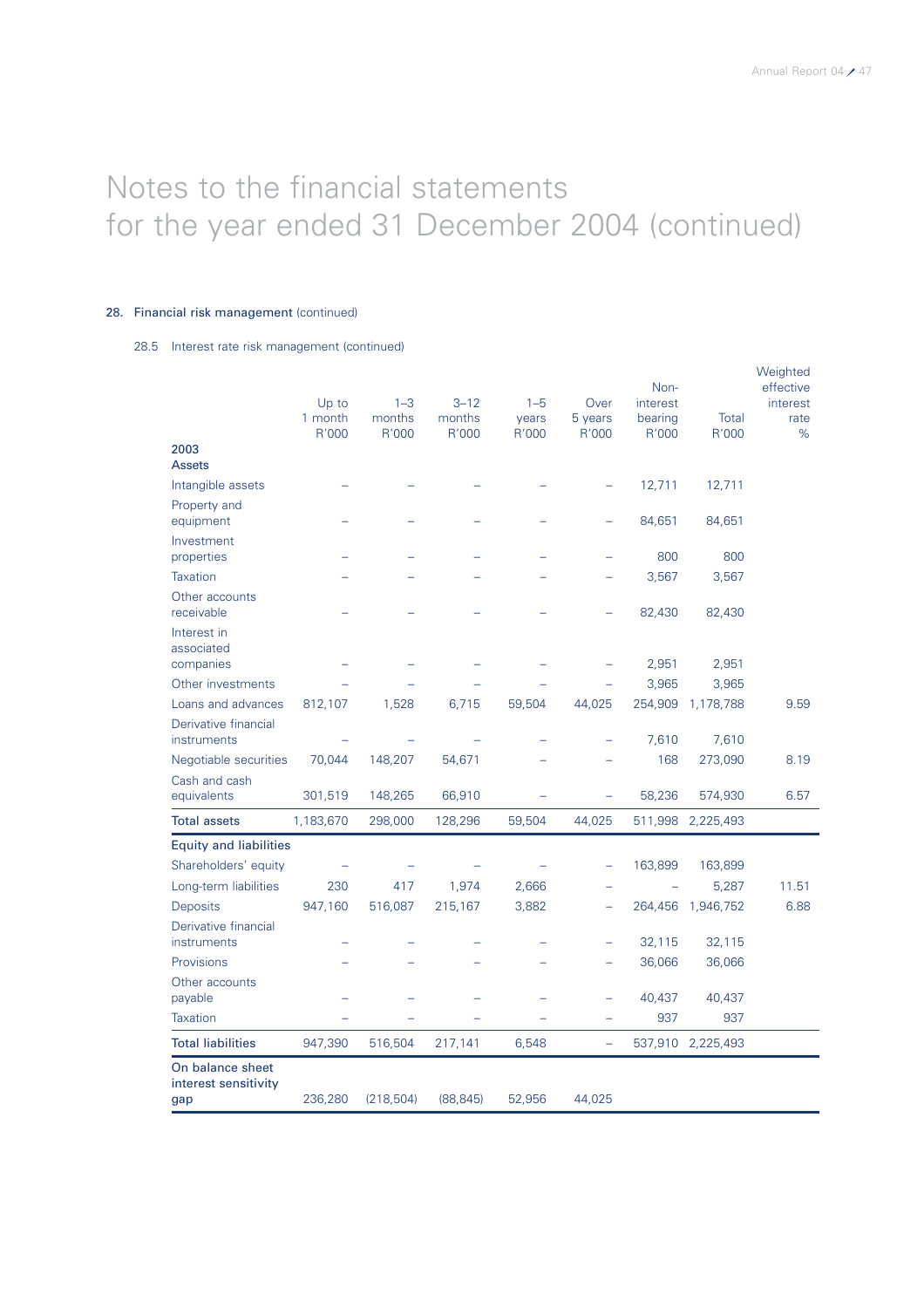### 29. Related-party information

### 29.1 Identity of related parties with whom material transactions have occurred

The holding company and material subsidiaries of the Group are identified on pages 10 to 13 in the Directors' report and the associated companies are disclosed in Note 7 to the financial statements. All of these entities and the directors are related parties. There are no other related parties with whom material transactions have taken place, other than as listed below.

### 29.2 Material related-party balances and transactions

Mercantile Lisbon Bank Holdings Limited and its Subsidiaries, in the ordinary course of business, enter into various financial services transactions with the holding company and its subsidiaries, other entities within the Group and associated companies. These transactions are governed by terms no less favourable than those arranged with third parties. For loans to and from subsidiaries, see paragraph 9 in the Directors' report and for loans to and from associated companies see Note 7 to the financial statements. Other transactions are detailed hereafter.

### Balances and transactions

|                                                                         | 2004<br>R'000               | 2003<br>R'000                           |
|-------------------------------------------------------------------------|-----------------------------|-----------------------------------------|
| Caixa Geral de Depósitos - Lisbon                                       | 978,623                     | 96,829                                  |
| Nostro accounts<br>Vostro accounts<br>Deposits at CGD<br>Deposit at MBL | 642<br>(2,996)<br>980,977   | 1,628<br>(5, 912)<br>105,882<br>(4,769) |
| Caixa Geral de Depósitos - Paris                                        | 274                         | 871                                     |
| Nostro accounts<br>Vostro accounts                                      | 280<br>(6)                  | 883<br>(12)                             |
| Caixa Geral de Depósitos - London                                       |                             |                                         |
| Vostro accounts                                                         | (184)                       | (17)                                    |
| Caixa Geral de Depósitos (CGD)                                          | 978,713                     | 97,683                                  |
| Banco Comercial e de Investimentos (BCI) – Mozambique                   | (38,500)                    | (31, 882)                               |
| Vostro accounts<br>Call and notice deposits<br>Deposits at BCI          | (78)<br>(53, 118)<br>14,696 | (87)<br>(31, 795)                       |
| Banco Nacional Ultramarino (BNU)                                        |                             |                                         |
| Deposit at MBL                                                          |                             | (6,691)                                 |
|                                                                         | 940,213                     | 59,110                                  |

Interest was paid to BCI – Mozambique amounting to R2.9 million (2003: R1.6 million) and CGD amounting to R2.3 million in respect of the above balances during the year. Interest received from CGD in respect of above balances during the year amounted to R2.9 million (2003: R0.1 million).

### **Guarantees**

For guarantees issued by CGD, refer paragraph 7 in the Director's report. Guarantee fees paid to CGD during the year amounted to R nil (2003: R0.3 million).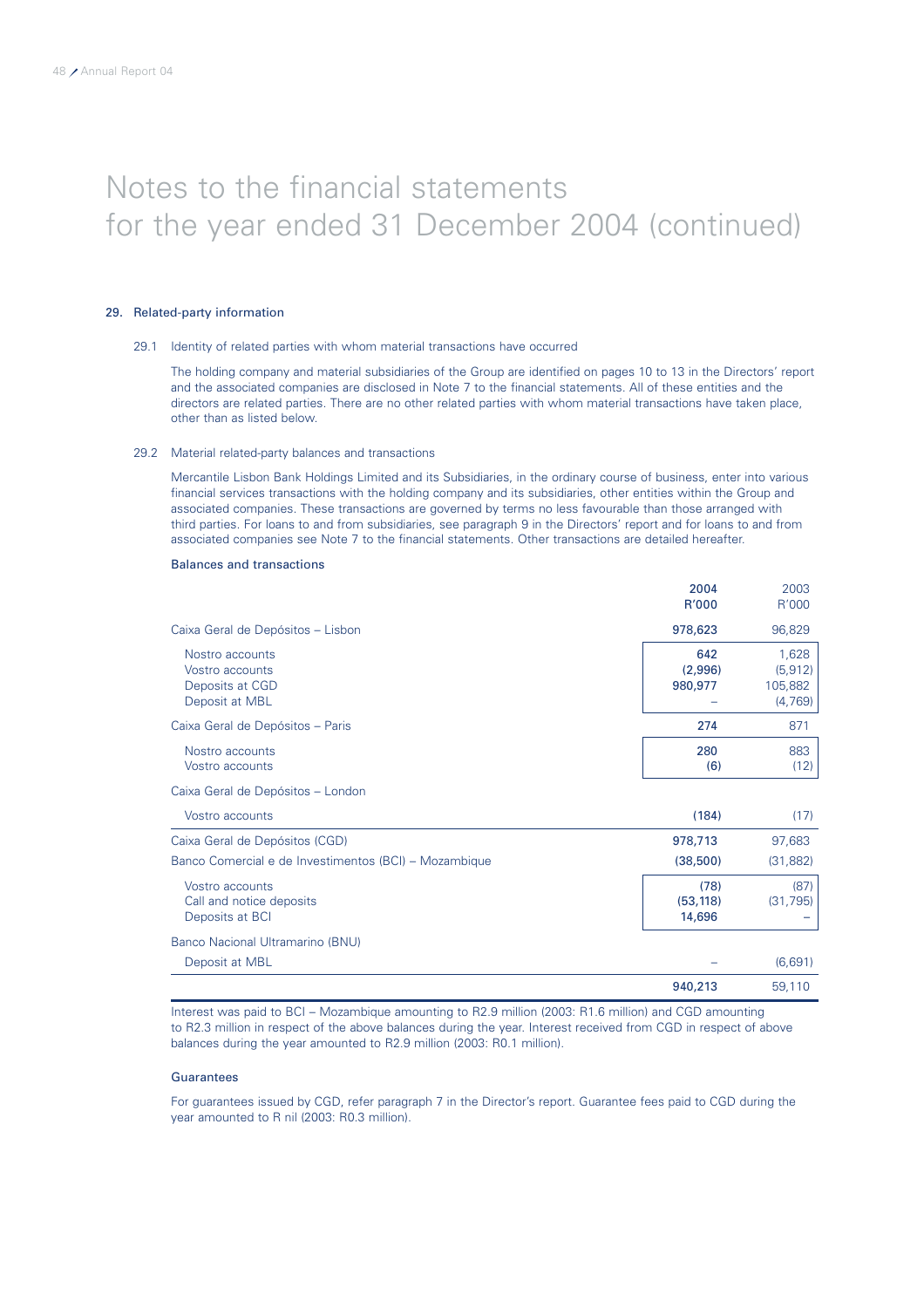### 29. Related-party information (continued)

### 29.3 Director and director-related activities

No loans were made to directors during the year under review. There were no material transactions with directors, other than the following:

|                         | Directors'               |        | Fringe                   | Pension fund<br>and medical aid |              |       |
|-------------------------|--------------------------|--------|--------------------------|---------------------------------|--------------|-------|
|                         | fees                     | Salary | benefits                 | contributions                   | <b>Bonus</b> | Total |
| <b>Director</b>         | R'000                    | R'000  | R'000                    | R'000                           | R'000        | R'000 |
| 2004                    |                          |        |                          |                                 |              |       |
| D J Brown               |                          | 1,417  |                          |                                 | 1,250        | 2,667 |
| J A S de Andrade Campos | 456                      |        |                          |                                 |              | 456   |
| G P de Kock             | 236                      |        |                          |                                 |              | 236   |
| M J M Figueira          |                          | 872    | 27                       |                                 | 200          | 1,099 |
| L Hyne                  | 282                      |        |                          |                                 |              | 282   |
| A T Ikalafeng           | 30                       |        |                          |                                 |              | 30    |
| K B Motshabi            | 35                       |        |                          |                                 |              | 35    |
| J H Real Pereira        | 44                       |        |                          |                                 |              | 44    |
| A M Osman               | 159                      |        |                          |                                 |              | 159   |
| R M L de F N Ribas      | 52                       | 661    | 19                       | 15                              |              | 747   |
|                         | 1,294                    | 2,950  | 46                       | 15                              | 1,450        | 5,755 |
| 2003                    |                          |        |                          |                                 |              |       |
| J A S de Andrade Campos | 385                      |        |                          |                                 |              | 385   |
| G P de Kock             | 140                      |        |                          |                                 |              | 140   |
| L Hyne                  | 111                      |        |                          |                                 |              | 111   |
| J H Real Pereira        | 203                      |        |                          |                                 |              | 203   |
| R M L de F N Ribas      | $\overline{\phantom{0}}$ | 1,225  | 45                       | 26                              | -            | 1,296 |
| A M S A Soares          | 88                       |        |                          |                                 |              | 88    |
| M J Soutelo da Silva    |                          |        |                          |                                 |              |       |
| R J Symmonds            |                          | 950    | $\overline{\phantom{0}}$ | 110                             | -            | 1,060 |
| J M Tubal Goncalves     |                          | 425    | 15                       | 7                               |              | 447   |
|                         | 927                      | 2,600  | 60                       | 143                             | -            | 3,730 |

### Service agreements:

### D J Brown, Chief Executive Officer

Mr Brown's employment as Chief Executive Officer commenced on 31 March 2004 and is for a maximum period of five years. The Group may re-appoint Mr Brown at the expiry of the five-year period provided that agreement is reached on the terms and conditions for his re-appointment.

In consideration for the rendering of his services under the Service Agreement, Mr Brown is also entitled to payment of an annual incentive bonus calculated in accordance with a performance plan as agreed with the board of directors from time to time.

### M J M Figueira, Executive Director

Mr Figueira has been seconded to the Group by Caixa Geral de Depósitos.

Mr Figueira's employment in the Group commenced on 7 May 2004 and it will last for a period of three years. In terms of the service agreement Mr Figueira agreed to perform such duties, functions and services as are assigned to him from time to time by the board of directors and which are consistent and commensurate with his position as Executive Director.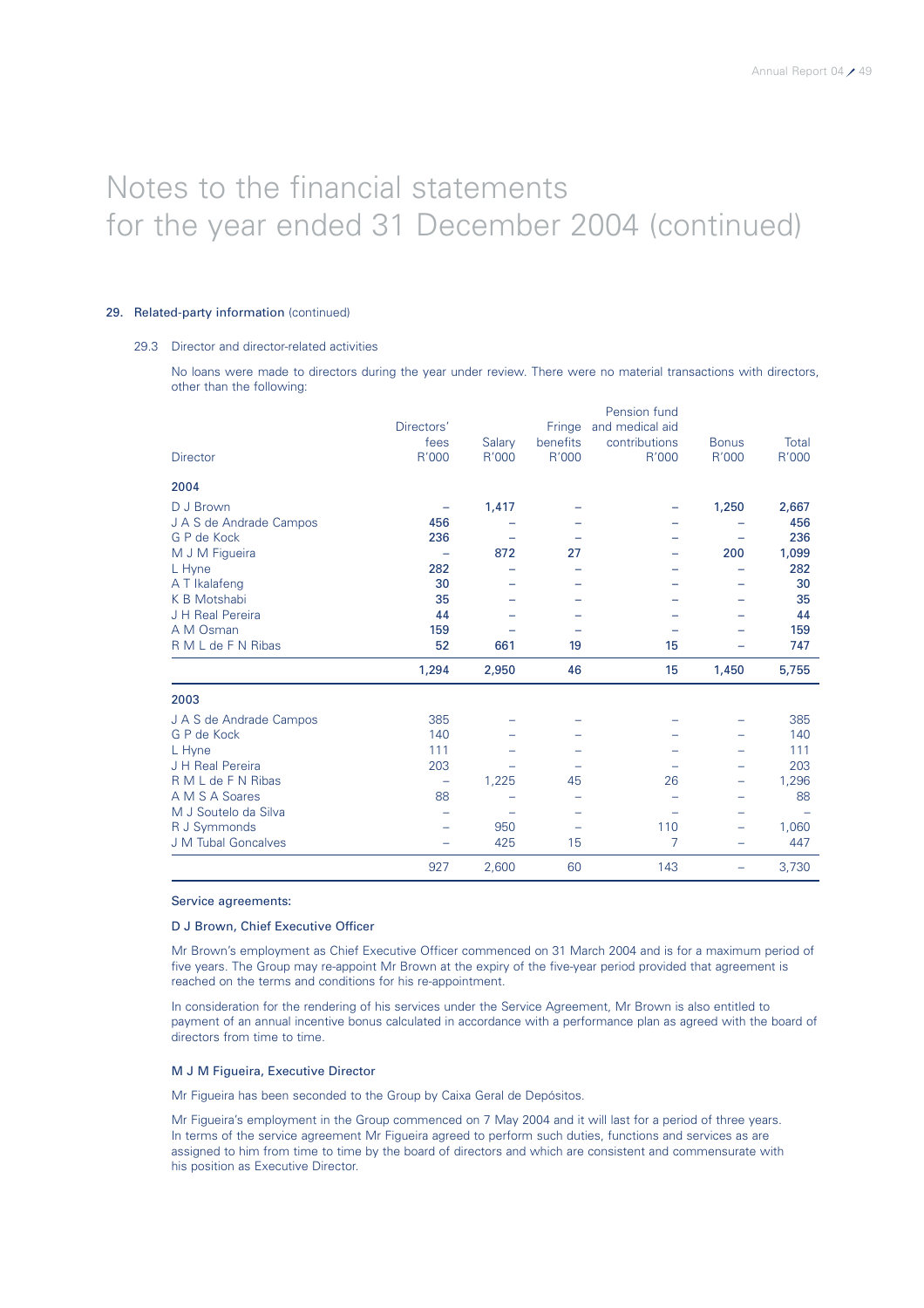### 29. Related-party information (continued)

### 29.3 Director and director-related activities (continued)

### Share options

On 5 October 2004, 5,000,000 share options were granted to D J Brown at an exercise price of 18 cents each (refer Note 13.5). No other options have been granted to directors during the current or prior year to purchase ordinary shares in the Company.

### Beneficial and non-beneficial interests held, directly or indirectly, in shares issued by the Company

|                  |                   | Direct     |                |                          |                          | Indirect                 |                |      |                          |        |
|------------------|-------------------|------------|----------------|--------------------------|--------------------------|--------------------------|----------------|------|--------------------------|--------|
| <b>Director</b>  | <b>Beneficial</b> |            | Non-beneficial |                          | <b>Beneficial</b>        |                          | Non-beneficial |      | Total                    |        |
|                  | 2004              | 2003       | 2004           | 2003                     | 2004                     | 2003                     | 2004           | 2003 | 2004                     | 2003   |
| J H Real Pereira |                   | $-$ 91 000 | $\sim$         | $\overline{\phantom{a}}$ | $\overline{\phantom{a}}$ | $\overline{\phantom{a}}$ | -              | -    | $\overline{\phantom{a}}$ | 91 000 |
|                  |                   | $-$ 91 000 | -              | $\overline{\phantom{a}}$ | -                        | -                        |                |      | -                        | 91 000 |

Notes: 1. There has been no change in these interests between 31 December 2004 and the date of this report. 2. J H Real Pereira resigned as non-executive director on 29 March 2004.

### 29.4 Summarised financial information of associated companies

|                              |               | <b>Mercguard Insurance</b><br>Brokers (Pty) Ltd |               | <b>Statman Investments</b><br>(Pty) Ltd |  |
|------------------------------|---------------|-------------------------------------------------|---------------|-----------------------------------------|--|
|                              | 2004<br>R'000 | 2003<br>R'000                                   | 2004<br>R'000 | 2003<br>R'000                           |  |
| Income statements            |               |                                                 |               |                                         |  |
| (Loss)/Profit after taxation |               | (2,326)                                         | 2,373         | 3,989                                   |  |
| <b>Balance sheets</b>        |               |                                                 |               |                                         |  |
| Non-current assets           |               | 1,641                                           | 14,054        | 14,876                                  |  |
| Current assets               |               | 2,899                                           | 12,039        | 13,696                                  |  |
| Current liabilities          |               | (5,530)                                         | (8,739)       | (10, 290)                               |  |
| Non-current liabilities      |               |                                                 | (2,339)       | (3, 160)                                |  |
| Equity                       |               | (990)                                           | 15,015        | 15,122                                  |  |
| Percentage held              |               | 50.0                                            | 21.4          | 21.4                                    |  |
| Nature of business           |               | Insurance brokers                               |               | Investment holding                      |  |
| Place of incorporation       |               | South Africa                                    |               | South Africa                            |  |

The Group in applying the equity method of accounting uses the most recent audited financial statements of associated companies. These are not always drawn up to the same date as the financial statements of the Group. In instances where significant events occurred between the last financial statement date of an associated company and the financial statement date of the Group, the effect of such events are adjusted for.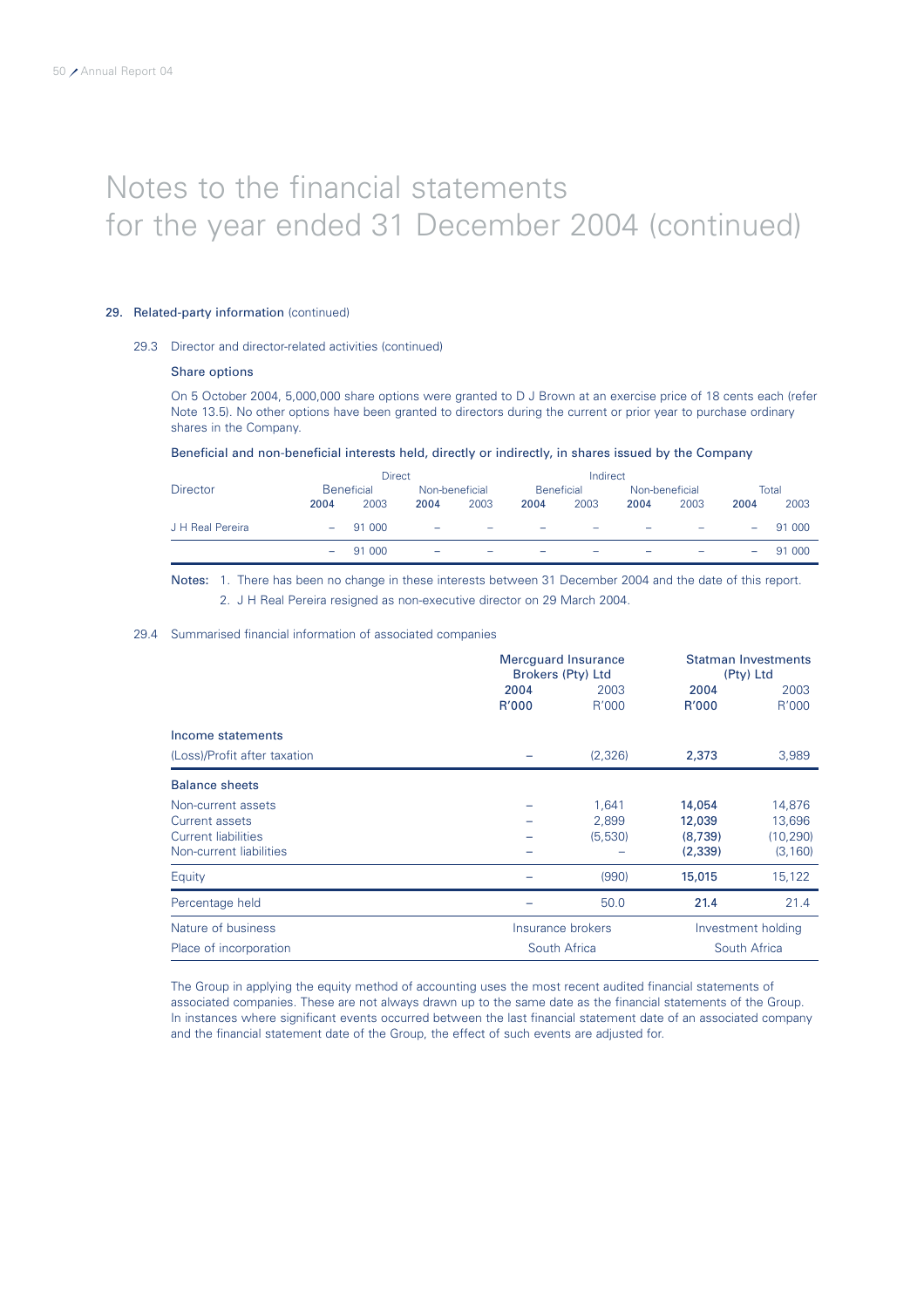### 30. Segment information

The primary business segments of the Group are as follows:

| <b>Business segment</b>                                    | Scope of products and services                                                                                                                                       |
|------------------------------------------------------------|----------------------------------------------------------------------------------------------------------------------------------------------------------------------|
| Retail Banking*                                            | Banking, investment and other financial services offered to banking<br>customers.                                                                                    |
| Treasury*                                                  | Managing internal liquidity as well as serving retail and alliance<br>banking customers.                                                                             |
| Alliance Banking, MBL Credit Card and<br>Structured Loans* | Card processing services and structured loans offered to<br>banking customers.                                                                                       |
| Support and Other Services                                 | Support services for the above segments as well as collections.<br>specialised asset finance, insurance brokers, inter-Group<br>eliminations and AC 133 adjustments. |

\* Excludes the allocation of attributable support costs.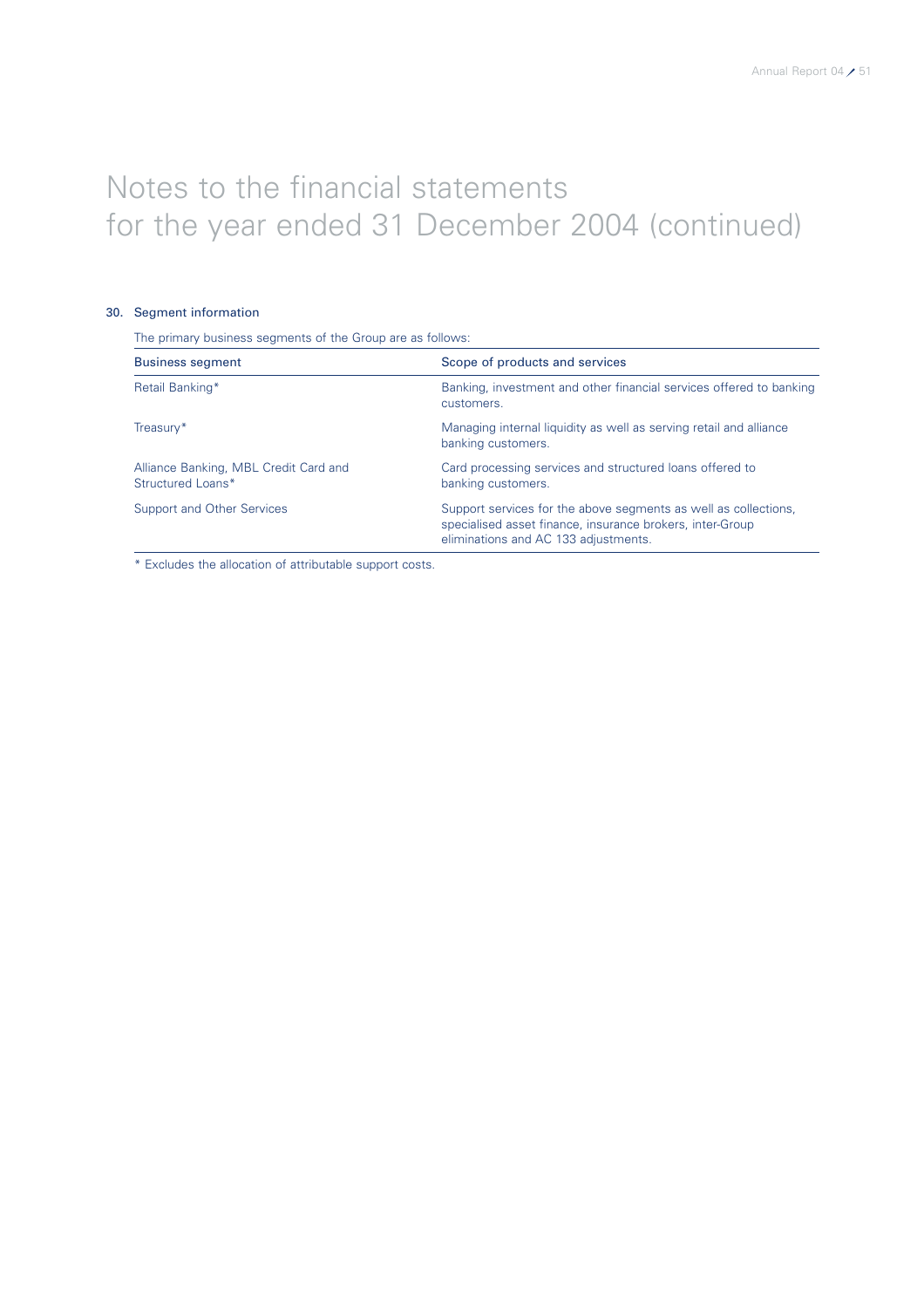### The primary segments are as follows:

|                                                                                          |                      |                             |                     |                    |                     | Alliance Banking,<br><b>MBL Credit Card</b><br>and |                                                | Support<br>and        |                               |                                    |
|------------------------------------------------------------------------------------------|----------------------|-----------------------------|---------------------|--------------------|---------------------|----------------------------------------------------|------------------------------------------------|-----------------------|-------------------------------|------------------------------------|
|                                                                                          |                      | <b>Retail Banking</b>       |                     | <b>Treasury</b>    |                     | <b>Structured Loans</b>                            |                                                | <b>Other Services</b> |                               | <b>Total</b>                       |
|                                                                                          | 2004<br>R'000        | 2003<br>R'000               | 2004<br>R'000       | 2003<br>R'000      | 2004<br>R'000       | 2003<br>R'000                                      | 2004<br>R'000                                  | 2003<br>R'000         | 2004<br>R'000                 | 2003<br>R'000                      |
| <b>Segment results</b><br>Segment revenue<br>Segment<br>expenditure                      | 116,342<br>(54, 401) | 93,896<br>(55, 191)         | 23,005<br>(52, 444) | 8,843<br>(12, 284) | 41,790<br>(18, 261) | 33,829                                             | 2,762<br>$(26, 420)$ $(271, 874)$ $(143, 626)$ | 42,065                | 183,899                       | 178,633<br>$(396,980)$ $(237,521)$ |
|                                                                                          |                      |                             |                     |                    |                     |                                                    |                                                |                       |                               |                                    |
| Contribution/(Loss)<br>before allocated<br>costs                                         | 61,941               | 38,705                      | (29, 439)           | (3, 441)           | 23,529              | 7,409                                              |                                                |                       | (269,112) (101,561) (213,081) | (58, 888)                          |
| Other information                                                                        |                      |                             |                     |                    |                     |                                                    |                                                |                       |                               |                                    |
| Capital disposals/<br>(expenditure)<br>Depreciation and                                  | 1,326                | 9,652                       | 326                 | 5,574              | (661)               | (45)                                               | (10, 223)                                      | (22,098)              | (9, 232)                      | (6, 917)                           |
| amortisation<br>Other non-cash                                                           | (2, 168)             | (3,088)                     | (3, 184)            | (2, 817)           | (7,004)             | (6,550)                                            | (6, 200)                                       | (8,016)               | (18, 556)                     | (20, 471)                          |
| expenses<br>Share of income<br>from associated                                           |                      |                             |                     |                    |                     |                                                    |                                                | (292)                 |                               | (292)                              |
| companies                                                                                |                      |                             |                     |                    |                     |                                                    | 768                                            | 1,942                 | 768                           | 1,942                              |
| <b>Segment position</b>                                                                  |                      |                             |                     |                    |                     |                                                    |                                                |                       |                               |                                    |
| Segment assets                                                                           |                      | 757,499 1,564,317 1,592,907 |                     | 146,690            | 172,485             | 199,625                                            | 198,177                                        |                       | 314,861 2,721,068 2,225,493   |                                    |
| Segment liabilities                                                                      | 1,885,785 1,469,150  |                             | 227,373             | 233,602            | 19,878              | 200,843                                            | 87,093                                         |                       | 157,999 2,220,129 2,061,594   |                                    |
| <b>Carrying amounts</b><br>of segment<br>assets include:<br>Investments in<br>associated |                      |                             |                     |                    |                     |                                                    |                                                |                       |                               |                                    |
| companies                                                                                |                      |                             |                     |                    |                     |                                                    | 3,236                                          | 2,951                 | 3,236                         | 2,951                              |
| The secondary segments are as follows:                                                   |                      | Gauteno                     |                     | <b>Free State</b>  |                     | KwaZulu-Natal                                      |                                                | <b>Western Cane</b>   |                               | Total                              |

|                    | Gauteng             |         | <b>Free State</b> |        | KwaZulu-Natal |        | <b>Western Cape</b> |       | Total                      |         |
|--------------------|---------------------|---------|-------------------|--------|---------------|--------|---------------------|-------|----------------------------|---------|
|                    | 2004                | 2003    | 2004              | 2003   | 2004          | 2003   | 2004                | 2003  | 2004                       | 2003    |
|                    | R'000               | R'000   | R'000             | R'000  | R'000         | R'000  | R'000               | R'000 | R'000                      | R'000   |
| Segment revenue    | 164,562             | 162.062 | 3,534             | 2.914  | 5.007         | 4.270  | 10.796              | 9.387 | 183,899                    | '78.633 |
| Capital disposals/ |                     |         |                   |        |               |        |                     |       |                            |         |
| (expenditure)      | (9.280)             | (6.737) | 94                | 41     | (228)         | 240    | 182                 | (461) | (9.232)                    | (6.917) |
| Seament assets     | 2,592,914 2,016,270 |         | 16,707            | 66,312 | 45,176        | 61,005 | 66,271              |       | 81.906 2.721.068 2.225.493 |         |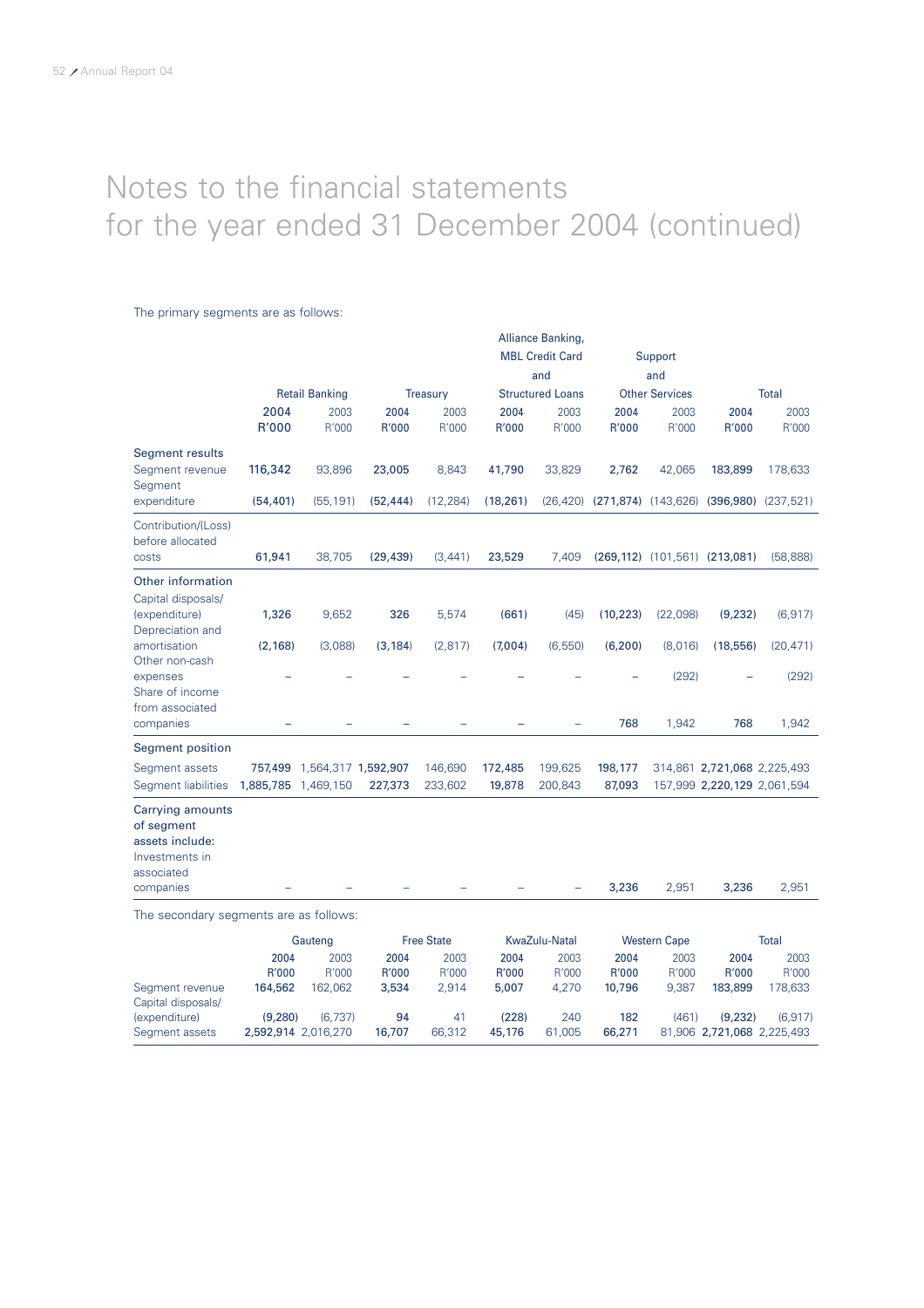### Risk management and control

### The Group's risk management philosophy

The Group recognises that the business of banking and financial services is conducted within an environment of complex inter-related risks. The Group operates in a dynamic environment where the past is not necessarily an acceptable guide to the future. In any economy there are sectors that are more vulnerable to cyclical downturn than others. Economic variances are monitored to assist us in managing our exposure to such sectors. In our target market sectors we manage the concentration of risk to achieve a portfolio balance. In every risk sector it is the weaker counterparties that are at greatest risk of failure in an economic downturn. We will concentrate our business development efforts with the stronger companies and individuals, establishing policy criteria, which eliminate weaker credits or investments from the portfolio. A passive role in the face of potential or actual adverse conditions is not accepted.

A philosophy of enterprise-wide risk management within a Risk Management Monitoring and Control Framework has been established to ensure that all business and operational risks are managed effectively within acceptable risk profiles, policies and parameters and that the management of risk is an independent process from that of taking on/creating risk within the Group. Risk management policies are essentially conservative, with

proper regard to the mix of risk and reward. The Group will take all necessary steps to safeguard its depositors' funds, its own asset base and shareholders' funds.

### Enterprise-wide risk management

Risk dimensions will vary in importance based on the business activities of an organisation. The overall objective of enterprise-wide risk management is to ensure an integrated and effective risk management framework, where all risks are identified, quantified and managed in order to achieve an optimal risk reward profile. The presence of accurate measures of risk, makes risk-adjusted performance possible, creates the potential to generate increased shareholder returns and allows the risk-taking behaviour to be more closely aligned with our strategic objectives.

Risk management is performed on a Group wide basis involving the board of directors, credit management, senior management, independent risk management, business line management, finance and control, legal/compliance, treasury and operations, with significant support from internal audit and information technology.

The Group continues to develop credit risk modeling analytical tools to better understand and manage its credit risk portfolios.

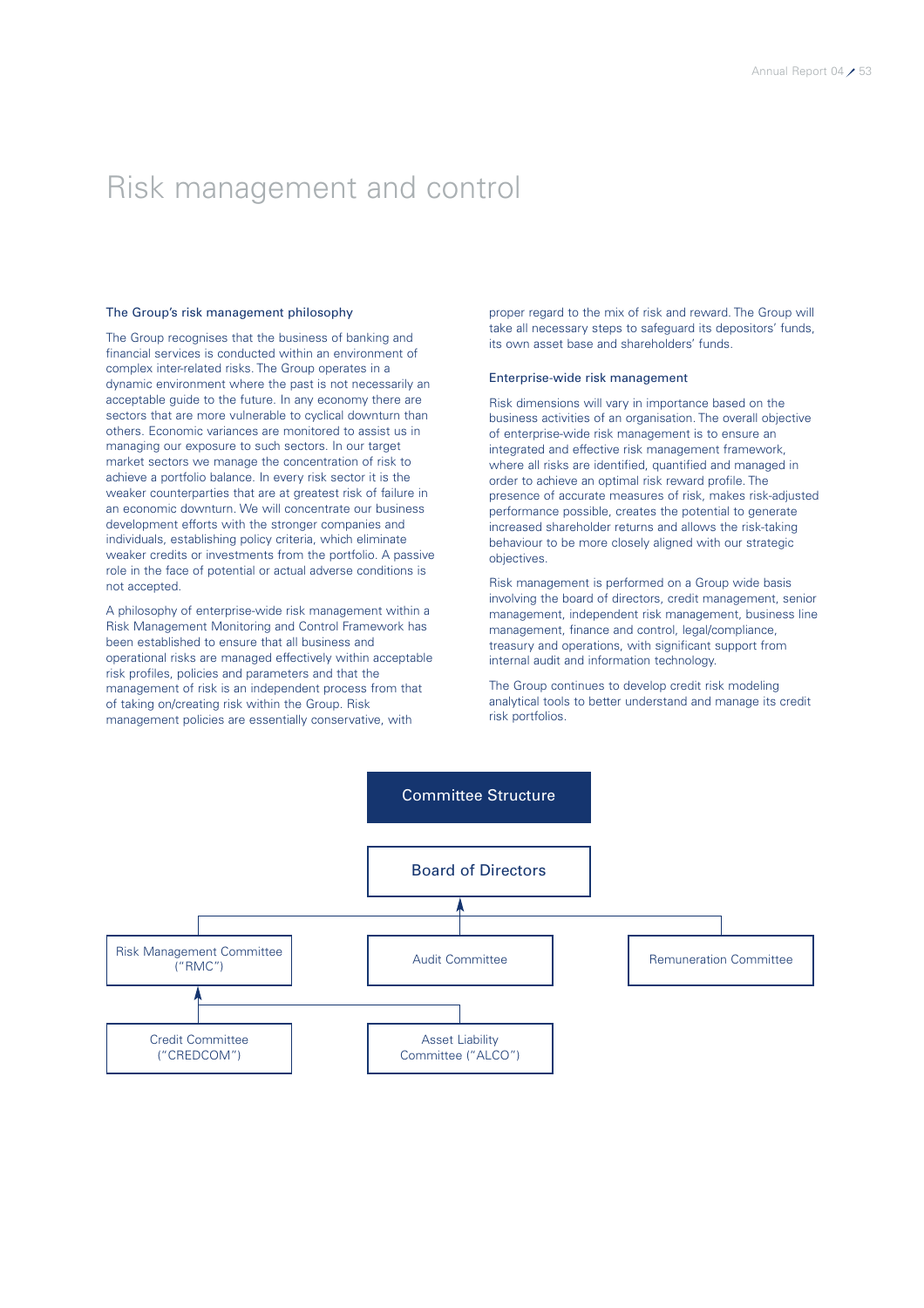### Risk management and control (continued)

### Enterprise-wide risk management (continued)

Principal risk categories have been identified, defined and categorised into direct and indirect risks. This set of risk definition forms the basis of management and control relative to each division or subsidiary within the Group and will also form a consistent, common language for outside examiners and/or regulators to follow.

Board committees monitor various aspects of the different identified risks which include:

| <b>Direct Risks</b>       | <b>Indirect Risks</b>     |
|---------------------------|---------------------------|
| <b>Credit Risk</b>        | <b>Strategic Risk</b>     |
| Counterparty Risk         | <b>Reputation Risk</b>    |
| <b>Currency Risk</b>      | Legal Risk                |
| <b>Liquidity Risk</b>     | <b>Fraud Risk</b>         |
| <b>Interest Rate Risk</b> | <b>International Risk</b> |
| Market (Position) Risk    | <b>Political Risk</b>     |
| <b>Solvency Risk</b>      | <b>Competitive Risk</b>   |
| <b>Operational Risk</b>   | <b>Pricing Risk</b>       |
| <b>Technology Risk</b>    | <b>Sensitivity Risk</b>   |
| <b>Compliance Risk</b>    |                           |

Direct Risks are found in most banking transactions. They are quantifiable and can be clearly defined. We are able to evaluate these risks through examination of our databases, statistics and other records.

Indirect Risks are considered to ensure that complete risk assessment is carried out. They are present in almost every decision made by management and the board and thus impact on the Group's image and success. These decisions are usually intended to enhance the Group's long-term viability or success and therefore are difficult to quantify at a given point in time.

The responsibility for understanding the risks run by the Group and ensuring that they are appropriately managed, rests with the board of directors. Mercantile's board approves risk management strategies, but delegates to the RMC the power to take decisions on risk and to implement strategies on risk management and control. Discretionary limits and authorities are in turn delegated to line heads and line managers within laid down parameters to enable them to execute the Group's risk management policies. Major risks are managed, controlled and reviewed by those who influence the risk to minimise the impact of adversity.

The board fully recognises that they are accountable for the process of risk management and the system of internal control. Management reports regularly to the board on the effectiveness of internal control systems and significant control weaknesses identified.

A wide variety of checks and balances to manage operational risk have been enhanced during the year. These include, *inter alia,* a disaster recovery planning process, incorporating business continuity planning for all key areas

and extensive on- and off-site back-up facilities. A study was performed to identify high-risk impact occurrences/disasters. The disaster recovery plan project was initiated in July 2004. The main objectives of this project were to reduce the recovery time and to standardise the recovery methodology, should a disaster occur. These procedures have been documented and an action plan is in place to test these procedures. It is envisaged that the testing of the disaster recovery plan will be completed by 30 June 2005.

### Risk management life cycle/process

The four phases of the risk management life cycle can be defined as:

### *Risk identification (and comprehension)*

Risk identification focuses on recognising and understanding existing risks or risks that may arise from positions taken and future business activity as a continuing practice.

### *Risk measurement (and evaluation using a range of analytical tools)*

Once risks have been identified, they need to be measured. Certain risks will obviously lend themselves more easily to measurability than others, but it is necessary to ascertain the magnitude of each risk.

### *Risk management (as an independent function)*

The Group's principal business focuses on the management of liabilities and assets in the balance sheet. Major risks are managed and reviewed by those who influence the risk. ALCO and RMC meet on a regular basis to collaborate on risk control, establish how much risk is acceptable and decide on how the Group will stay within targets and laid down thresholds.

### *Risk monitoring (and compliance with documented policies)*

Open, two-way communication between the Group and the South African Reserve Bank is fundamental to the entire risk monitoring and supervisory process. To achieve this, responsible line heads are required to document conclusions and communicate findings to ALCO and RMC in the first instance and to the South African Reserve Bank via the Finance and Administration Division through DI returns and periodic meetings.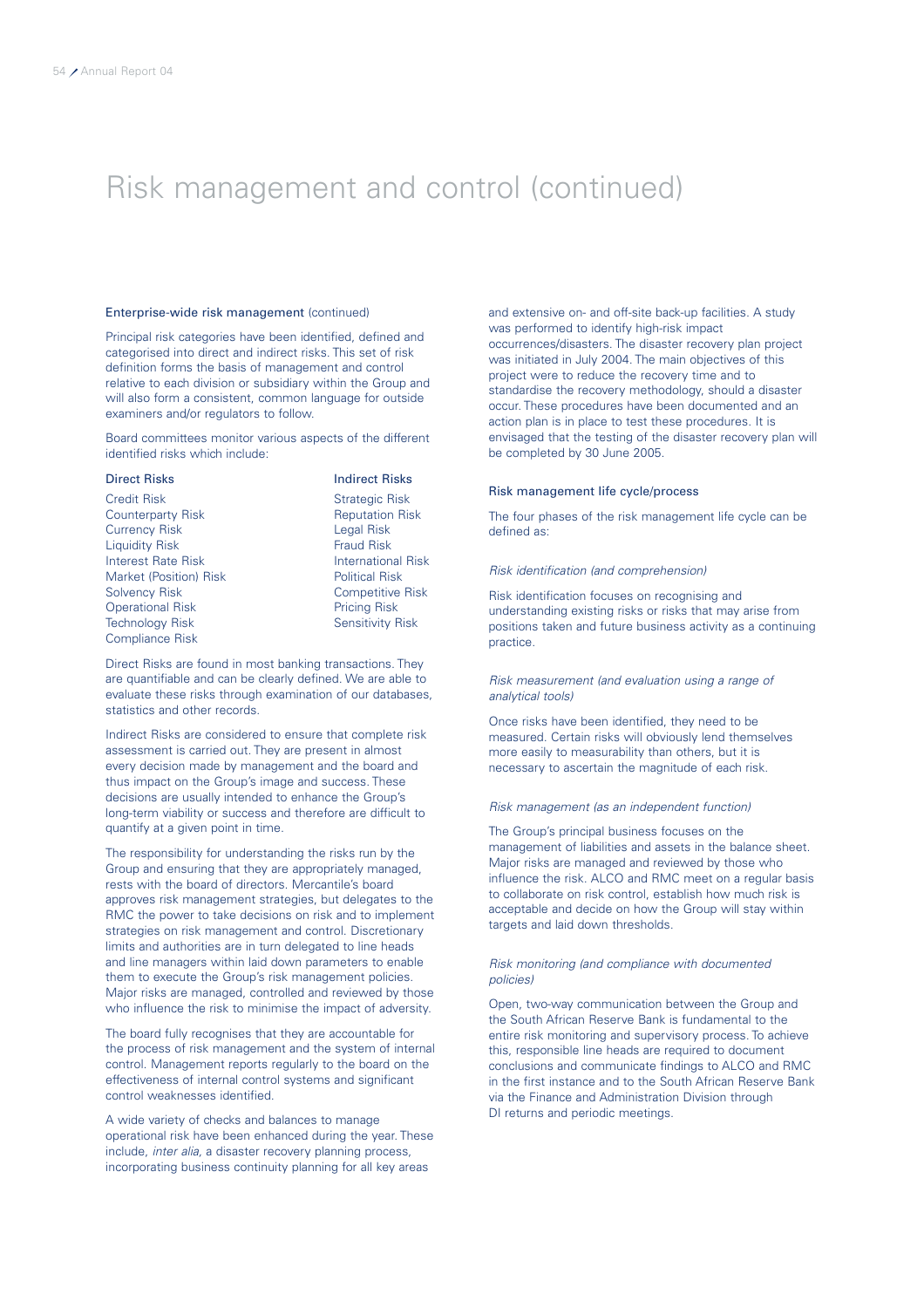### Risk management and control (continued)

### Basel II – Influencing risk management developments at **Mercantile**

The Basel Capital Accord's objective is to more closely align capital adequacy assessment with the key elements of banking risks. This provides incentives for banks to enhance their risk measurement and management capabilities. This will ensure a more resilient, more stable and a better source for credit, risk intermediation and growth. Basel II is not the end of the journey, but only a tool to get us to our final destination, being best world-wide banking practice. Basel II's objective is to make us aware of these challenges and to make sure that internationally active banks deal with such challenges.

In today's complex environment, combining effective banklevel management with market discipline and regulatory supervision best attains systemic safety and soundness. Building on these principles, the new accord has farreaching implications for banks in terms of minimum capital standards linked to risks, risk measurement systems and methods, risk management practices and public disclosure of risk profile information.

The accord provides a range of approaches from simple to advanced methodologies for the measurement of both credit and operational risk in determining capital levels. It provides a flexible structure in which banks, subject to supervisory review, will adopt approaches that best fit their level of sophistication and their risk profile.

The comprehensive, detailed and complex compliance criteria set by Basel II require substantial investments in data collection, information technology systems and business process changes. We are currently busy with projects to define gaps and address the implementation of enhancements required in respect of methodologies, systems and business processes across the areas of market, credit and operational risk management to satisfy the stringent criteria to be met for Basel II compliance.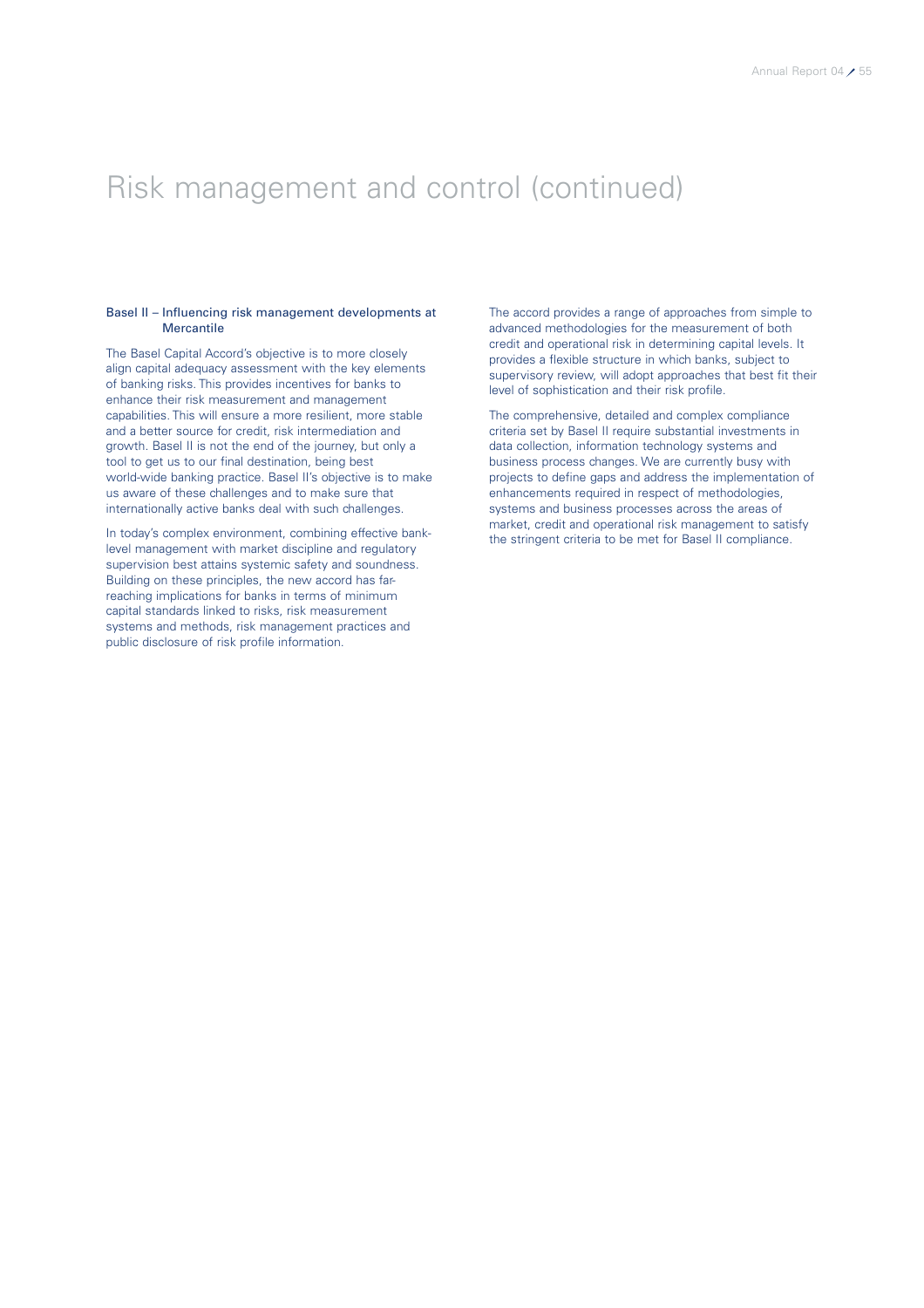### Corporate governance

The Board of Directors ("the Board") of Mercantile Lisbon Bank Holdings Limited ("Mercantile" or "the Group") subscribes and is committed to complying with the principles and standards of corporate governance expressed in the King Report II on Corporate Governance. The Board evaluated the achievement of the corporate governance objectives that had been set for the 2004 financial year and documented the objectives, which it would like to achieve in the 2005 financial year.

With the exception of the following, all the objectives for 2004 were fully attained:

The performance of the Directors' Committees to be evaluated at least annually.

The process has been documented but implementation has been delayed due to the Board committees having been reconstituted and the majority of the directors on the Board only being appointed in 2004.

The Board to disclose in the Annual Report that a documented and tested disaster recovery plan exists.

These procedures have been documented but only partially tested. An action plan for further implementation and testing of procedures is in place and it is envisaged that the testing process will be completed by 30 June 2005.

### Board of Directors

Mercantile's Board and the Board of Mercantile Bank Limited ("the Bank"), meet regularly to define strategy and key policies; to identify key risk areas and set risk parameters; review the effectiveness of the Group's internal systems of control; approve budgets and monitor the implementation of approved strategies and policies. The Board exercises effective control over the Group. The number of meetings held during the year under review and a record of attendance of each board member is set out in Appendix A.

The Chairman of both Mercantile and the Bank is a nonexecutive director.

The boards of directors comprise non-executive and executive directors with different skills, professional knowledge and experience, with the non-executive directors, of which two-thirds are independent, comprising the majority on the boards. The roles of the Chairman of the Board and of Chief Executive Officer, who is appointed by the Board, are separated.

Non-executive directors offer independent judgement and, apart from their fees there were no extraneous factors that materially affected their judgement. If there is an actual or potential conflict of interest, the non-executive directors concerned, after declaring their interest in terms of the Companies Act, 1973, are excluded from the related decision-making process.

The process of the identification of suitable candidates to fill vacancies on the boards, to re-appoint directors on termination of their term of office or the termination of the appointment of directors, is conducted by the Nominations Committee (see below). This committee's nominations are submitted to the relevant boards of directors for approval, subject to formal notification and approval by the Registrar of Banks. Any person appointed to fill a casual vacancy or as an addition to the boards of Mercantile and of the Bank will retain office only until the next Annual General Meeting unless the appointment is confirmed at that meeting.

A director is required to retire from the Board at age 70. Until age 70 all non-executive or executive directors without a contract of service retire on a three-year rotational basis. If eligible for re-election, they can be reelected at the Annual General Meeting.

The boards of Mercantile and of the Bank operate in terms of a charter which defines their role.

To assist the boards of Mercantile and of the Bank in carrying out their duties and responsibilities, a number of board committees have been formed. In future the performance of the committees will be evaluated by the Board at least once annually. These committees have written terms of reference or charters that are subject to regular review. Details of the board committees are provided below.

The Group Secretary ensures that statutory and regulatory procedures are complied with, and can only be removed from his duties by means of a directors' resolution. All directors of all companies in the Group have access to the advice and services of the Group Secretary and, if necessary, are entitled to obtain independent professional advice at the Group's expense. The Group Secretary provides a central source of advice and guidance on business ethics and compliance with good corporate governance.

The Group Secretary also maintains a corporate governance manual and conducts an orientation programme for new directors. Briefings are also held for directors on new laws and regulations.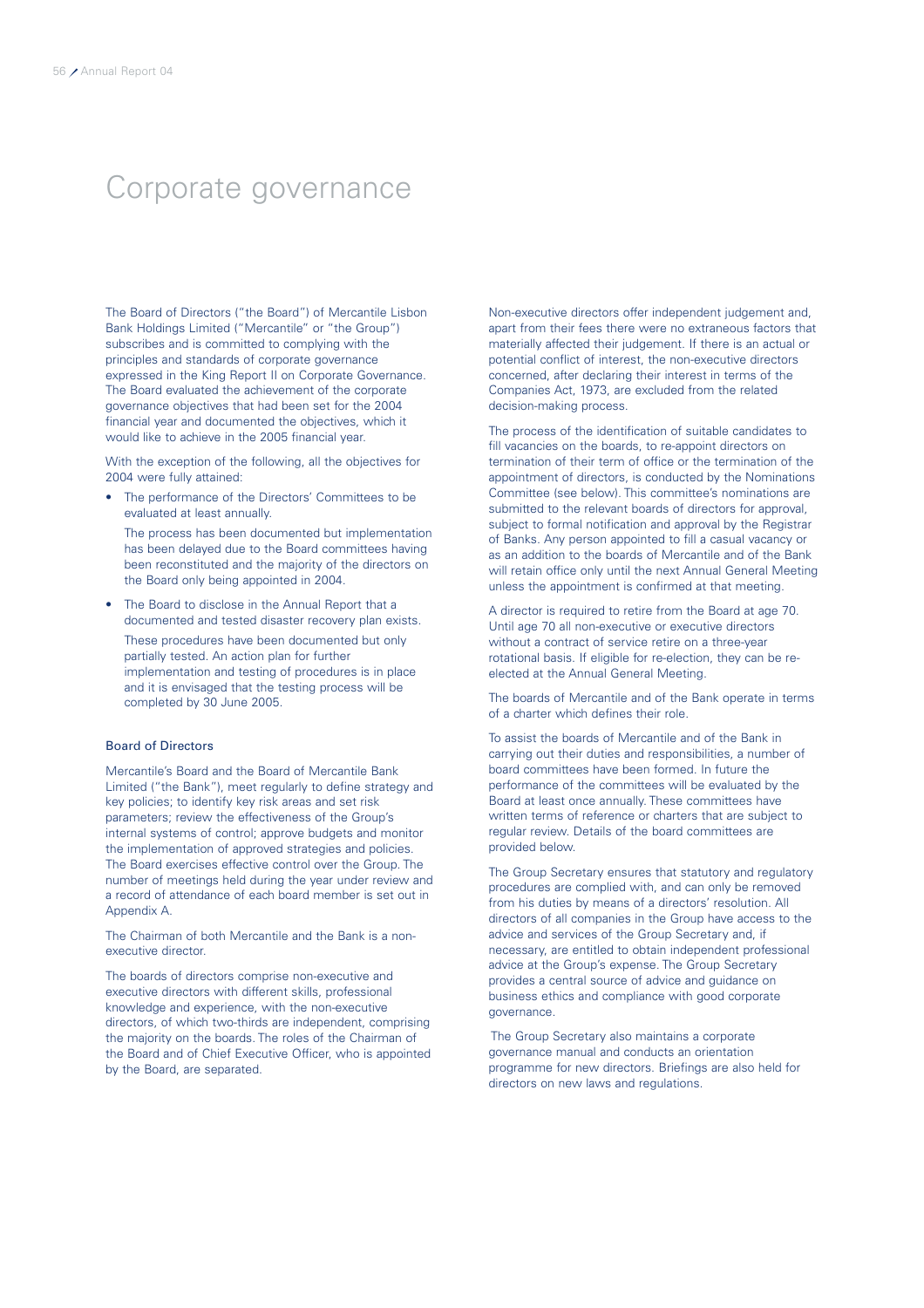### Group Audit Committee

This committee comprises two independent non-executive directors, one of whom acts as Chairman, and the Chief Executive Officer ("CEO"). The members of the committee at 31 December 2004 were:

- L Hyne (Chairman)
- D J Brown (CEO)
- K B Motshabi

Group Audit Committee meetings are held at least three times annually. The number of meetings held during the year under review and a record of attendance of each member is set out in Appendix A. The meetings of the committee are attended by the head of Internal Audit, the external audit partners, the head of Risk, the head of Compliance and the head of Finance. The head of Internal Audit, the head of Compliance and the external auditors have unrestricted access to the Chairman of the committee. The committee has a clear mandate. It assists the boards of Mercantile and of the Bank to fulfill their responsibilities under the Banks Act, the Companies Act, other applicable statutory law and the common law.

In particular, the committee reviews, *inter alia,* accounting policies and financial statements, internal and external auditors' reports, the adequacy and efficiency of internal control systems, the effectiveness of management information systems and the internal audit process.

The external auditors' appointment and remuneration are recommended by the committee and approved at the Annual General Meeting. The principles for recommending the use of the external auditors for non-audit services are set by the committee.

The Group Audit Committee also assists the Board of the Bank in carrying out their responsibilities under the Banks Act, especially regarding the annual reporting on the functioning of the internal control systems of the Bank and its continuing viability as a going concern.

The Group Audit Committee has fulfilled its responsibilities in terms of its charter during the period under review and the charter was reviewed during the last year.

The Group Audit Committee considers the annual financial statements of Mercantile and its subsidiaries to be a fair presentation of its financial position, and the results of operations and cash flows for the year ended 31 December 2004, in terms of South African Statements of Generally Accepted Accounting Practice (GAAP) and the Companies Act.

### Group Risk Management Committee

This committee comprises the Chairman, who is a nonexecutive director, two independent non-executive directors, the Chief Executive Officer and the Executive Director. The members of the committee at 31 December 2004 were:

- J A S de Andrade Campos (Chairman)
- D J Brown (CEO)
- M J M Figueira (Executive)
- G P de Kock
- L Hyne

According to the charter, Group Risk Management Committee meetings must be held at least four times annually. The number of meetings held during the year under review and a record of attendance of each member is set out in Appendix A.

The meetings of the committee were attended by the head of Risk, the head of Risk Standards Policies and Supervision, the head of Finance, the head of Credit Risk Analysis, the head of ALM and the Compliance Officer.

The committee operates in terms of a charter, which defines its role. The charter was reviewed during the past year.

The committee's main objective is to assist the Board in designing, implementing and monitoring the Group's risk management processes and reviewing the effectiveness thereof. This process involves identifying the significant risks impacting the business of the Group and the assessment of the effectiveness of the systems of internal control in managing these risks, which can materially affect the achievement of the Group's strategic objectives.

The committee also serves as a forum for discussion and decision-taking relative to important business opportunities involving risk issues and approves all risk policies, limits and allocations of capital requirements.

Although they are not directors' committees, the important Group Asset and Liability Committee (ALCO) and the Group Credit Committee (Credcom) report directly to the Group Risk Management Committee.

### Restructure of the Nominations and Corporate Governance Committee and Group Human Resources and Remuneration Committee

At its meeting on 28 July 2004, the Board approved the splitting of the structure of the previous Nominations and Corporate Governance Committee into the Directors' Affairs Committee ("DAC") and the Nominations and Remuneration Committee ("NRC"). The primary objective of the DAC would be to assist the Board in its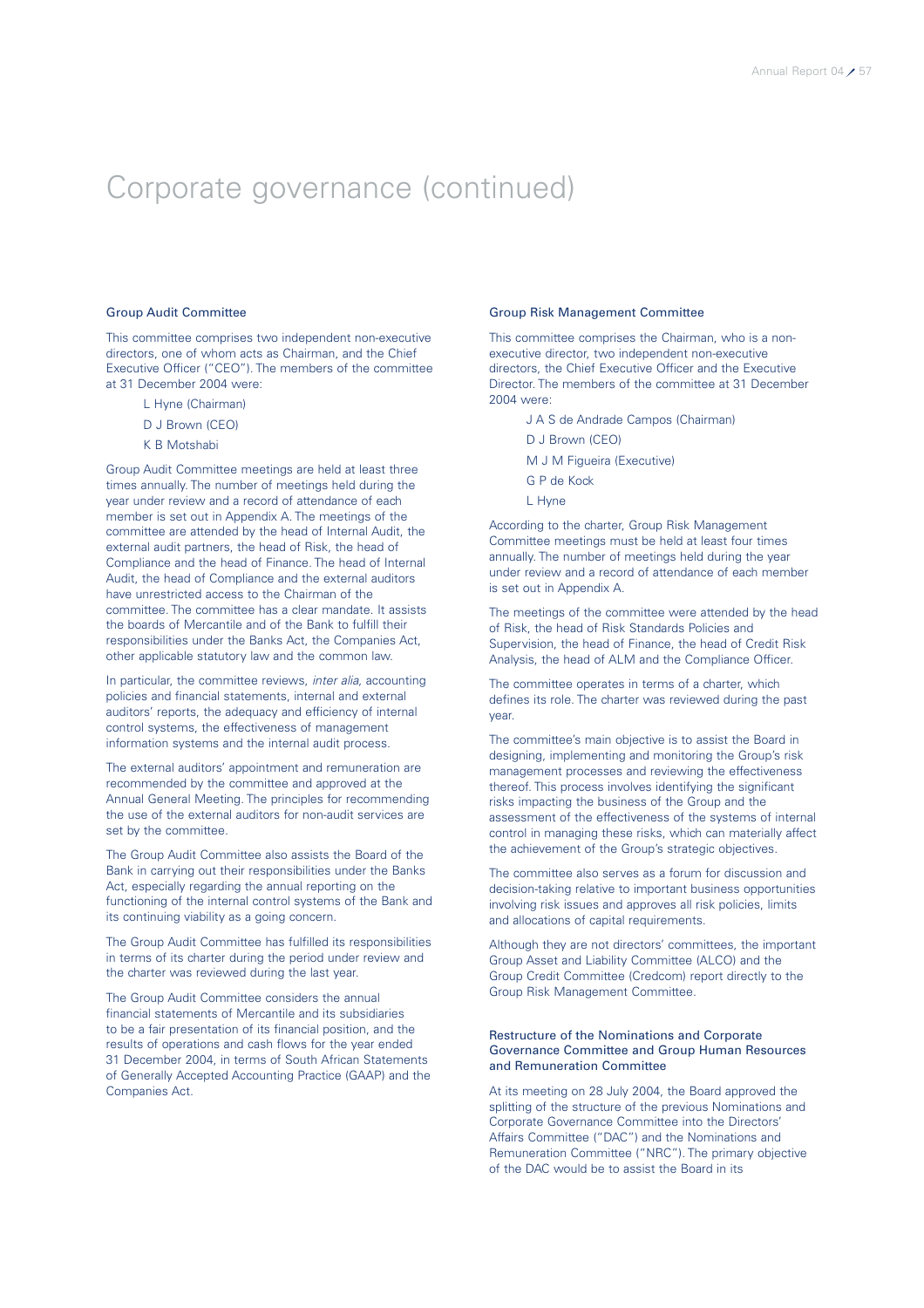determination, evaluation and monitoring of the appropriateness and effectiveness of the corporate governance structures, processes and practices of Mercantile in accordance with best practice, whilst the NRC's primary responsibility would be to recommend to the Board the appointment and termination of service of executive and non-executive directors and the individual remuneration packages of executive directors and fees for non-executive directors.

The charters of the committees aforementioned were approved by the Board on 22 September 2004 and at the same time it was resolved that the Group Human Resources and Remuneration Committee become a Management Committee and be renamed the Human Resources Committee, since it no longer had the remuneration element and was now dealing with the salaries and performance of management below director level. This committee was to report to the NRC. The number of meetings of the Nominations and Corporate Governance Committee/NRC held during the year under review and a record of attendance of each member is set out in Appendix A.

In view of the desirability of having the committee dealing with remuneration chaired by an independent nonexecutive director and the committee dealing with nominations to the Board chaired by the Chairman of the Board, in accordance with sound corporate governance principles, the Board at its meeting on 17 November 2004, approved the recommendation that the NRC be split into two separate committees, namely the Nominations Committee and the Remuneration Committee.

### Directors' Affairs Committee

This committee comprises all the non-executive directors on the Board.

The members of the committee at 31 December 2004 were:

- J A S de Andrade Campos (Chairman)
- G P de Kock
- L Hyne
- A T Ikalafeng
- K B Motshabi
- A M Osman

Meetings of this committee are held whenever meetings of the Board of Directors are held. The number of meetings held during the year under review and a record of attendance of each member is set out in Appendix A.

The committee operates in terms of a charter, which defines its role as set out above.

### Nominations Committee

This committee comprises all the non-executive directors on the Board.

The members of the committee at 31 December 2004 were:

- J A S Andrade Campos *(Chairman)*
- G P de Kock
- L Hyne
- A T Ikalafeng
- K B Motshabi
- A M Osman

Meetings of this committee are held whenever meetings of the Board of Directors are held.

The committee operates in terms of a charter, which was approved by the Board on 17 November 2004. Its primary objective is to lead the process for board nominations and appointments and make recommendations to the Board; and to provide support on succession planning, for appointments to the Board and to executive management.

### Remuneration Committee

This committee comprises all the independent nonexecutive directors on the Board. The members of the committee at 31 December 2004 were:

- G P de Kock (Chairman)
- L Hyne
- A T Ikalafeng
- K B Motshabi

Meetings of this committee are held whenever meetings of the Board of Directors are held.

The committee operates in terms of a charter, which was approved by the Board on 17 November 2004. Its primary objective is to determine the broad policy and remuneration philosophy for the Group. The committee reviews and recommends to the Board the executive directors' and senior management's remuneration. It also recommends the fees for non-executive directors.

#### Management committees

A number of management committees have been formed to assist management and the Board in carrying out their duties and responsibilities. These are:

- Assets and Liability Committee (ALCO)
- Credit Committee
- Executive Committee (Exco)
- Human Resources Committee
- IT Steering Committee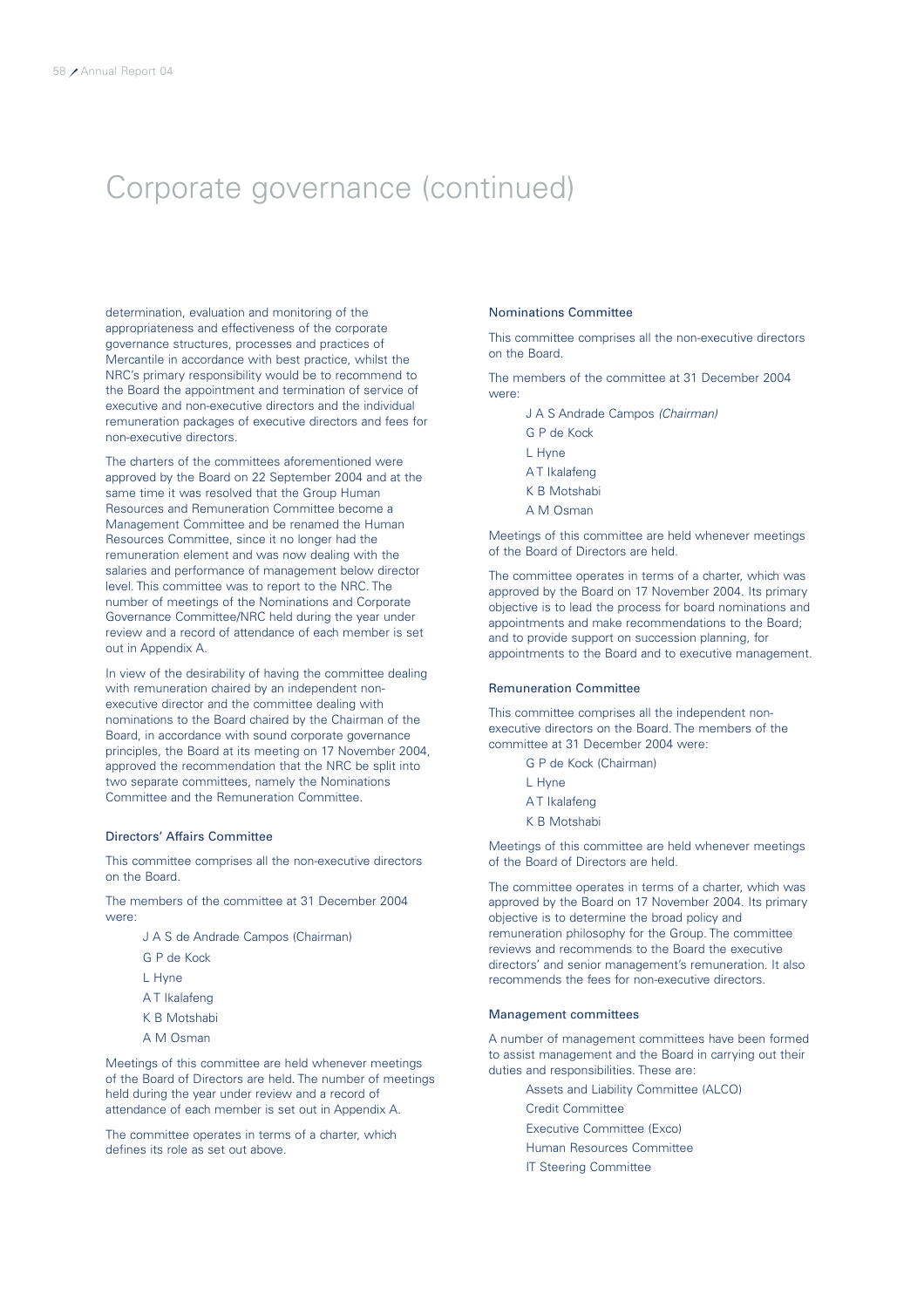All these committees operate in terms of a charter, which defines their role.

All these charters were revised during the past year.

#### Internal Audit function

The head of Internal Audit, who reports to the Group Audit Committee, is independent and his function forms part of the risk management process. He has direct and unrestricted access to the Chairman of the Group Audit Committee and the Chairman of the Board.

The Group Audit Committee must concur with any decision to appoint or dismiss the head of Internal Audit. An Internal Audit Charter was approved by the Board during the year under review and governs internal audit activity within the Group. The charter defines the role, objective, authority and responsibility of the Internal Audit function.

All significant operations, business activities and support functions are subject to Internal Audit review. The audit plan is risk based and is drawn up annually in conjunction with CGD's Internal Audit Department and approved by the Group Audit Committee.

Internal Audit independently audits the adequacy and effectiveness of control and governance processes throughout the Group. Any significant or material control weaknesses are reported to management, the Group Risk Management Committee and/or the Group Audit Committee for consideration and the necessary remedial action.

To complement the Group internal audit function:

- the Bank has entered into an outsourcing arrangement with KPMG, to provide specialist internal audit services in the IT and Treasury areas; and
- CGD's Internal Audit Department undertakes assignments in accordance with CGD's requirements.

### External auditors' services: Outsourcing policy

The Group will not contract its external auditors on an outsourcing basis where such an engagement compromises their independence, and in particular the following areas are specifically excluded from the services that are procured from the external auditors:

- Bookkeeping or other services related to accounting records or financial statements.
- Financial information systems design and implementation.
- Appraisal or valuation services, fairness opinions or contribution-in-kind reports for financial reporting purposes.
- Actuarial services.
- Internal audit outsourcing.
- Performance of management functions.
- As staff-recruitment agent.
- Broker-dealer, investment advisor or investment banking services.
- Legal services.

The CEO may approve non-auditing services projects up to R250,000. Thereafter, pre-approval by the Group Audit Committee is required.

All non-auditing fees must be tabled at the appropriate Group Audit Committee meeting for ratification or approval.

### Compliance function

Group compliance, which is independent of the internal audit function and is headed by a Compliance Officer, is responsible, *inter alia,* for the establishment of a compliance culture in the Group, which contributes to the overall objective of prudent risk management and good corporate governance.

The objectives of the compliance function, as part of an effective risk management framework, include assisting line management to comply with applicable statutory, regulatory and supervisory requirements relating to the banking industry and to facilitate the management of regulatory and reputational risks.

### Dealing in securities of Mercantile

The Group's policy with reference to dealing in Mercantile securities by directors and the Company Secretary, complies with the Listings Requirements of the JSE Securities Exchange South Africa ("JSE"). Should any of these officers or their associates wish to trade in Mercantile's shares, held either directly or indirectly, beneficially or non-beneficially, written clearance must be obtained in advance from the Chairman or the designated director for this purpose.

The company secretary is required to keep a written record of all such clearances and, as soon as the trade has been executed, to ensure that disclosure is released on SENS in terms of the JSE Listings Requirements.

In addition, the policy stipulates that directors and employees are prohibited from dealing in Mercantile's shares from the last date of the financial year or interim period up to the announcement of the final or interim results on SENS.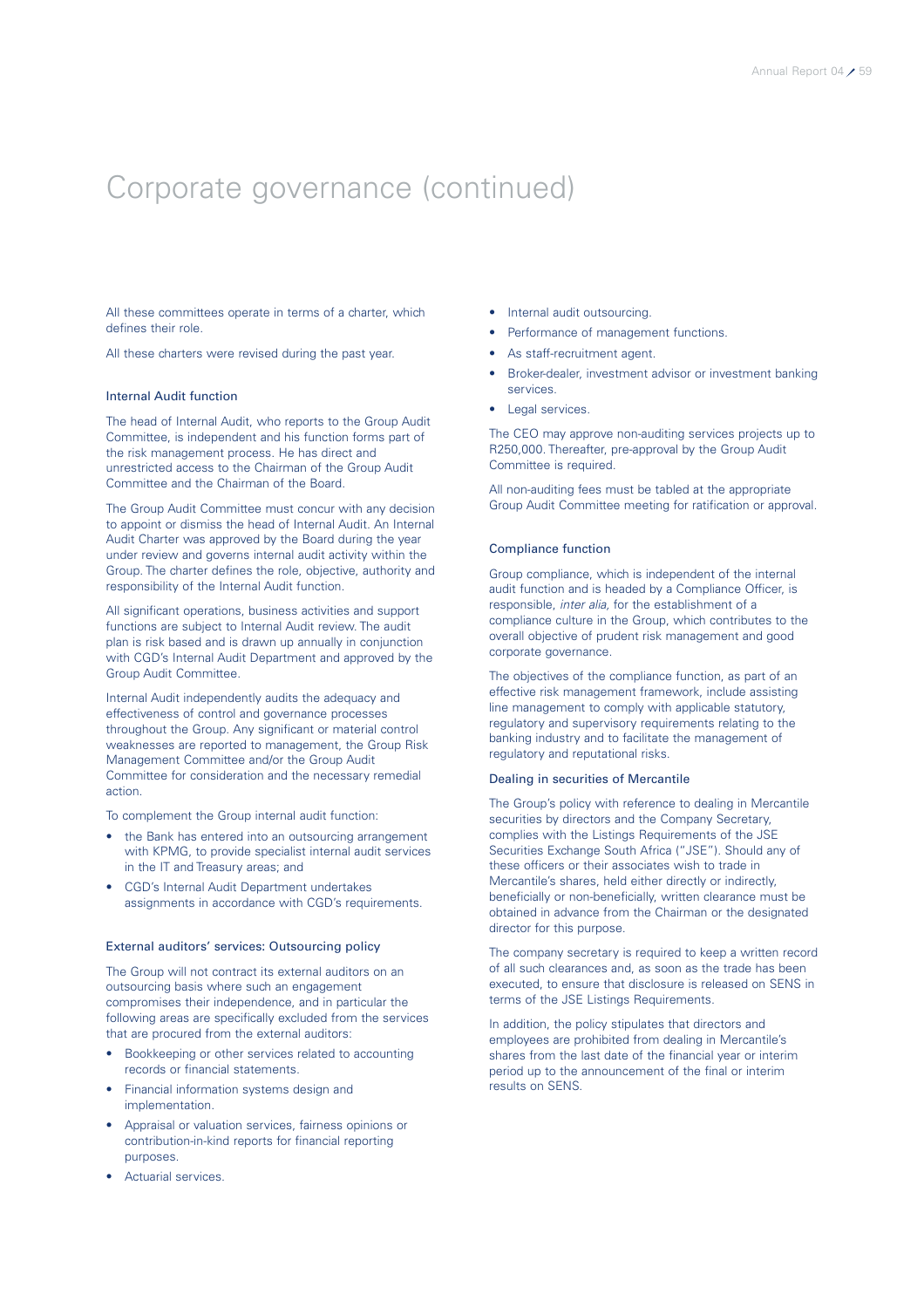### Code of banking practice

The Group subscribes to the Code of Banking Practice ("the Code") endorsed by banks that are also members of the Banking Council. The Group attempts to conduct its business with uncompromising integrity and fairness so as to promote complete trust and confidence. In meeting this fundamental objective, the Group conducts its relationships with the regulatory authorities, clients, competitors, employees, shareholders, suppliers and the community at large, and encourages its employees to acquaint themselves with the Code and honour its precepts.

### Integrated sustainability reporting

### • Ethical Standards

The Group is committed to high moral, ethical and legal standards and expects all representatives of the Group to act in accordance with the highest standards of personal and professional integrity in all aspects of their activities and to comply with all applicable laws, regulations and Group policies.

The Group's commitment is articulated in the Group's Code of Conduct which contains a set of standards which the Group believes could contribute to the commercial success of the Group as adherence thereto is a strategic business imperative and a source of competitive advantage.

### • Safety, Health and Environmental Principles

The Group is committed to protecting the safety and well-being of its employees during the execution of their duties and of persons who may enter any of its premises. Regular inspections of the workplace are therefore done to identify potential hazards and the Group does not hesitate in taking and enforcing such steps that may be reasonably practicable to eliminate or mitigate against any hazard or potential hazard to the safety of its employees or other persons.

As far as the health of its employees is concerned, Mercantile recognises that employees with life threatening illnesses may wish to continue in as many of their normal activities as their condition allows. In the case of HIV/AIDS, for example, Mercantile recognises the impact that this disease will have on its ability to achieve its business objectives. Accordingly, it has an established policy in terms of which Mercantile strives to ensure a working environment where HIV-positive employees are protected from unfair discrimination and stigmatisation and that all employees have access to training, information and counseling services relating to the disease.

A Health, Safety and Reporting Policy has been put in place in accordance with which the required health and safety representatives, committees and emergency officials have been appointed. This policy also caters for the reporting of related incidents and/or diseases.

The Group acknowledges that the sound management of natural resources is a cornerstone of sustainable development including justifiable social and economic development. In order to apply those environmental standards that are applicable to our business operations and services we are in the process of rolling out a policy for managing environmental risks.

### • The Financial Sector Charter

Mercantile supports the implementation of the Financial Sector Charter and during the past year has focused on two key areas, namely employment equity and procurement. Formal employment equity and procurement policies have been developed which take into account black economic empowerment and social transformation. Specific targets have been set and the progress made in attaining these targets will be reviewed on an annual basis.

The funds spent on the development of the skills of previously disadvantaged employees, which has a target of 1.5% of the annual payroll by 2008, has not been material during the year under review as the training initiatives are only now coming to fruition. However, a full quota of learners was taken on and has proven to be beneficial.

The financing of small- and medium-sized business enterprises will form part of the Bank's business development initiatives in 2005.

### Financial statements

Accounting policies and the basis of accounting on which annual financial statements are prepared, are more fully set out on pages 14 to 19 of this report.

### Regulation

The South African Reserve Bank, the Financial Services Board and/or the JSE regulate the various activities of the Group.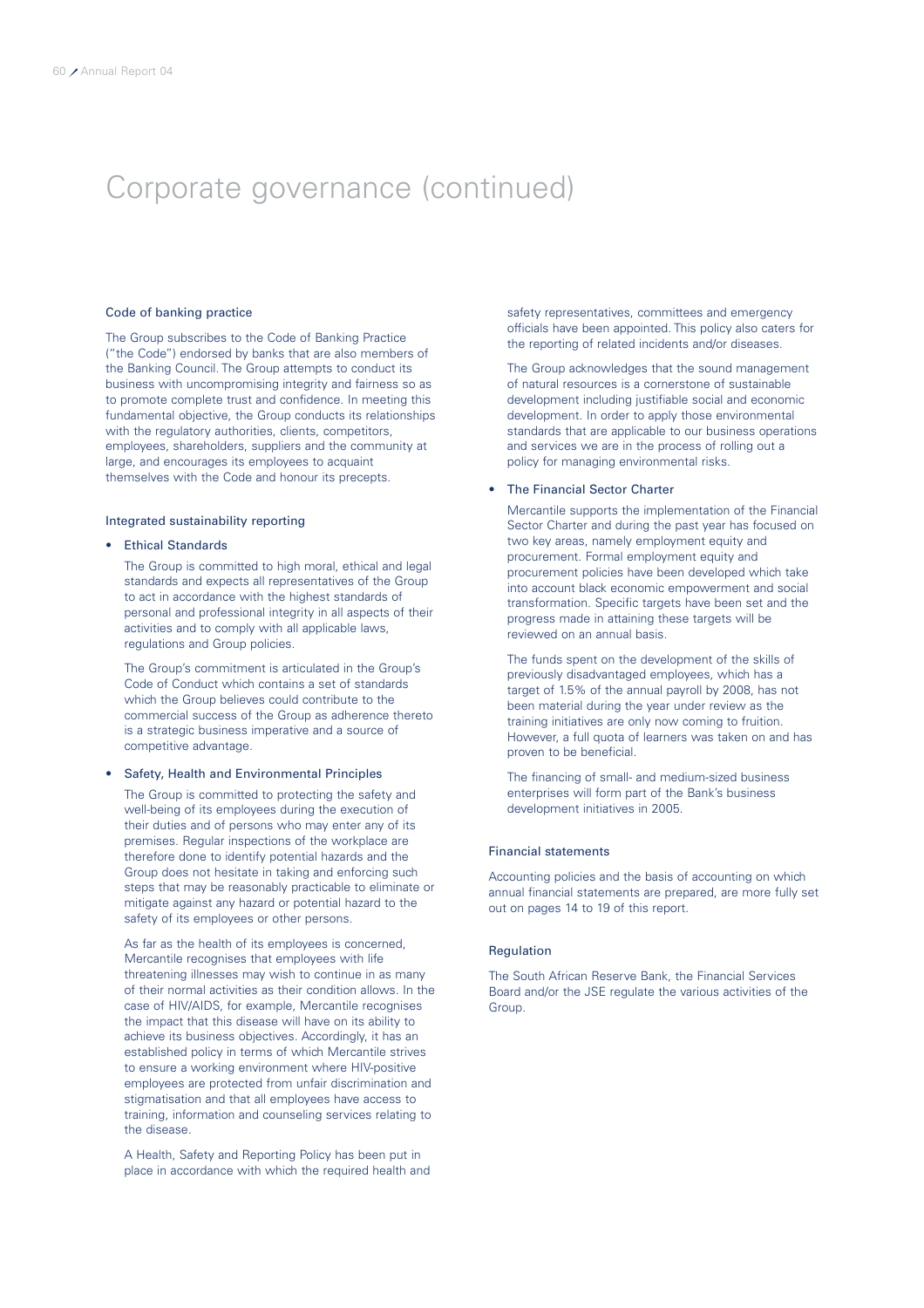### APPENDIX A

### Attendance of meetings by directors

|                                                           | <b>Committees</b> |                |                           |                              |                                             |  |  |  |
|-----------------------------------------------------------|-------------------|----------------|---------------------------|------------------------------|---------------------------------------------|--|--|--|
| <b>Director</b>                                           | <b>Board</b>      | Group<br>Audit | <b>Risk</b><br>Management | Directors'<br><b>Affairs</b> | <b>Nominations</b><br>and<br>Remuneration 1 |  |  |  |
| Number of meetings held during the<br>period under review | 8                 | 5              | 5                         | $\overline{2}$               | 7                                           |  |  |  |
| J A S de Andrade Campos                                   | 8/8               | #              | 5/5                       | 2/2                          | 7/7                                         |  |  |  |
| R M L de F N Ribas*                                       | 4/6               | 2/4            | 2/3                       | #                            | 2/3                                         |  |  |  |
| G P de Kock                                               | 8/8               | #              | 2/2                       | 2/2                          | 7/7                                         |  |  |  |
| L Hyne                                                    | 8/8               | 5/5            | 5/5                       | 2/2                          | 7/7                                         |  |  |  |
| J H Real Pereira**                                        | 1/2               | 0/2            | 0/1                       | #                            | #                                           |  |  |  |
| A M Osman                                                 | 3/7               | #              | #                         | 2/2                          | 3/6                                         |  |  |  |
| D J Brown                                                 | 7/7               | 3/3            | 4/4                       | #                            | #                                           |  |  |  |
| M J M Figueira                                            | 6/6               | #              | 3/4                       | #                            | #                                           |  |  |  |
| AT Ikalafeng                                              | 1/1               | #              | #                         | 1/1                          | 1/1                                         |  |  |  |
| K B Motshabi                                              | 1/1               | 1/1            | #                         | 1/1                          | 1/1                                         |  |  |  |

\* Resigned 7 September 2004

\*\* Resigned 29 March 2004

# Non-member of Committee

† Including Nominations and Corporate Governance Committee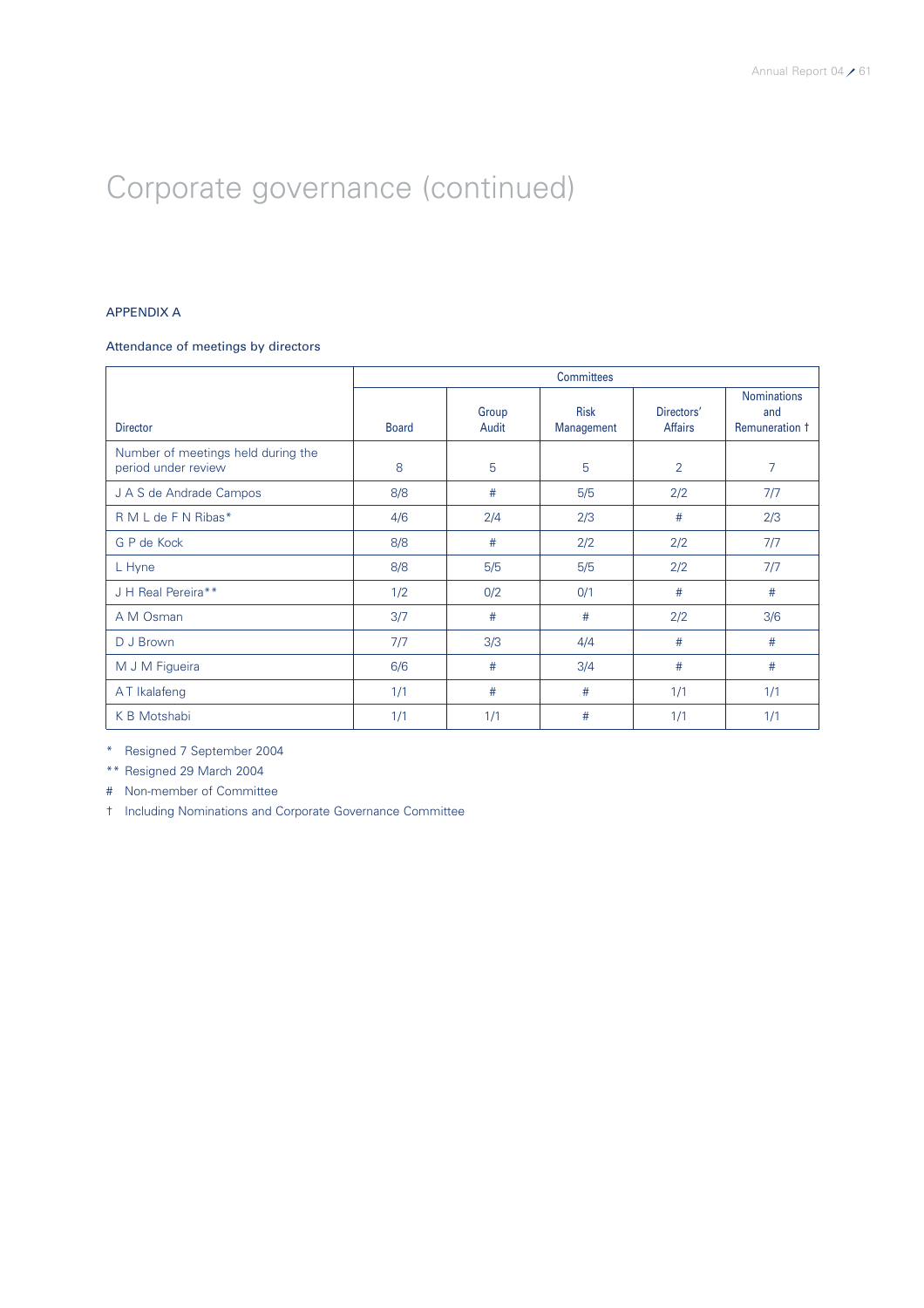### Capital adequacy statement at 31 December 2004

|                                                                           | <b>Risk</b><br>weighting<br>$\%$ | Average<br>assets<br>31 December<br>2004<br>R'000 | Risk-<br>weighted<br>assets<br>31 December<br>2004<br>R'000 | Risk-<br>weighted<br>assets<br>31 December<br>2003<br>R'000 |
|---------------------------------------------------------------------------|----------------------------------|---------------------------------------------------|-------------------------------------------------------------|-------------------------------------------------------------|
| <b>Mercantile Bank Limited</b>                                            |                                  |                                                   |                                                             |                                                             |
| <b>Banking book</b>                                                       |                                  |                                                   |                                                             |                                                             |
| Cash, off-balance sheet activities and<br>central government transactions | $\overline{0}$                   | 1,660,897                                         |                                                             |                                                             |
| Letters of credit and other bank advances                                 | 20                               | 124,353                                           | 24,871                                                      | 99,762                                                      |
| Residential mortgage loans and<br>performance-related guarantees          | 50                               | 331,772                                           | 165,886                                                     | 138,904                                                     |
| Other assets including counterparty<br>risk exposure                      | 100                              | 1,038,609                                         | 1,038,609                                                   | 978,867                                                     |
| Large exposure impairment                                                 | 100                              |                                                   |                                                             | 93,502                                                      |
| Other regulatory impairments                                              | $\mathbf 0$                      | 15,990                                            |                                                             |                                                             |
|                                                                           |                                  | 3,171,621                                         | 1,229,366                                                   | 1,311,035                                                   |
| Primary capital                                                           |                                  |                                                   | 1,495,530                                                   | 941,918                                                     |
| Secondary capital                                                         |                                  |                                                   | 17,553                                                      | 18,806                                                      |
| Impairments                                                               |                                  |                                                   | (1,030,723)                                                 | (806,000)                                                   |
| Net qualifying capital                                                    |                                  |                                                   | 482,360                                                     | 154,724                                                     |
| Capital adequacy ratio (%)                                                |                                  |                                                   | 39.2                                                        | 11.8                                                        |
| Primary capital (%)                                                       |                                  |                                                   | 37.8                                                        | 10.4                                                        |
| Secondary capital (%)                                                     |                                  |                                                   | 1.4                                                         | 1.4                                                         |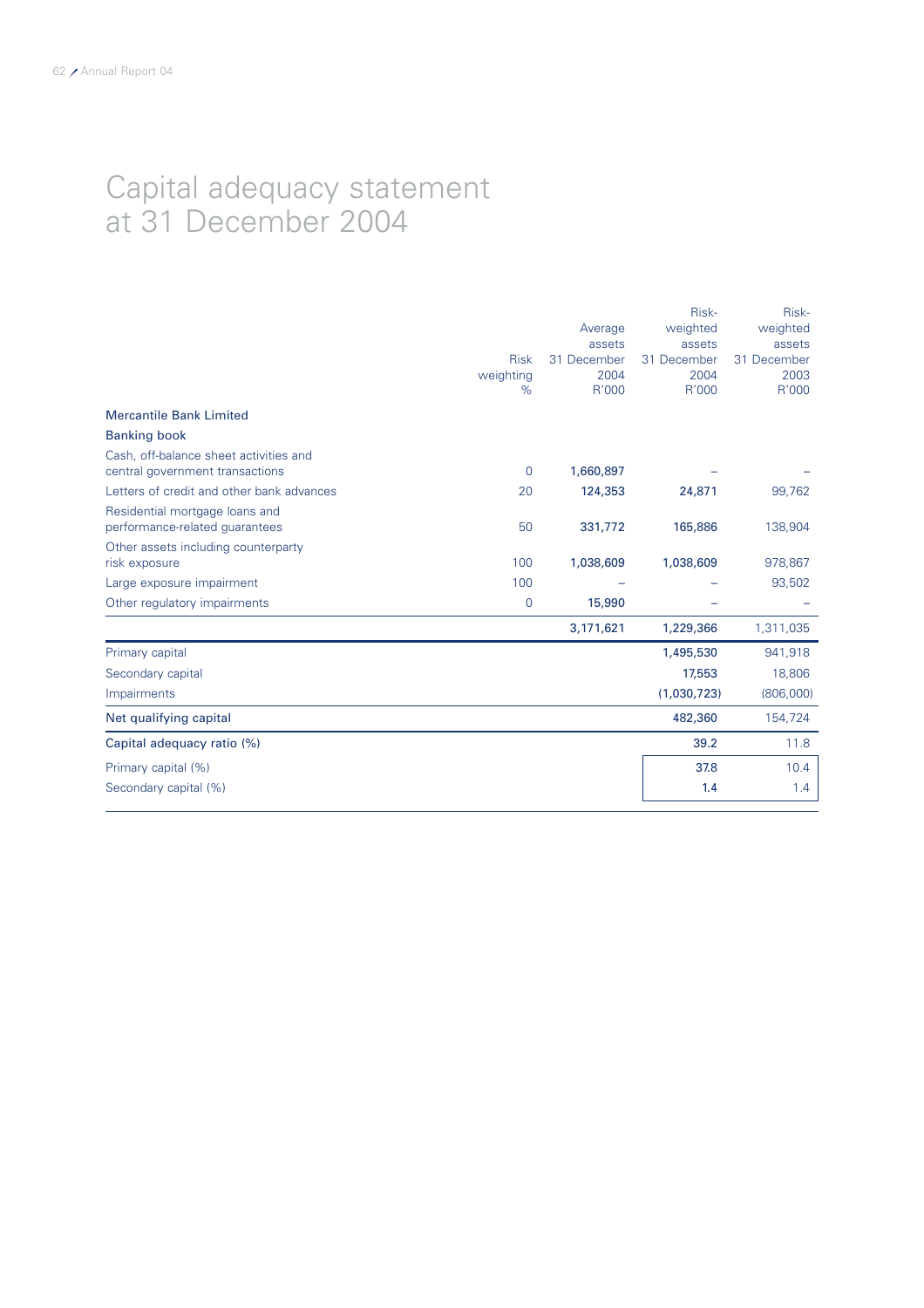# Analysis of shareholders at 31 December 2004

### SHAREHOLDERS' SPREAD

|                                                                                           | 2004          | 2003                  |
|-------------------------------------------------------------------------------------------|---------------|-----------------------|
| Number of public shareholders                                                             | 6,819         | 6,927                 |
| Percentage of shares held by:                                                             |               |                       |
| Public<br>Non-public                                                                      | 8.04<br>91.96 | 35.07<br>64.93        |
| <b>Director</b><br>Trustees of share incentive scheme<br>Holders of 10% or more of shares | 0.21<br>91.75 | 0.01<br>0.09<br>64.83 |

### MAJOR SHAREHOLDERS HOLDING IN EXCESS OF 5% OF THE COMPANY'S SHARE CAPITAL

|                                  | Number of shares | Percentage |
|----------------------------------|------------------|------------|
| 2004                             |                  |            |
| Caixa Geral de Depósitos S.A.    | 3,614,018,195    | 91.75      |
| 2003                             |                  |            |
| Caixa Geral de Depósitos S.A.    | 554,705,722      | 64.83      |
| <b>Hollard Group</b>             | 60,807,187       | 7.11       |
| Electra Share Ventures (Pty) Ltd | 47,512,116       | 5.55       |

### PERFORMANCE ON THE JSE SECURITIES EXCHANGE SOUTH AFRICA

|                                | 2004   | 2003   |
|--------------------------------|--------|--------|
| Share price (cents)            |        |        |
| Year-end                       | 18     | 17     |
| Highest                        | 24     | 20     |
| Lowest                         | 11     | 8      |
| Number of shares traded ('000) | 46,175 | 26,702 |
| Value of shares traded (R'000) | 8,370  | 3,599  |
| Average price (cents)          | 18     | 13     |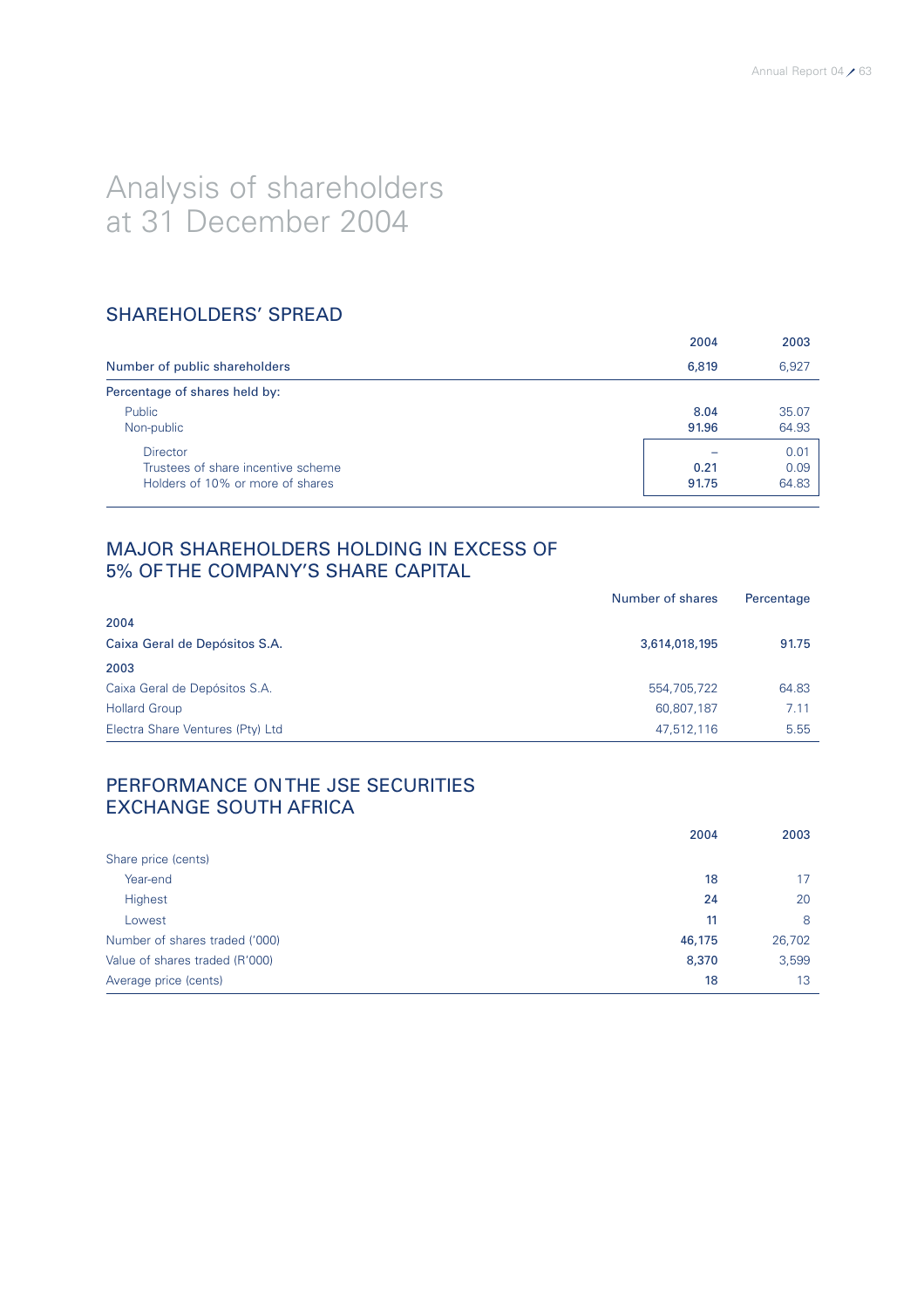### Group addresses

### MERCANTILE BANK

### Head Office

Mercantile Lisbon House 142 West Street, Sandown, 2196 PO Box 782699, Sandton, 2146 Tel: (011) 302-0300 Fax: (011) 302-0729

### **BRANCHES**

### Boksburg

Shop 1, Park Place East Corner North Rand and Wiek Roads, Bardene Boksburg, 1459 PO Box 31558 Braamfontein, 2017 Tel: (011) 918-5276 Fax: (011) 918-4159

### Bruma

Portuguese House 11 Ernest Oppenheimer Boulevard, Bruma, 2198 PO Box 31558 Braamfontein, 2017 Tel: (011) 622-0916 Fax: (011) 622-8833

### Cape Town

2 Southern Life Building Thibault Square St George's Mall Cape Town, 8001 PO Box 51, Cape Town, 8000 Tel: (021) 419-9402 Fax: (021) 419-5929

### Comaro Crossing

Shop FF9, Comaro Crossing Shopping Centre, corner Orpen and Comaro Roads, Oakdene PO Box 31558 Braamfonein 2017 Tel: (011) 435-0640 Fax: (011) 435-1586

### Durban

Shop 6, 123 Cowey Road Cowey Park Morningside, Durban, 4001 PO Box 4651, Durban, 4000 Tel: (031) 207-4255 Fax: (031) 207-4354

#### Germiston

The Lake Shopping Centre Corner William Hill and Lake Streets Germiston, 1401 PO Box 31558 Braamfontein, 2017 Tel: (011) 824-5813 Fax: (011) 824-5823

### Horizon

153 Ontdekkers Road, Block E Horizon, Roodepoort, 1724 PO Box 31558 Braamfontein, 2017 Tel: (011) 763-6000 Fax: (011) 763-8742

### Pretoria

Pro-Equity Court, corner Pretorius and Gordon Streets Hatfield, Pretoria, 0083 PO Box 31558 Braamfonein, 2017 Tel: (012) 342-1151 Fax: (012) 342-1191

### Pretoria West

Shops 2 and 3 477 Mitchell Street Pretoria West, 0183 PO 31558 Braamfontein, 2017 Tel: (012) 327-4671 Fax: (012) 327-4645

### Sandton

142 West Street, Sandown, 2196 PO Box 782699, Sandton, 2146 Tel: (011) 302-0763 Fax: (011) 884-1821

### Strijdom Park

Shop 2, Homeworld Centre Corner Hans Strijdom Drive and C R Swart Road Strijdom Park, 2194 PO Box 31558 Braamfontein, 2017 Tel: (011) 791-0854 Fax: (011) 791-2387

### **Troyeville**

77 Bezuidenhout Street Troyeville, 2094 PO Box 31558 Braamfontein, 2017 Tel: (011) 624-1450 Fax: (011) 614-9611

### Vanderbijlpark

Shops 1 and 2, Russel Building 54 President Kruger Street Vanderbijlpark, 1911 PO Box 31558 Braamfontein, 2017 Tel: (016) 981-4132 Fax: (016) 981-0767

### Welkom

Tulbagh House 11 Tulbagh Street Welkom, 9459 PO Box 2207, Welkom, 9460 Tel: (057) 357-3143 Fax: (057) 352-7879

### **TREASURY**

### Head Office

Mercantile Lisbon House 142 West Street Sandown, 2196 PO Box 782699, Sandton, 2146 Tel: (011) 302-0300 Fax: (011) 883-7756

### MERCANTILE INSURANCE **BROKERS**

### Head Office

Mercantile Lisbon House 142 West Street Sandown, 2196 PO Box 782699, Sandton, 2146 Tel: (011) 302-0556/7/8 Fax: (011) 302-0752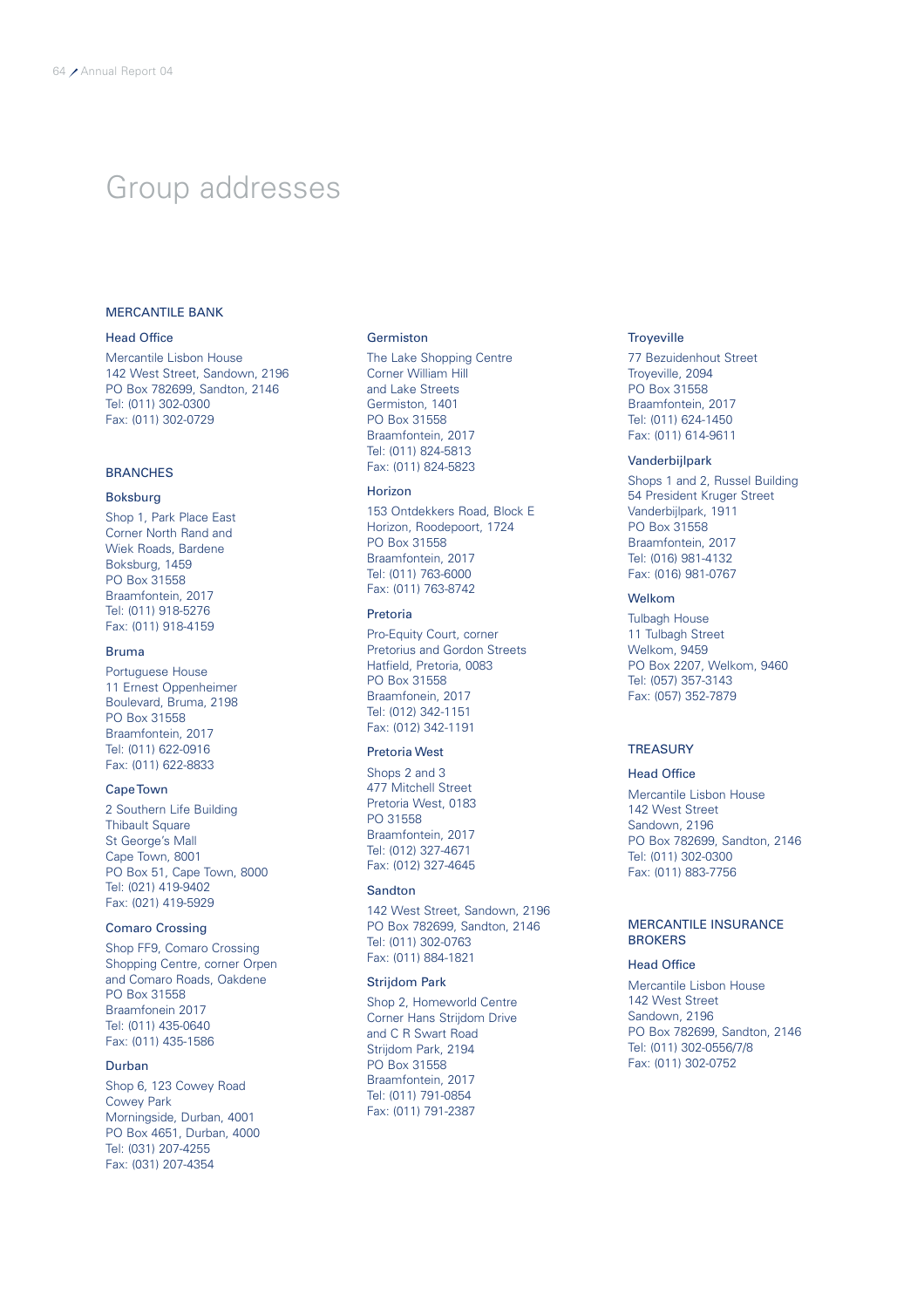### Notice of annual general meeting

# **Mercantile Lisbon Bank Holdings Limited**

Reg No: 1989/000164/06 (Incorporated in the Republic of South Africa) Share code: MTL ISIN: ZAE000056537 ("Mercantile" or "the Company") A Subsidiary Company of Caixa Geral de Depósitos S.A.

Notice is hereby given that an Annual General Meeting ("the meeting") of the members of the Company will be held at 10:00 on Wednesday, 23 March 2005 in the Boardroom, First Floor, Mercantile Lisbon House, 142 West Street, Sandown, Sandton for the following purposes:

- 1. To receive and adopt the annual financial statements of the Company for the year ended 31 December 2004, together with the Directors' report and to approve the remuneration of the directors as reflected in those statements.
- 2. To elect directors in the place of directors who retire from office in terms of the Company's articles of association. These directors are:

J A S de Andrade Campos who retires by rotation and, being eligible, offers himself for re-election.

M J M Figueira, who was appointed to the Board on 26 May 2004, A T Ikalafeng and K B Motshabi, who were appointed to the Board on 16 November 2004, retire at the end of this meeting but, being eligible, offer themselves for re-election.

(A brief *curriculum vitae* of each director standing for re-election is attached to this Notice.)

- 3. To authorise the directors to determine the remuneration of the auditors and to re-appoint them for the ensuing year.
- To place the unissued shares under the control of the directors in terms of the following ordinary resolution number 4:

### Ordinary resolution number 4

"RESOLVED that all the unissued shares in the authorised share capital of the Company be and are hereby placed under the control of the directors of the Company who are authorised to allot and issue the same to such persons and on such terms and conditions as they may determine in their sole and absolute discretion, subject to the provisions of the Companies Act, No. 61 of 1973 (as amended), the provisions of the Banks Act, No. 94 of 1990 (as amended) and the Listings Requirements of the JSE Securities Exchange South Africa."

5. To consider and, if deemed fit, to pass the following ordinary resolution number 5:

### Ordinary resolution number 5

"RESOLVED that the directors be given the general authority to issue reserve shares of a class already in issue held under their control, for cash, when the directors consider it appropriate in the circumstances, subject to the provisions of the Companies Act, No. 61 of 1973 (as amended), the provisions of the Banks Act, No. 94 of 1990 (as amended), the Listings Requirements of the JSE Securities Exchange South Africa and to the following limitations, that:

– the authority shall be valid until the next Annual General Meeting of the Company (provided it shall not extend beyond 15 months);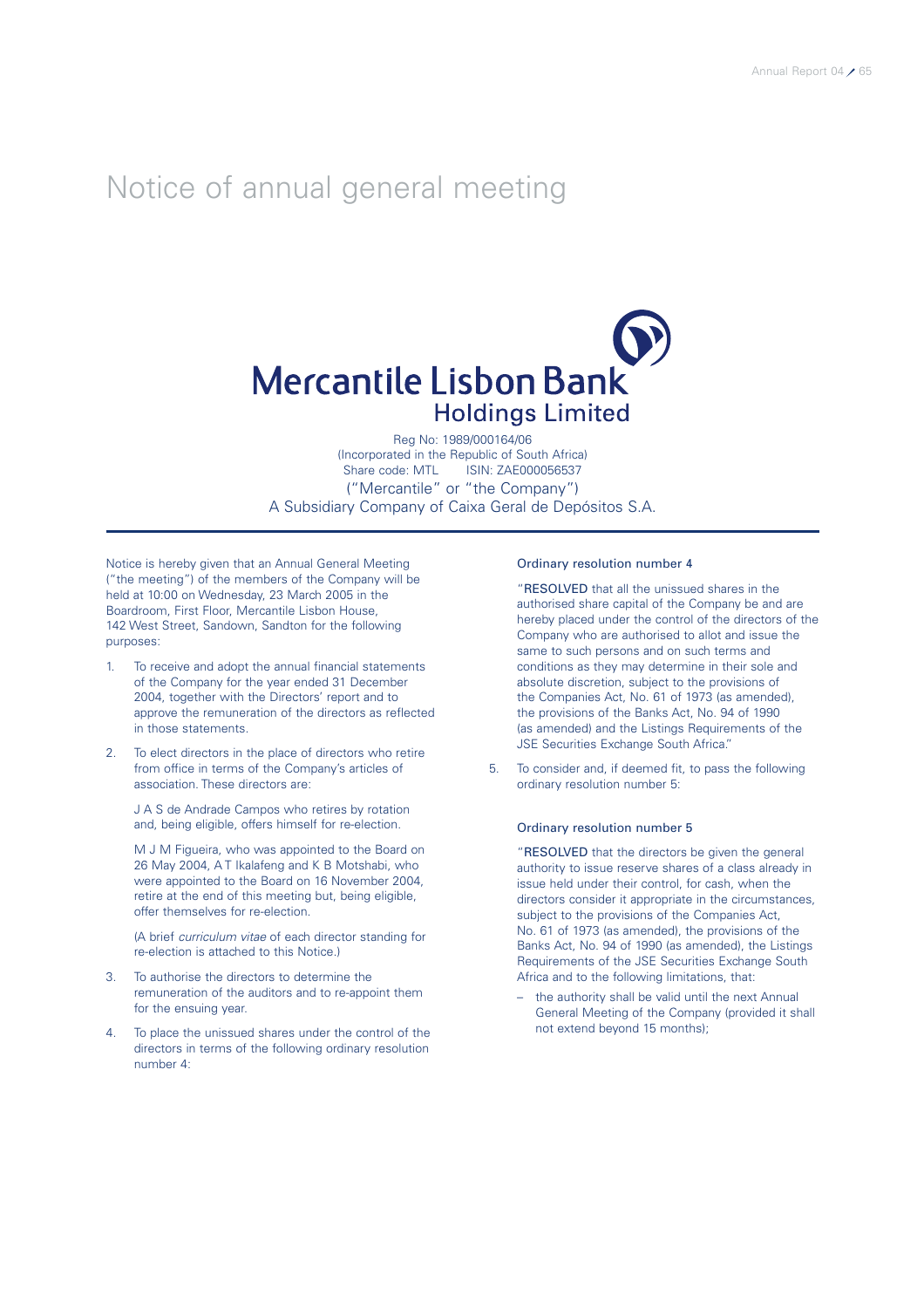# Notice of annual general meeting (continued)

- a paid press announcement giving full details, including the impact on net asset value and earnings per share, will be published at the time of any issue representing, on a cumulative basis within one financial year, 5% or more of the number of shares in issue prior to such issue;
- issues for cash in any one financial year may not exceed 15% of the Company's issued share capital;
- the issues must be made to public shareholders as defined by the JSE Securities Exchange South Africa;
- in determining the price at which an issue of shares may be made in terms of this authority, the maximum discount permitted will be 10% of the weighted average traded price as determined over the 30 days prior to the date that the price of the issue is determined or agreed by the directors of the Company."

The approval of a 75% majority of the votes cast by shareholders present or represented by proxy at this meeting is required for this resolution to become effective.

6. To consider and, if deemed fit, passing, with or without modification, the following special resolution:

### SPECIAL RESOLUTION

"RESOLVED that the name of the Company be and it is hereby changed from "Mercantile Lisbon Bank Holdings Limited" to "Mercantile Bank Holdings Limited"."

### Reason for and effect of special resolution

The reason for and effect of the special resolution are to align the holding company's name with that of its major subsidiary, Mercantile Bank Limited ("the Bank"), and with the branding of the Bank. The Company's abbreviated name, share code and ISIN will remain unchanged.

7. To transact any such other business as may be transacted at the meeting, in terms of the Company's articles of association.

### Voting and proxies

A member entitled to attend, speak and vote at this meeting is entitled to appoint a proxy (who need not be a member of the Company) to attend, vote and speak in his/her stead.

Members which are companies or other body corporates, may, in terms of section 188(1) of the Companies Act, No. 61 of 1973 (as amended), by resolution of its directors or other governing body, authorise any person to act as its representative at this meeting.

Certificated shareholders and own-name dematerialised shareholders, who are unable to attend this meeting but wish to be represented thereat, must complete and return the attached form of proxy in accordance with the instructions contained therein. A form of proxy is attached for this purpose and must be lodged at the Company's registered office, First Floor, Mercantile Lisbon House, 142 West Street, Sandown, 2196 (PO Box 782699, Sandton, 2146) by no later than 14:00 on Friday, 18 March 2005.

Dematerialised shareholders, excluding own-name dematerialised shareholders, who wish to attend this meeting, must request their Central Securities Depository Participant ("CSDP") or broker to provide them with a Letter of Representation or must instruct their CSDP or broker to vote by proxy on their behalf in terms of the agreement entered into between the shareholder and their CSDP or broker.

### Procedure for surrender

Subject to the approval by the Mercantile shareholders of the special resolution contained in this Notice of Annual General Meeting reflecting the name change, and the registrations of the special resolution by the Registrar of Companies and the Registrar of Banks, certificates reflecting the name change will be sent to certificated shareholders, by registered post, at the risk of the Mercantile shareholders concerned on or about Monday, 18 April 2005, if the documents of title have been surrendered by Friday, 15 April 2005 or within five business days of receipt of such documents of title if surrendered after Friday, 15 April 2005.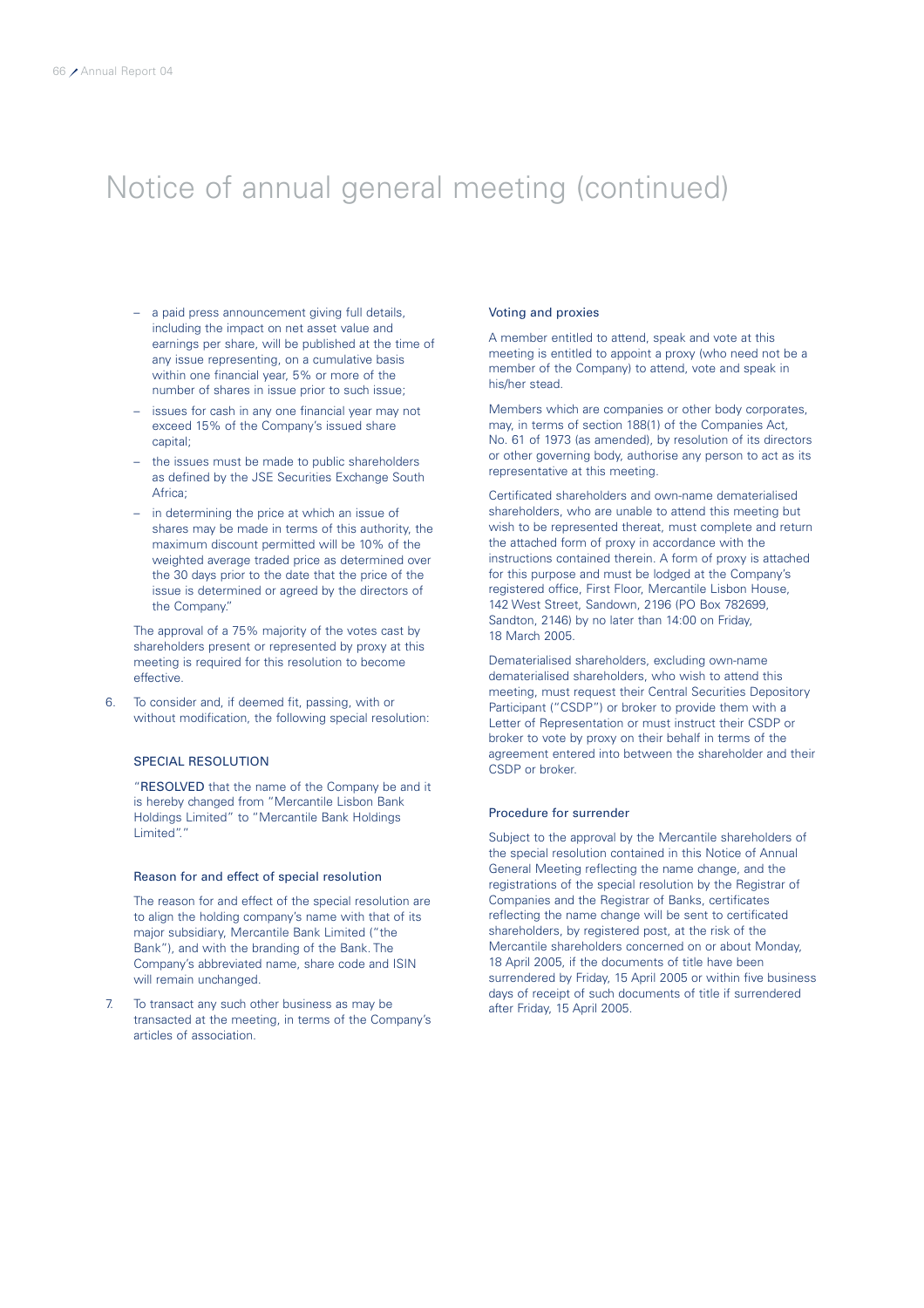# Notice of annual general meeting (continued)

Certificated shareholders are required to surrender their share certificates and/or other documents of title in respect of all their existing Mercantile shares by completing and sending the attached form of surrender, together with the share certificates/documents of title, to Mercantile's transfer secretaries, Computershare Investor Services 2004 (Proprietary) Limited, Ground Floor, 70 Marshall Street, Johannesburg, 2001 (PO Box 61051, Marshalltown, 2107).

Shareholders who have dematerialised their share certificates in terms of STRATE must not complete the attached form of surrender as their accounts at their CSDP or broker will be automatically updated on Monday, 18 April 2005.

By order of the board

F Vicente Coelho *Company Secretary*

Sandton 28 February 2005

### Registered office

First Floor Mercantile Lisbon House 142 West Street Sandown, 2916 (PO Box 782699, Sandton, 2146)

### Transfer secretaries

Computershare Investor Services 2004 (Proprietary) Limited Ground Floor 70 Marshall Street Johannesburg, 2001 (PO Box 61051, Marshalltown, 2107)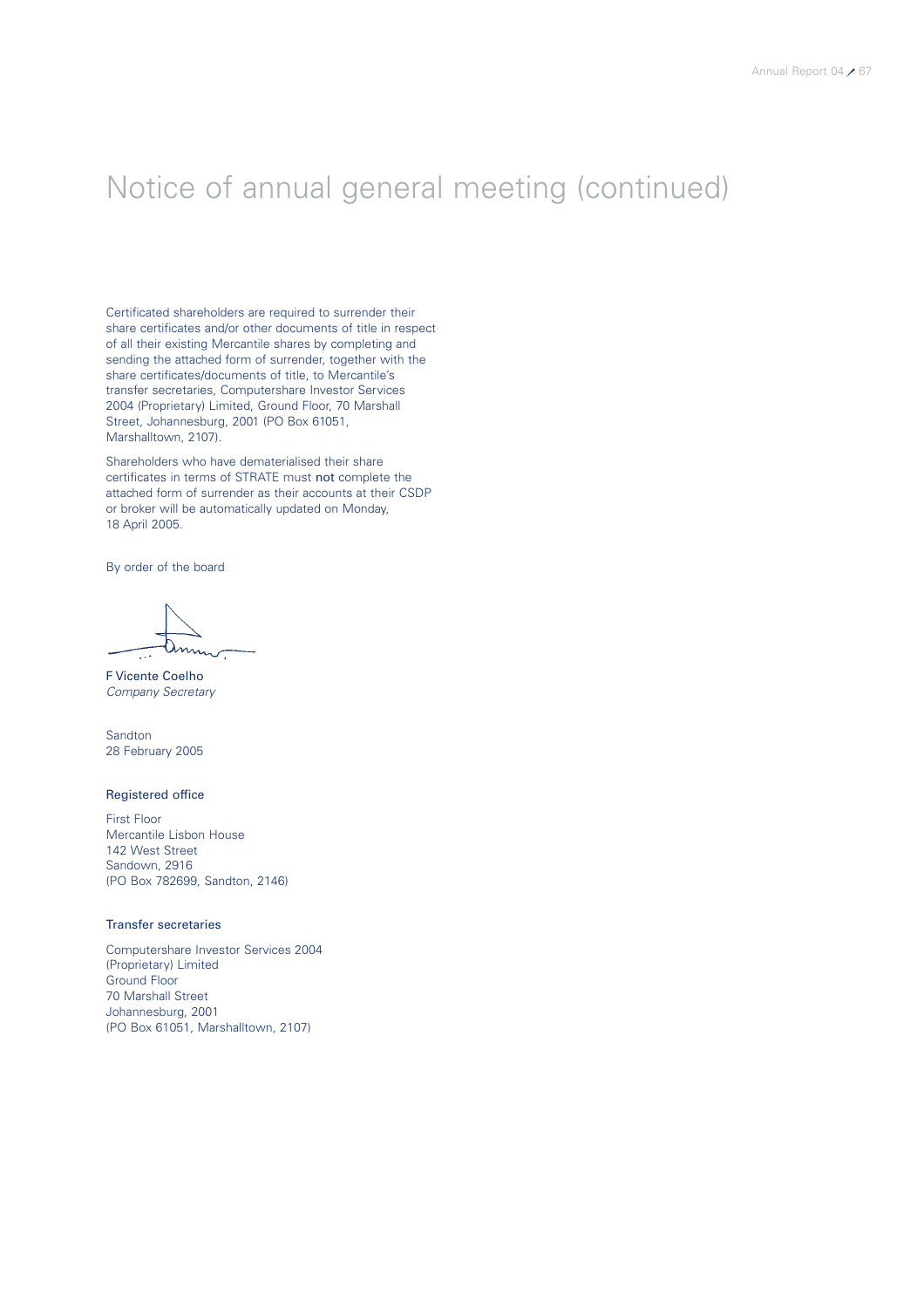# Brief *curriculum vitae* of each director standing for re-election

J A S de Andrade Campos, age 67, holds a degree in Law from Coimbra University in Portugal. Having started his career as Public Prosecutor, he later held senior positions in various banks and other companies in Europe and Africa, including Chairman of Banque Franco Portugaise in Paris (part of CGD group).

M J M Figueira, age 58, holds a degree in Agronomic Engineering (Lisbon Technical University). He joined the CGD group in 1977, where he has held various senior managerial positions, including Deputy Chairman and CEO of BCI – Mozambique.

AT Ikalafeng, age 38, holds a BSc degree and an MBA degree from Marquette University in the U.S.A. and a Certificate in Finance from Wits. He has held various marketing positions in the U.S.A. and S.A., including a six year tenure at NIKE as Marketing Director RSA and Africa. In 2002 he founded Brand Leadership of which he is currently Managing Director. He is also a director of the Marketing Federation of Southern Africa.

K B Motshabi, age 43, holds the qualifications Dip. Jur, LLB (University of North West) and LLM (Southern Methodist University, USA). He has nearly 14 years of involvement in the insurance, finance and investment industries. He is Executive Chairman of Motse Capital and a director of companies.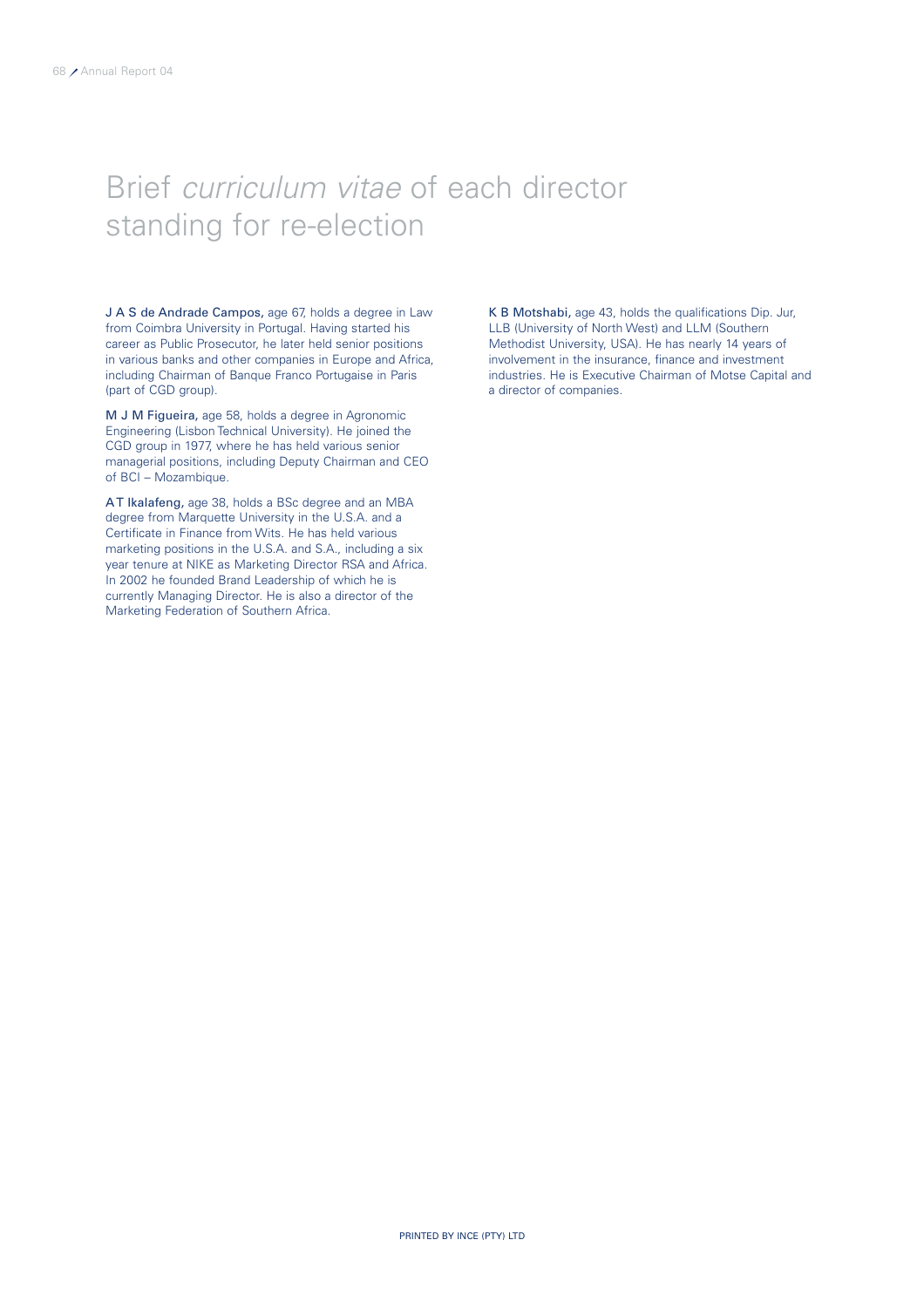Form of proxy



Reg No: 1989/000164/06

(Incorporated in the Republic of South Africa) ISIN: ZAE000056537 ("Mercantile" or "the Company") A Subsidiary Company of Caixa Geral de Depósitos S.A.

for use by certificated and own-name dematerialised ordinary shareholders at the Annual General Meeting of the Company to be held at 10:00 on Wednesday, 23 March 2005 ("the meeting") in the Boardroom, First Floor, Mercantile Lisbon House, 142 West Street, Sandown, Sandton

| I/We (please print)                                            |                                 |
|----------------------------------------------------------------|---------------------------------|
| of (please print)                                              |                                 |
| being (a) member(s) of the Company, holding<br>hereby appoint: | ordinary shares in the Company, |
|                                                                | or failing him/her,             |
| 2.                                                             | or failing him/her,             |

3. the Chairman of the meeting,

as my/our proxy to attend, speak and vote on my/our behalf at the annual general meeting to be held at the registered office of the Company, in Sandton, on Wednesday, 23 March 2005 at 10:00 and at any adjournment thereof, and to vote or abstain from voting on the ordinary and special resolutions to be proposed at the meeting, as follows:

| <b>Ordinary shareholders</b>                                                | For    | Against | Abstain |
|-----------------------------------------------------------------------------|--------|---------|---------|
| Ordinary resolution number 1<br>Adoption of annual financial statements     |        |         |         |
| Ordinary resolution number 2<br>Re-election of directors                    |        |         |         |
| Ordinary resolution number 3<br>Remuneration and re-appointment of auditors |        |         |         |
| Ordinary resolution number 4<br>Unissued shares under directors' control    |        |         |         |
| Ordinary resolution number 5<br>Issue of reserve shares for cash            |        |         |         |
| Special resolution<br>Change of name                                        |        |         |         |
| Signed this                                                                 | day of |         | 2005    |

Signature of member(s)

Assisted by me (where applicable)

Please read the notes and instructions on the reverse hereof.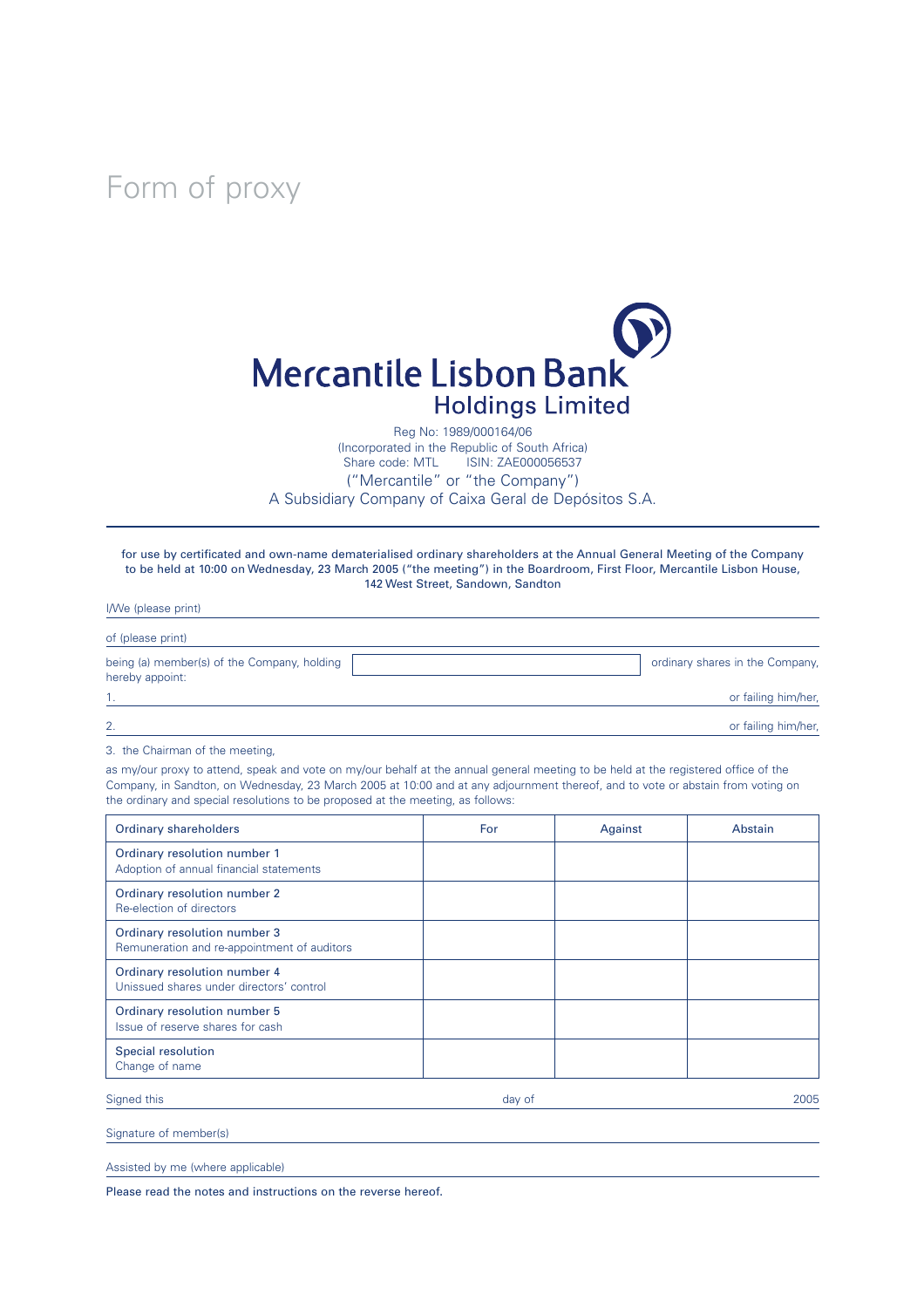# Form of proxy (continued)

#### Notes:

- 1. A member entitled to attend and vote at the meeting is entitled to appoint a proxy to attend, speak and vote in his/her stead. A proxy need not be a member of the Company.
- 2. Every person present and entitled to vote at the meeting as a member or as a proxy or as a representative of a body corporate shall, on a show of hands, have one vote only, irrespective of the number of shares such person holds or represents, but in the event of a poll, a member shall be entitled to that proportion of the total votes in the Company which the aggregate amount of the nominal value of the shares held by him/her/it bears to the aggregate amount of the nominal value of all the shares issued by the Company.
- 3. Please insert the relevant number of shares/votes in the appropriate spaces on the face hereof and how you wish your votes to be cast. If you return this form of proxy duly signed without any specific directions, the proxy will vote or abstain from voting at his/her/its discretion.

### Instructions on signing and lodging this form of proxy:

1. A deletion of any printed matter and the completion of any blank spaces need not be signed or initialled.

Any alteration or correction must be initialled by the authorised signatory/ies.

- 2. The Chairman shall be entitled to decline to accept the authority of a person signing this form of proxy:
	- (a) under a power of attorney; or
	- (b) on behalf of a company,

unless that person's power of attorney or authority is deposited at the registered office of the Company by no later than 14:00 on Friday, 18 March 2005.

- 3. You may insert the name of any person(s) whom you wish to appoint as your proxy in the blank space(s) provided for that purpose.
- 4. When there are joint holders of shares, all joint shareholders must sign this form of proxy.
- 5. The completion and lodging of this form of proxy will not preclude the member who grants this proxy from attending the meeting and speaking and voting in person thereat to the exclusion of any proxy appointed in terms hereof should such member wish to do so.
- 6. Documentary evidence establishing the authority of a person signing this form of proxy in a representative capacity must be attached to this form of proxy, unless previously recorded by the transfer secretaries of the Company or waived by the Chairman of the meeting. The Chairman of the meeting may reject any form of proxy not completed and/or received in accordance with these notes and/or instructions, or with the articles of association of the Company.
- 7. Completed forms of proxy should be returned to the Company's registered office, First Floor, Mercantile Lisbon House, 142 West Street, Sandown, 2196 (PO Box 782699, Sandton, 2146) or faxed to the Company Secretary (fax number +27 11 302 0729) by no later than 14:00 on Friday, 18 March 2005.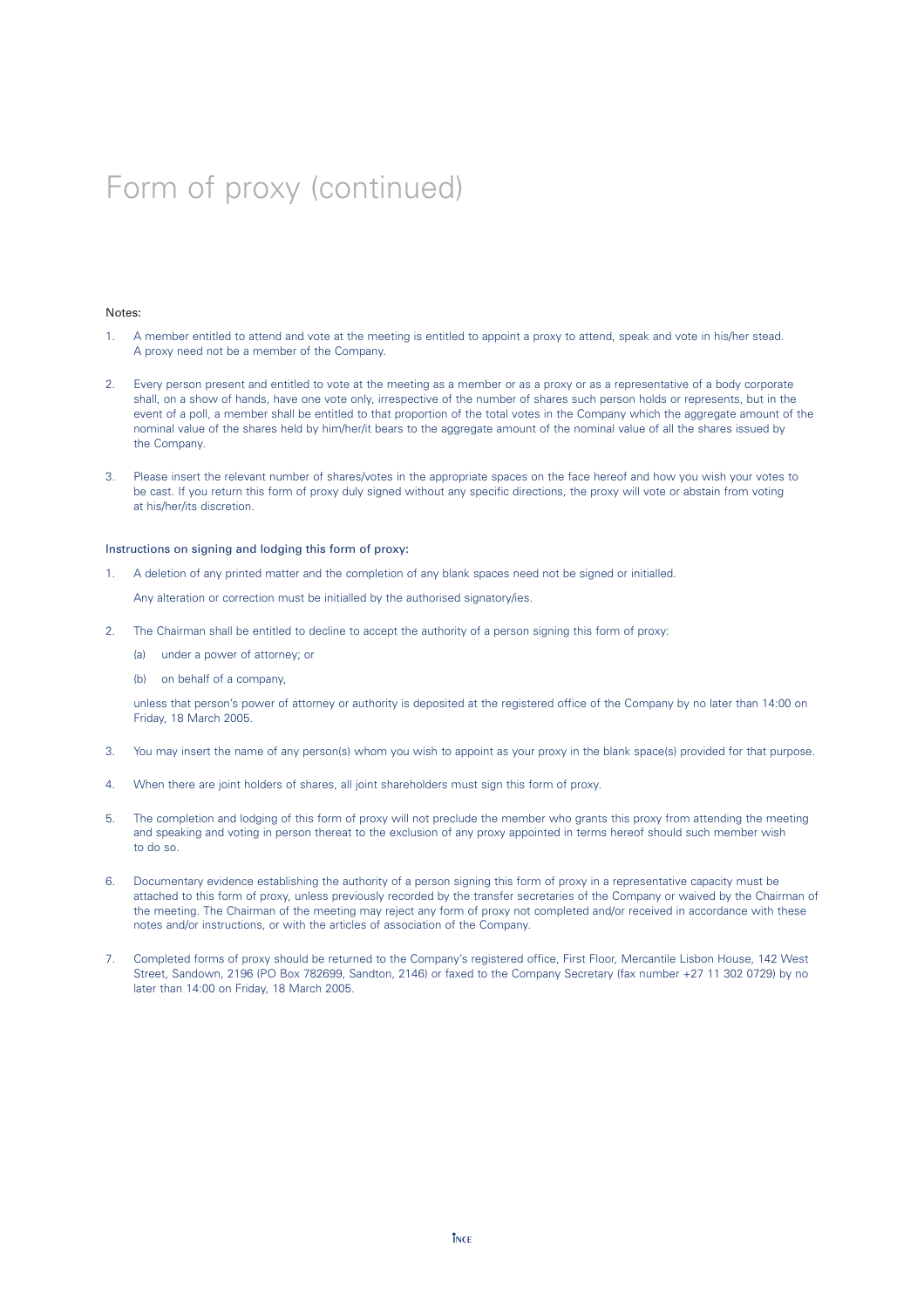Form of surrender



Reg No: 1989/000164/06 (Incorporated in the Republic of South Africa) Share code: MTL ISIN: ZAE000056537 ("Mercantile" or "the Company") A Subsidiary Company of Caixa Geral de Depósitos S.A.

**Only for use by certificated shareholders of Mercantile.**

**PLEASE REFER TO THE INSTRUCTIONS BELOW AND NOTES ON THE REVERSE SIDE OF THIS FORM OF SURRENDER BEFORE COMPLETING THE FORM. SHAREHOLDERS WHO HAVE DEMATERIALISED THEIR SHARE CERTIFICATES IN TERMS OF STRATE MUST** *NOT* **COMPLETE THE FORM.**

#### **Completion of this form of surrender:**

Mercantile shareholders are required to surrender their share certificates and/or other documents of title in respect of all their existing Mercantile shares by completing and sending this form of surrender, together with the share certificates/documents of title, to Mercantile's transfer secretaries, Computershare Investor Services 2004 (Proprietary) Limited, Ground Floor, 70 Marshall Street, Johannesburg, 2001 (PO Box 61051, Marshalltown, 2107).

### **PLEASE COMPLETE THE FOLLOWING IN BLOCK LETTERS:**

Dear Sirs

I/We hereby surrender the under mentioned Mercantile share certificates and/or documents of title:

Surname

First names (in full)(if applicable)

Title (Mr., Mrs, Miss, etc.)

Signature Date 2005

Address to which new share certificate should be sent (preferably PO Box number):

Postal code

Subject to the approval, and where necessary the registration, of the special resolution contained in the Notice of Annual General Meeting forming part of the Annual Report to which this form of surrender is attached being fulfilled, a certificate reflecting the name change will be sent to the above address, by registered post, at the risk of the Mercantile shareholder concerned on or about Monday, 18 April 2005, if the documents of title have been surrendered by Friday, 15 April 2005 or within five business days of receipt of such documents of title if surrendered after Friday, 15 April 2005. Contrary instructions will not be accepted.

### **APPLICABLE TO ALL CERTIFICATED MERCANTILE SHAREHOLDERS**

**Share certificates and/or documents of title surrendered**

| Name of registered holder<br>(separate form for each holder) | Certificate<br>number(s) | Number of<br>shares | For office use only |
|--------------------------------------------------------------|--------------------------|---------------------|---------------------|
|                                                              |                          |                     |                     |
|                                                              |                          |                     |                     |
|                                                              |                          |                     |                     |
|                                                              |                          |                     |                     |
|                                                              |                          | <b>Total</b>        |                     |